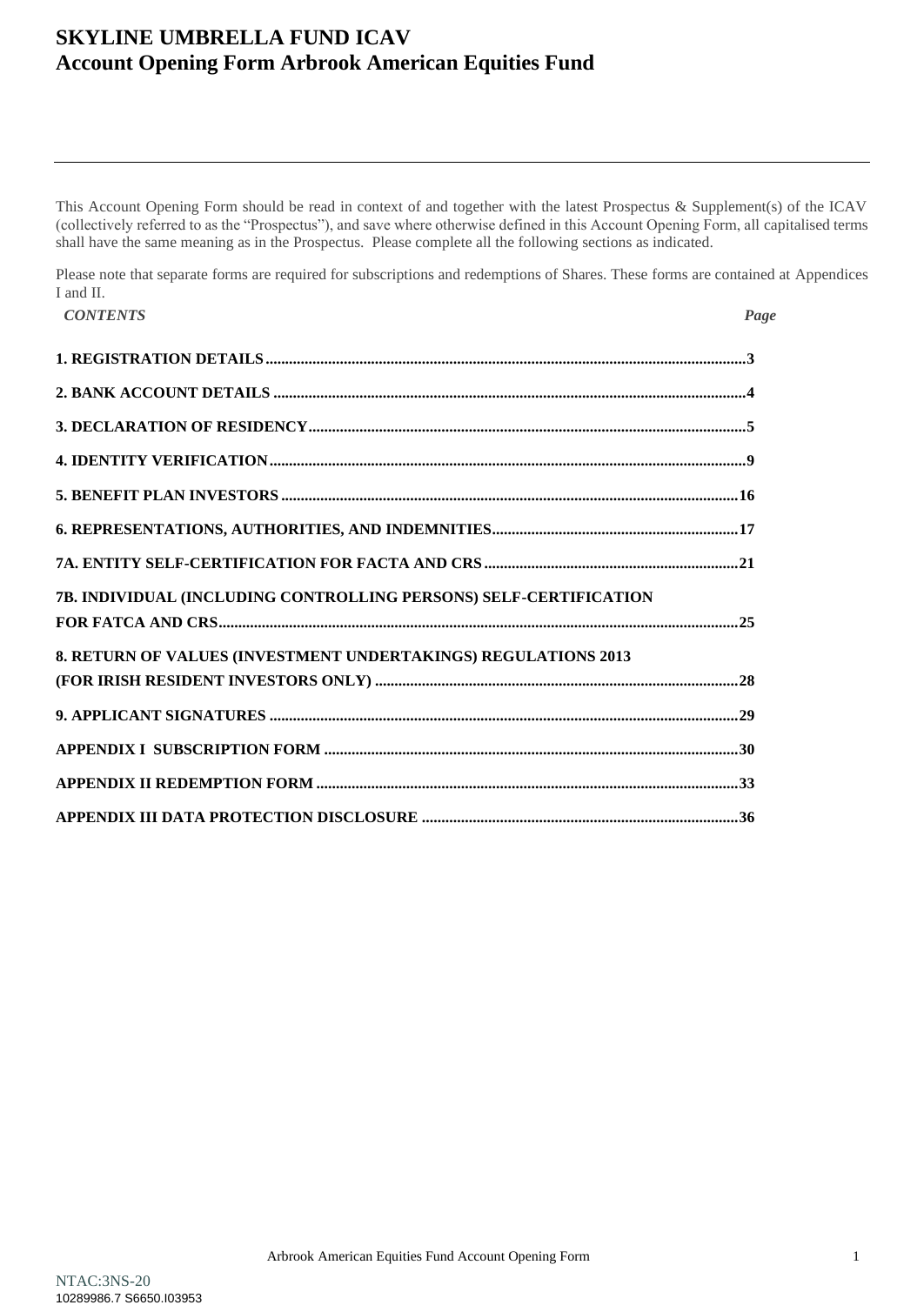**IMPORTANT:** You will need to contact the Distributor or the Administrator before completing this form if you are an Irish resident who is tax-exempt. You will need to request the specific declaration form.

This Account Opening Form constitutes your agreement to subscribe for Shares in the **ARBROOK AMERICAN EQUITIES FUND** (the "Sub-Fund").

Once fully completed and signed, this Account Opening Form and full identity verification documentation should be sent to the following address and/or facsimile number, and if sent by facsimile the original Account Opening Form and supporting documentation must follow by post.

Once the signed Account Opening Form and complete identity verification documentation is received and verified, the Administrator will send you an account number that is unique to you, this account number should then be included on the subscription form (see Appendix I for dealing information). The account number must be specified on all subscription forms in order for the deal to be executed. Subscription (dealing) instructions and associated proceeds must not be forwarded until the account number is issued to you by the Administrator. Please note this may take up to 4 Business Days.

Any deal instructions will be rejected until the Account Opening Form and supporting identity verification documentation has been processed and verified by the Administrator.

Account Opening Forms must be received by the Administrator by 4.30pm (Irish time) on the relevant Dealing Day.

| <b>Skyline Umbrella Fund ICAV</b>                                               |
|---------------------------------------------------------------------------------|
| <b>Attention: Davy TA Queries Team</b>                                          |
| c/o Northern Trust International Fund Administration Services (Ireland) Limited |
| 2nd Floor, Block A                                                              |
| City East Plaza                                                                 |
| Towlerton, Ballysimon                                                           |
| Limerick                                                                        |
| V94 X2N9                                                                        |
| Ireland                                                                         |
| $T + 353(0)14345124$                                                            |
| $\mathbf{F}$ +353 (0)1 434 5285                                                 |
| E davy ta queries@ntrs.com                                                      |
|                                                                                 |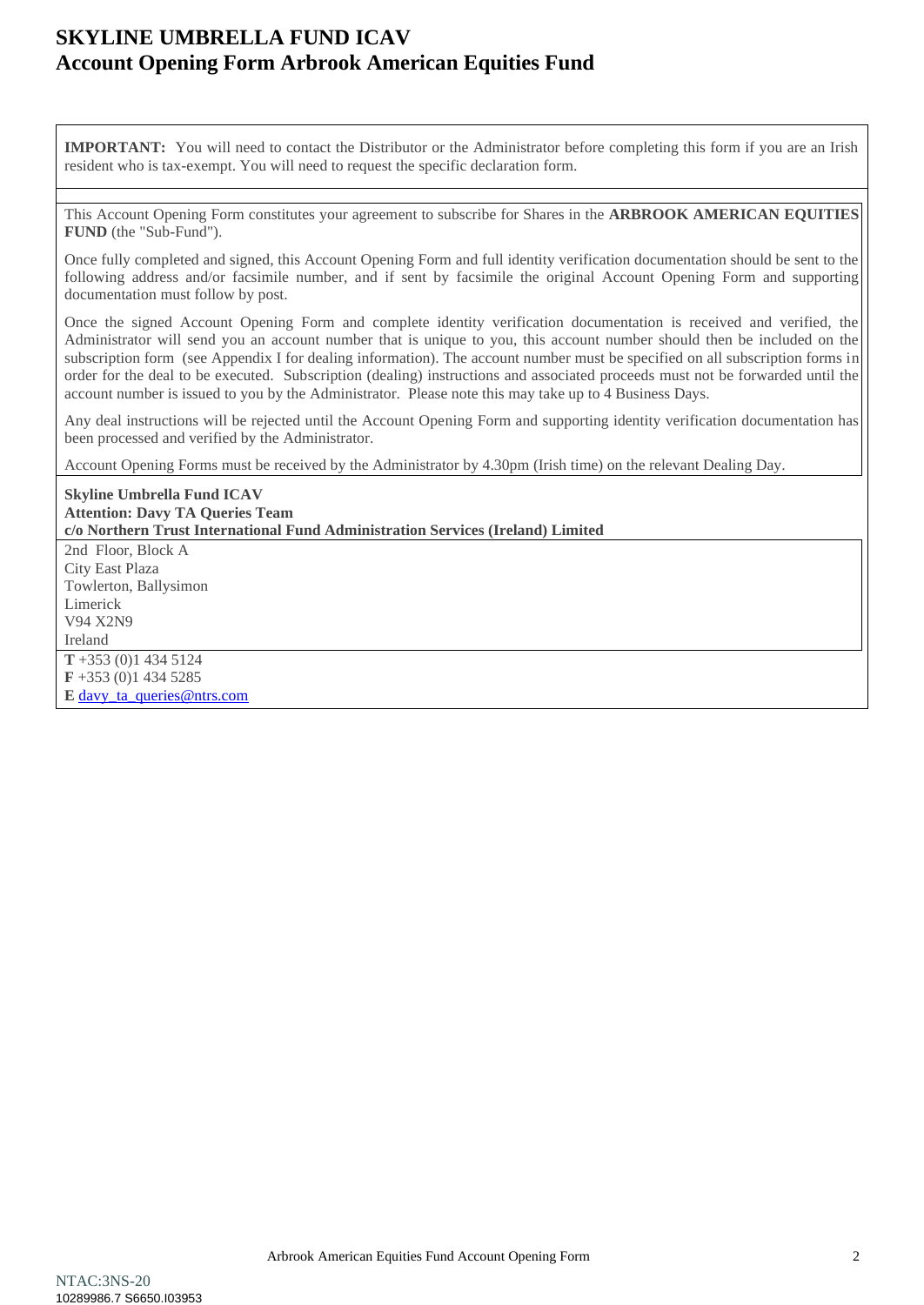# <span id="page-2-0"></span>**1. Registration Details** *Please complete in full*

| Full Name of Applicant:   |                                |
|---------------------------|--------------------------------|
| Registered Office Address | Mailing Address (if different) |
|                           |                                |
|                           |                                |
|                           |                                |
| Telephone Number:         | Telephone Number:              |
| Fax Number:               | Fax Number:                    |
| <b>Contact Name:</b>      | <b>Contact Name:</b>           |
| E-mail Address:           | E-mail Address:                |

### **Details of Authorised Contactee/Agent\***

\*If you do not wish to appoint an authorised contactee/agent, please leave this section blank.

 By ticking the box opposite and signing this Account Opening Form, I hereby authorise the Administrator to transfer to the authorised contactee/agent copies of contract notes, statements, investor reports and other documentation that may contain my personal details and/or information in relation to my investment in the Sub-Fund

| <b>Full Name:</b>                |                                |  |
|----------------------------------|--------------------------------|--|
| Relationship with the            |                                |  |
| Applicant: (e.g. agent)          |                                |  |
| <b>Registered Office Address</b> | Mailing Address (if different) |  |
|                                  |                                |  |
|                                  |                                |  |
|                                  |                                |  |
| Telephone Number:                | Telephone Number:              |  |
| Fax Number:                      | Fax Number:                    |  |
| <b>Contact Name:</b>             | <b>Contact Name:</b>           |  |
| E-mail Address:                  | E-mail Address:                |  |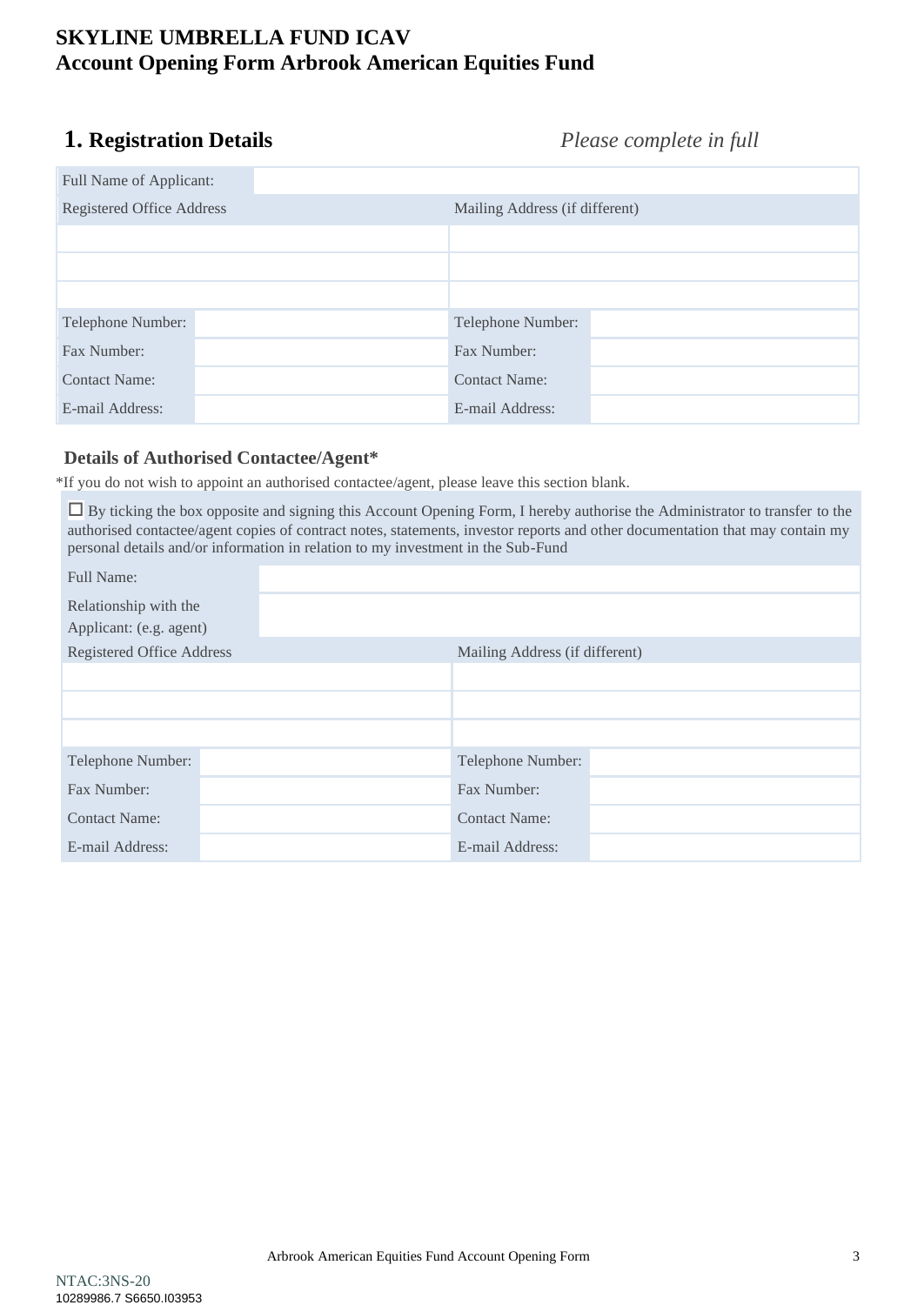# <span id="page-3-0"></span>**2. Bank Account Details** *Please complete in full*

#### **Applicant's Banking Information**

Important information regarding bank accounts for subscriptions and redemptions

Third party payments are not permitted for redemptions. Please confirm the details of the bank accounts from which and to which payments will be made below.

A copy of a recent bank statement (no more than 3 months old) or a banker's reference, must accompany the application to evidence the bank account details provided for subscriptions and redemption payments are for a bank account in the registered account name. Accounts in the name of regulated entities are exempt from this requirement

To meet anti-money laundering and counter terrorist financing obligations under the current legislation, all joint bank account holders will be required to complete identity and verification requirements, even where those joint bank account holders will not be registered holders of shares or units in the fund.

Failure to provide all the anti-money laundering identity and verification requirements, bank account information and documentation requested as part of this application will result in a failure in setting up the account and subscribing to the fund.

THIS SECTION MUST BE COMPLETED BY ALL INVESTORS OTHER THAN EQUIVALENTLY REGULATED ENTITIES OPENING AN ACCOUNT IN THEIR OWN NAME OR THE NAME OF THEIR NOMINEE COMPANY, EITHER FOR THEIR OWN BENEFIT OR THE BENEFIT OF ONE OR MORE THIRD PARTIES

A request to change bank account details MUST BE MADE IN WRITING TO THE ADMINSTRATOR AND MUST BE ACCOMPANIED BY a bank statement or banker's reference to evidence the new bank account details provided are for a bank account registered account name.

#### **Distribution/Dividend Requirement**

Please indicate below opposite the relevant share class whether you would like your distributions/dividends paid by telegraphic transfer to the account specified below or re-invested.

| <b>Share Class Name</b>                                                                            | <b>Share Class</b> | Paid into my account | <b>Reinvested into the Fund</b> |
|----------------------------------------------------------------------------------------------------|--------------------|----------------------|---------------------------------|
|                                                                                                    | <b>Currency</b>    | (please tick)        | (please tick)                   |
|                                                                                                    |                    |                      |                                 |
|                                                                                                    |                    |                      |                                 |
|                                                                                                    |                    |                      |                                 |
| Please note that if no option is indicated, distribution and dividend payments will be reinvested. |                    |                      |                                 |

Distributions/ dividends paid by telegraphic transfer will be paid to the account details as completed below. Please complete the Bank Account Details for the account that you wish any redemption payment and any distribution proceeds to be paid.

| Bank account details for any redemption payments and distribution proceeds |  |                     |  |  |  |
|----------------------------------------------------------------------------|--|---------------------|--|--|--|
| Name of Bank                                                               |  | SWIFT Code          |  |  |  |
| Account Number                                                             |  | <b>Account Name</b> |  |  |  |
| Sort Code & IBAN                                                           |  |                     |  |  |  |

 By **ticking the box** opposite, I hereby consent to the provision of contract notes, statements and other reports, by secured or encrypted electronic transmission, which may be issued from time to time by the Administrator in respect of my holdings in the ICAV.

**Note: No third-party payments will be undertaken and a request to change bank account details must be made in writing to the administrator, requiring an original signed instruction, and must be accompanied by a bank statement or banker's reference.**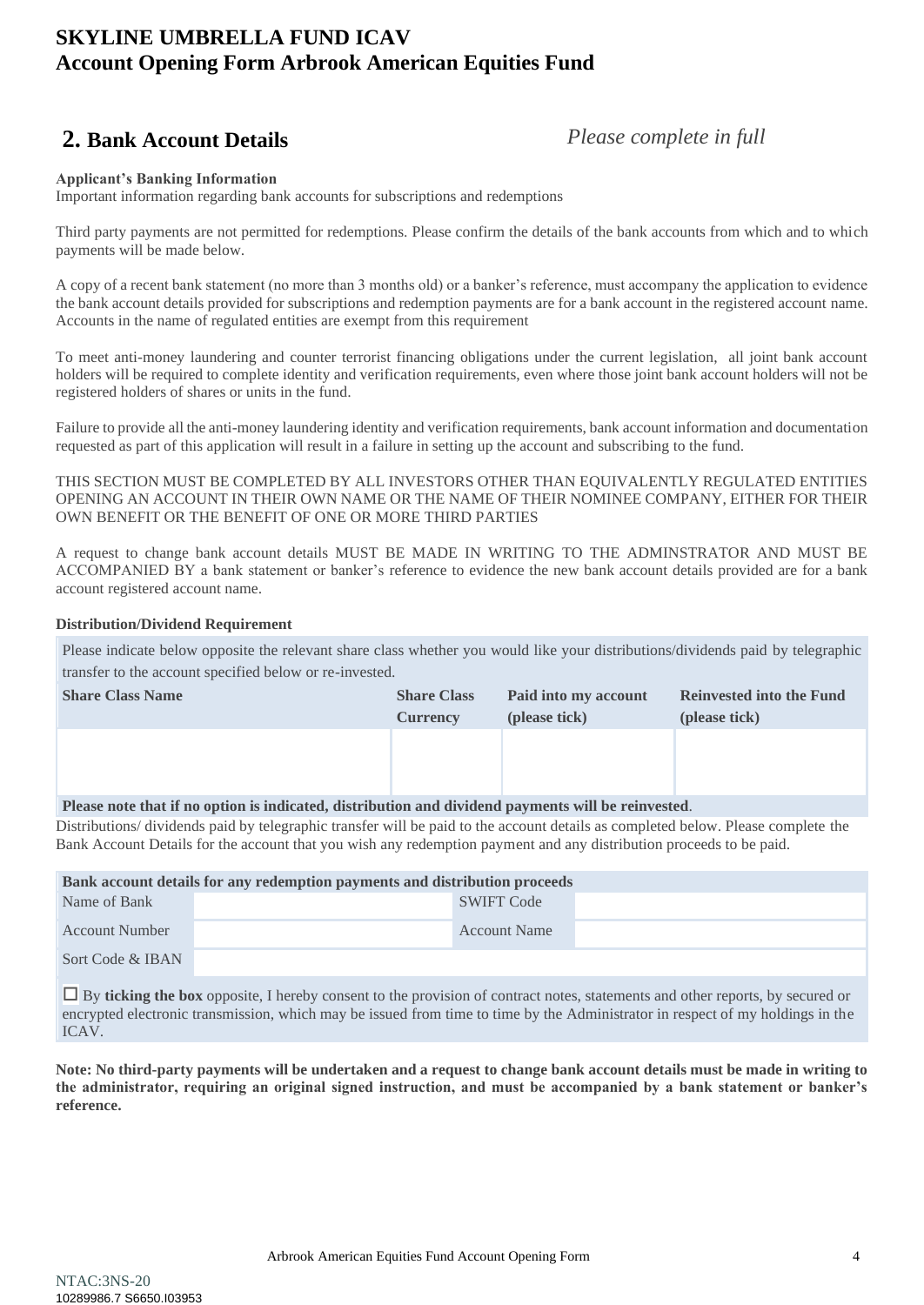### <span id="page-4-0"></span>**3. Declaration of Residency**

### **Investment Undertaking Tax - Declaration of Residence**

#### **Declaration of Residence inside** or **outside Ireland (OWN BEHALF ONLY)**

Please tick (i), (ii) or (iii) as appropriate

#### **(i) Irish residents**

I am/we are an Irish resident who will cause the Fund to have an obligation to deduct and pay tax to the Irish Revenue Commissioners. *Irish resident* companies *entitled to the lower rate of Investment Undertaking Tax are required to provide a statement on its letterhead confirming that the company is within the charge of corporation tax.* **OR**

#### **(ii) Exempt Irish residents**

I am/we are an Irish resident who will not cause the Fund to have an obligation to deduct and pay tax to the Irish Revenue Commissioners. *If this box is ticked, please also complete the declaration of exempt Irish residents below.* **OR**

#### **(iii) Non-Irish residents**

I am/we are not currently resident or ordinarily resident who will not cause the Fund to have an obligation to deduct and pay tax to the Irish Revenue Commissioners. *If this box is ticked, please also complete the declaration of residence outside Ireland below.*

**Declaration of Residence for the beneficial owner inside or outside Ireland (INTERMEDIARIES ONLY)**

#### Please tick (i), (ii) or (iii) as appropriate

#### **(i) Irish residents**

As an Intermediary, I/we declare that the person who will be beneficially entitled to the units is an Irish resident who will cause the Fund to have an obligation to deduct and pay tax to the Irish Revenue Commissioners. *Irish resident companies entitled to the lower*  rate of Investment Undertaking Tax are required to provide a statement on its letterhead confirming that the company is within the *charge of corporation tax.*

**OR**

### **(ii) Exempt Irish residents**

As an Intermediary, I/we declare that the person who will be beneficially entitled to the shares/units is an Irish resident who will not cause the Fund to have an obligation to deduct and pay tax to the Irish Revenue Commissioners. *If this box is ticked, please also complete the declaration of exempt Irish residents below.* **OR**

### **(iii) Non-Irish residents**

As an Intermediary, I/we declare that the person who will be beneficially entitled to the shares/units is not currently resident or ordinarily resident who will not cause the Fund to have an obligation to deduct and pay tax to the Irish Revenue Commissioners. *If this box is ticked, please also complete the declaration of residence outside Ireland below.*

**Authorised signatory: \_\_\_\_\_\_\_\_\_\_\_\_\_\_\_\_\_\_\_\_\_\_\_\_\_\_\_ Authorised signatory: \_\_\_\_\_\_\_\_\_\_\_\_\_\_\_\_\_\_\_\_\_\_\_\_\_\_\_**

Date:  $\frac{1}{2}$  / \_\_\_\_\_ / \_\_\_\_\_\_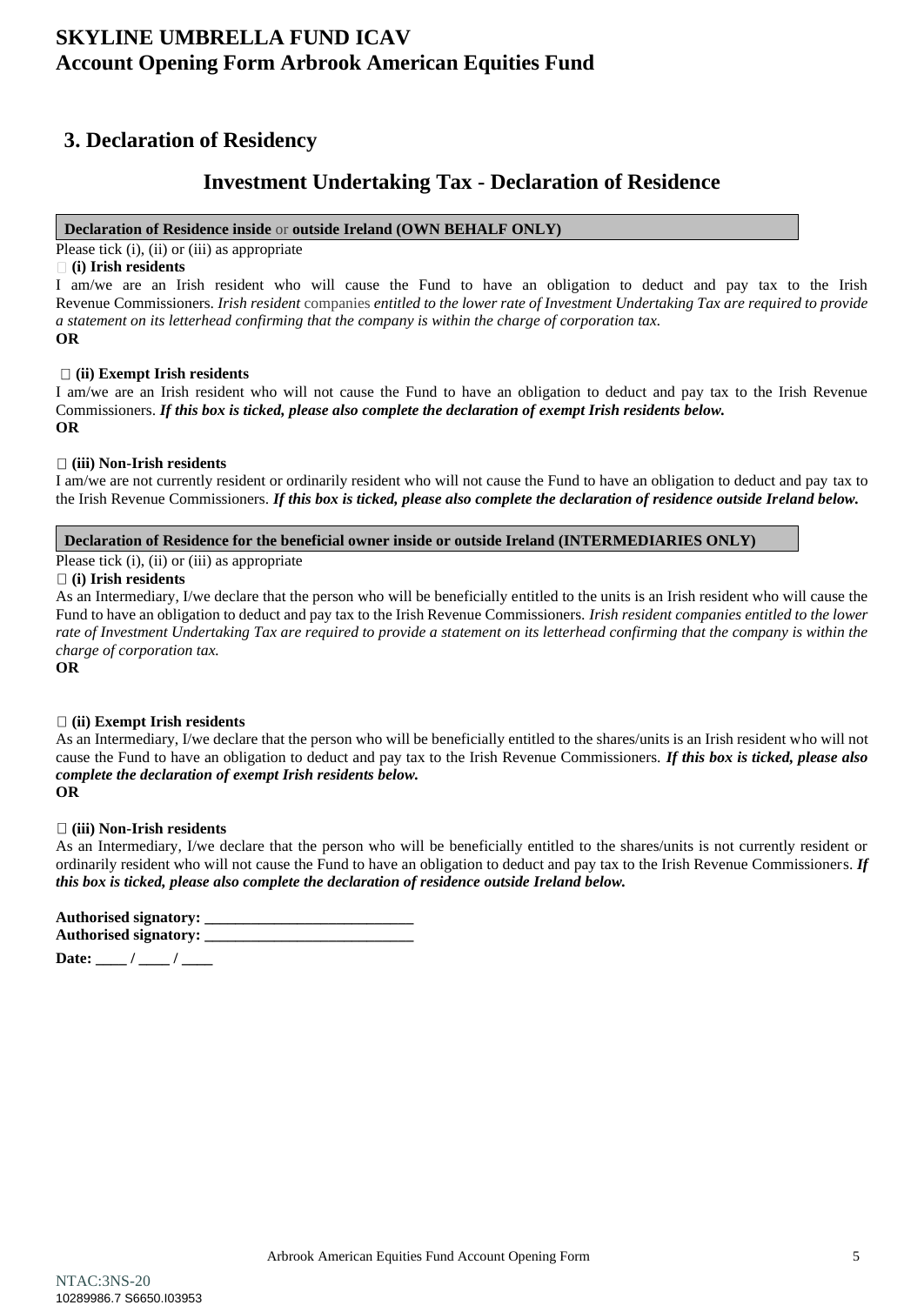#### **Declaration of exempt Irish resident entities**

#### **Declaration referred to in Section 739D(6), Taxes Consolidation**

#### **[It is important to note that this declaration, if it is then still correct, shall apply in respect of any subsequent acquisitions of shares/units.]**

- I declare that the information contained in this declaration is true and correct.
- I also declare that I am applying for the shares/units on behalf of the applicant named below who is entitled to the units in respect of which this declaration is made and is a person referred to in Section 739D(6) of the Taxes Consolidation Act, 1997, being a person who is: *(please tick*  $\Box$  *as appropriate)*

 $\Box$ a pension scheme;

- $\Box$  a company carrying on life business within the meaning of section 706 TCA 1997;
- $\Box$ an investment undertaking;
- $\Box$  an investment limited partnership;
- $\Box$ a special investment scheme;
- $\Box$  a unit trust to which section 731(5)(a) TCA 1997 applies;
- $\Box$ a charity being a person referred to in section 739D(6)(f)(i) TCA 1997;
- $\Box$ a qualifying management company;

 $\Box$ entitled to exemption from income tax and capital gains tax by virtue of section 784A(2) TCA, 1997 $*$  (see further requirement for Qualifying Fund Manager below);

- □a PRSA Administrator;
- □ a credit union within the meaning of section 2 of the Credit Union Act 1997.

#### **Additional requirements where the declaration is completed on behalf of a Charity**

- I also declare that at the time of making this declaration, the units in respect of which this declaration is made are held for charitable purposes only and
	- form part of the assets of a body of persons or trust treated by the Revenue Commissioners as a body or trust established for charitable purposes only, or
	- are, according to the rules or regulations established by statute, charter, decree, deed of trust or will, held for charitable purposes only and are so treated by the Revenue Commissioners.
- I undertake that, in the event that the person referred to in paragraph (7) of Schedule 2B TCA 1997 ceases to be a person referred to in Section 739D(6)(f)(i) TCA, 1997, I will, by written notice, bring this fact to the attention of the investment undertaking accordingly.

#### **Additional requirements where the declaration is completed by a qualifying fund manager / PRSA Administrator**

- I/we<sup>\*</sup> also declare that at the time this declaration is made, the units in respect of which this declaration is made
	- o are assets of \*an approved retirement fund/an approved minimum retirement fund or a PRSA, and
		- o are managed by the Declarant for the individual named below who is beneficially entitled to the units.
- I/we\* undertake that, if the units cease to be assets of \*the approved retirement fund/the approved minimum retirement fund or the PRSA, including a case where the units are transferred to another such fund or account, I/we\* will, by written notice, bring this fact to the attention of the investment undertaking accordingly.

\*Delete as appropriate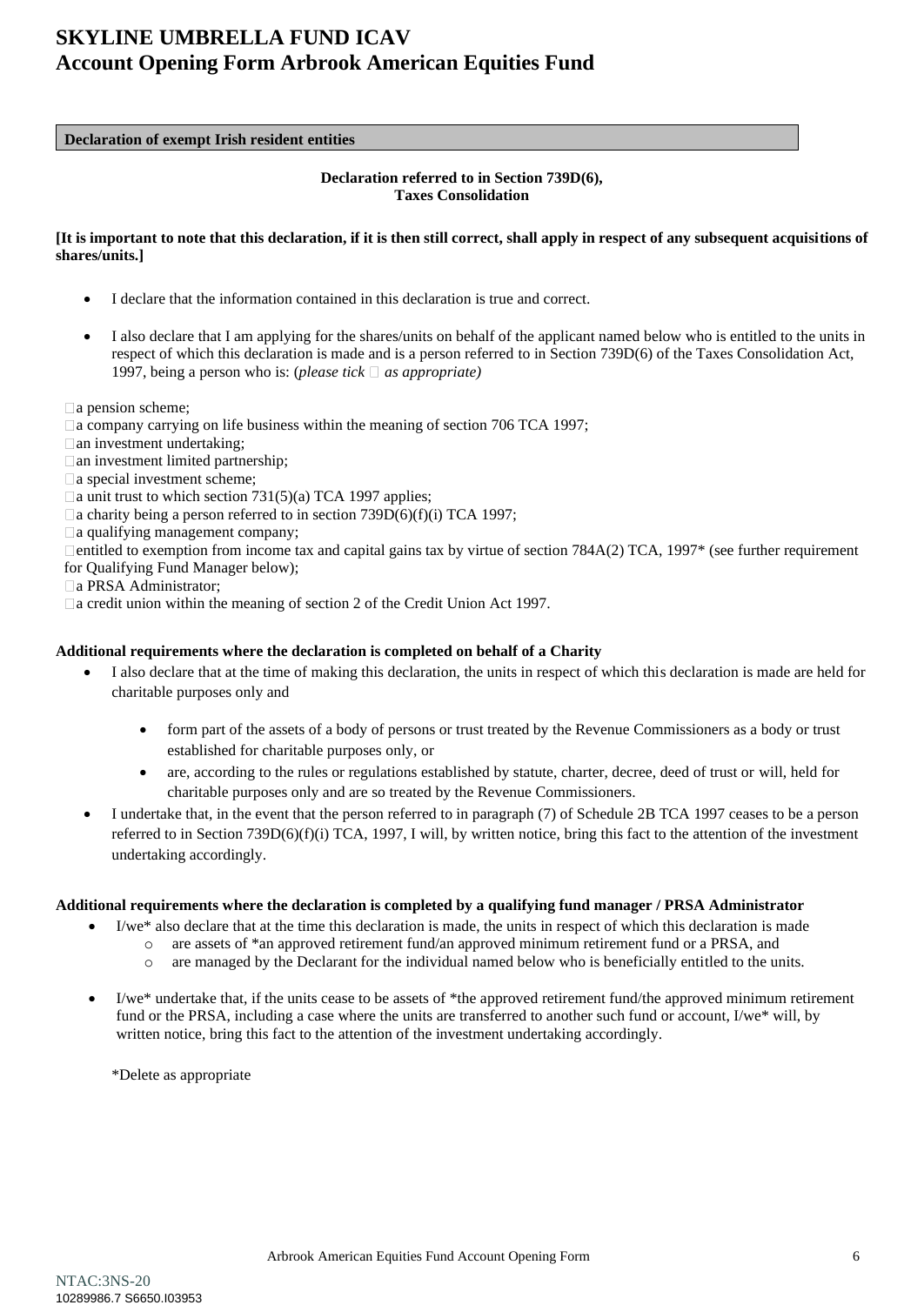| Additional requirements where the declaration is completed by an Intermediary                                                                                                                                                                                                                                                                                                                                                                                                                                                                                                                                                                                                                                                                                                    |
|----------------------------------------------------------------------------------------------------------------------------------------------------------------------------------------------------------------------------------------------------------------------------------------------------------------------------------------------------------------------------------------------------------------------------------------------------------------------------------------------------------------------------------------------------------------------------------------------------------------------------------------------------------------------------------------------------------------------------------------------------------------------------------|
| I/we* also declare that I am/we are* applying for shares/units on behalf of persons who<br>to the best of my/our* knowledge and belief, have beneficial entitlement to each of the shares/units in respect of<br>which this declaration is made, and<br>is a person referred to in section 739D(6) TCA 1997.<br>$\circ$<br>I/we* further declare that<br>Unless I/we* specifically notify you to the contrary at the time of application, all applications for shares/units<br>$\circ$<br>made by me/us* from the date of this application will be made on behalf of persons referred to in section 739D<br>TCA 1997, and<br>I/we* will inform you in writing if I/we* become aware that any person ceases to be a person referred to in<br>$\circ$<br>section 739D(6) TCA 1997. |
| * Delete as appropriate                                                                                                                                                                                                                                                                                                                                                                                                                                                                                                                                                                                                                                                                                                                                                          |
|                                                                                                                                                                                                                                                                                                                                                                                                                                                                                                                                                                                                                                                                                                                                                                                  |
|                                                                                                                                                                                                                                                                                                                                                                                                                                                                                                                                                                                                                                                                                                                                                                                  |
| Authorised signatory: __________________________________(declarant)                                                                                                                                                                                                                                                                                                                                                                                                                                                                                                                                                                                                                                                                                                              |
|                                                                                                                                                                                                                                                                                                                                                                                                                                                                                                                                                                                                                                                                                                                                                                                  |
|                                                                                                                                                                                                                                                                                                                                                                                                                                                                                                                                                                                                                                                                                                                                                                                  |
|                                                                                                                                                                                                                                                                                                                                                                                                                                                                                                                                                                                                                                                                                                                                                                                  |
|                                                                                                                                                                                                                                                                                                                                                                                                                                                                                                                                                                                                                                                                                                                                                                                  |

### **IMPORTANT NOTES**

1. This is a form authorised by the Revenue Commissioners which may be subject to inspection. It is an offence to make a false declaration.

2. Tax reference number in relation to a person has the meaning assigned to it by Section 885 TCA, 1997 in relation to a "specified person" within the meaning of that section. In the case of a charity, quote the Charity Exemption Number (CHY) as issued by Revenue. In the case of a qualifying fund manager, quote the tax reference number of the beneficial owner of the share/units.

3. In the case of, (i) an exempt pension scheme, the administrator must sign the declaration; (ii) a retirement annuity contract to which Section 784 or 785 applies, the person carrying on the business of granting annuities must sign the declaration; (iii) a trust scheme, the trustees must sign the declaration. In the case of a charity, the declaration must be signed by the trustees or other authorised officer of a body of persons or trust established for charitable purposes only within the meaning of Sections 207 and 208 TCA 1997. In the case of an approved retirement fund/an approved minimum retirement fund or a PRSA, it must be signed by a qualifying fund manager or PRSA administrator. In the case of an intermediary, the declaration must be signed by the intermediary. In the case of a company, the declaration must be signed by the company secretary or other authorised officer. In the case of a unit trust it must be signed by the trustees. In any other case it must be signed by an authorised officer of the entity concerned or a person who holds a power of attorney from the entity. A copy of the power of attorney should be furnished in support of this declaration.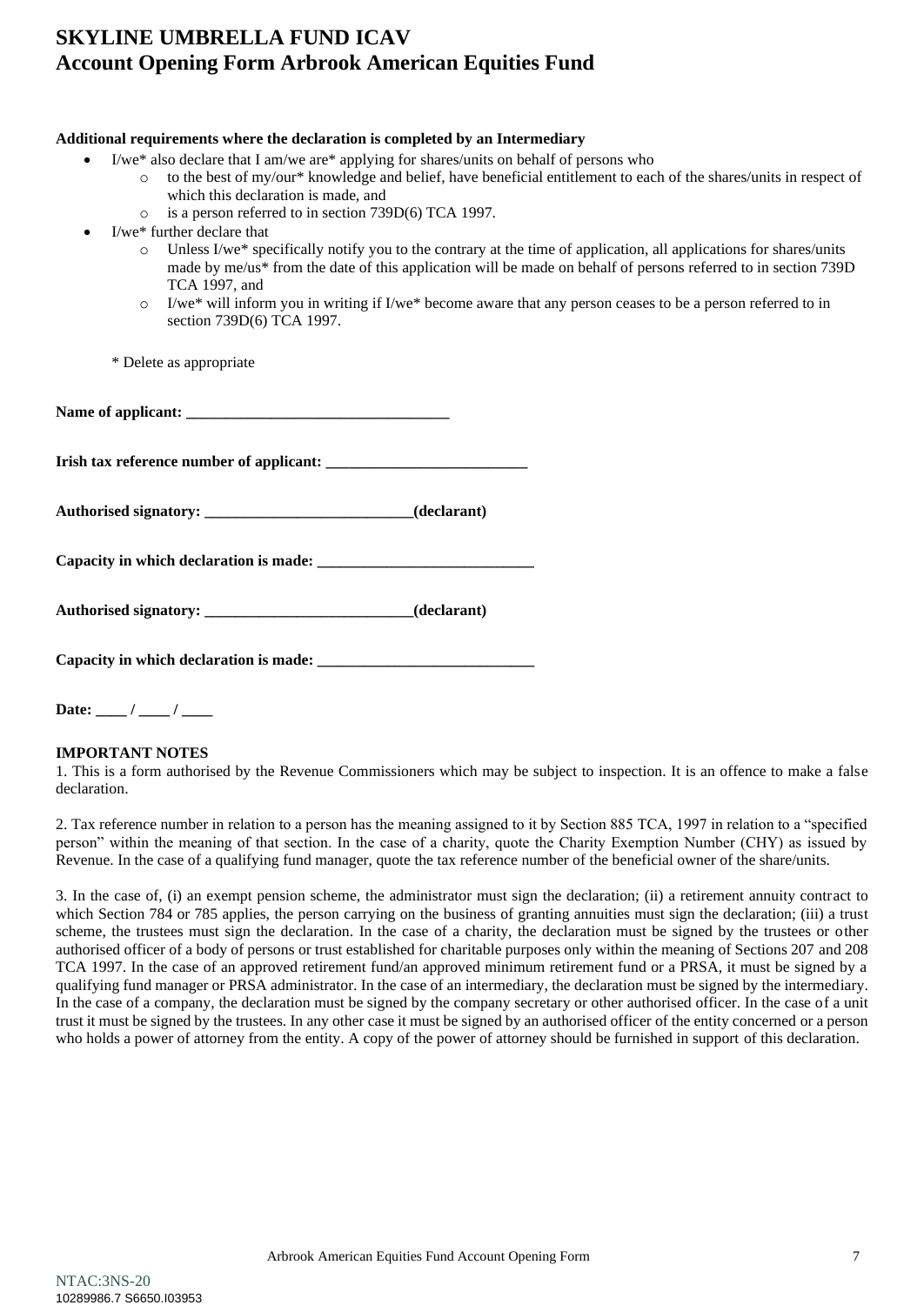#### **Declaration of residence outside Ireland**

It is important to note that this declaration, if it is then still correct, shall apply in respect of any subsequent acquisitions of shares/units. Terms used in this declaration are defined in the Prospectus.

### **Declaration on own behalf**

I/we\* declare that I am/we are\* applying for the shares/units on my own/our own behalf/on behalf of a company\* and that I am/we are/the company\* is entitled to the shares/units in respect of which this declaration is made and that

- I am/we are/the company is\* not currently resident or ordinarily resident in Ireland, and
- Should I/we/the company\* become resident in Ireland I will/we will\* so inform you, in writing, accordingly.

#### \*Delete as appropriate

### **Declaration as Intermediary**

I/we\* declare that I am/we are\* applying for shares/units on behalf of persons:

- who will be beneficially entitled to the shares/units; and
- who, to the best of my/our\* knowledge and belief, are neither resident nor ordinarily resident in Ireland.

\*Delete as appropriate

Name and address of applicant:

\_\_\_\_\_\_\_\_\_\_\_\_\_\_\_\_\_\_\_\_\_\_\_\_\_\_\_\_\_\_\_\_\_\_\_\_\_\_\_\_\_\_\_\_\_\_\_\_\_\_\_\_\_\_\_\_\_\_\_\_\_\_\_\_\_\_\_\_\_ **Signature of applicant or authorised signatory:** (declarant)

**Capacity of authorised signatory (if applicable):**\_\_\_\_\_\_\_\_\_\_\_\_\_\_\_\_\_\_\_

Date: \_\_\_\_ / \_\_\_\_ / \_\_\_\_

**Joint Applicants:**

Names: \_\_\_\_\_\_\_\_\_\_\_\_\_\_\_\_\_\_\_\_\_\_\_\_\_\_\_\_\_\_\_\_Signatures: \_\_\_\_\_\_\_\_\_\_\_\_\_\_\_\_\_\_\_\_\_\_\_\_\_\_\_\_\_\_

\_\_\_\_\_\_\_\_\_\_\_\_\_\_\_\_\_\_\_\_\_\_\_\_\_\_\_\_\_\_ \_\_\_\_\_\_\_\_\_\_\_\_\_\_\_\_\_\_\_\_\_\_\_\_\_\_\_

#### IMPORTANT NOTES

1. Non-resident declarations are subject to inspection by the Irish Revenue Commissioners and it is a criminal offence to make a false declaration.

2. To be valid, the Account Opening Form (incorporating the declaration required by the Irish Revenue Commissioners) must be signed by the applicant. Where there is more than one applicant, each person must sign. If the applicant is a company, it must be signed by the company secretary or another authorised officer.

3. If the Account Opening Form (incorporating the declaration required by the Revenue Commissioners) is signed under power of attorney, a copy of the power of attorney must be furnished in support of the declaration.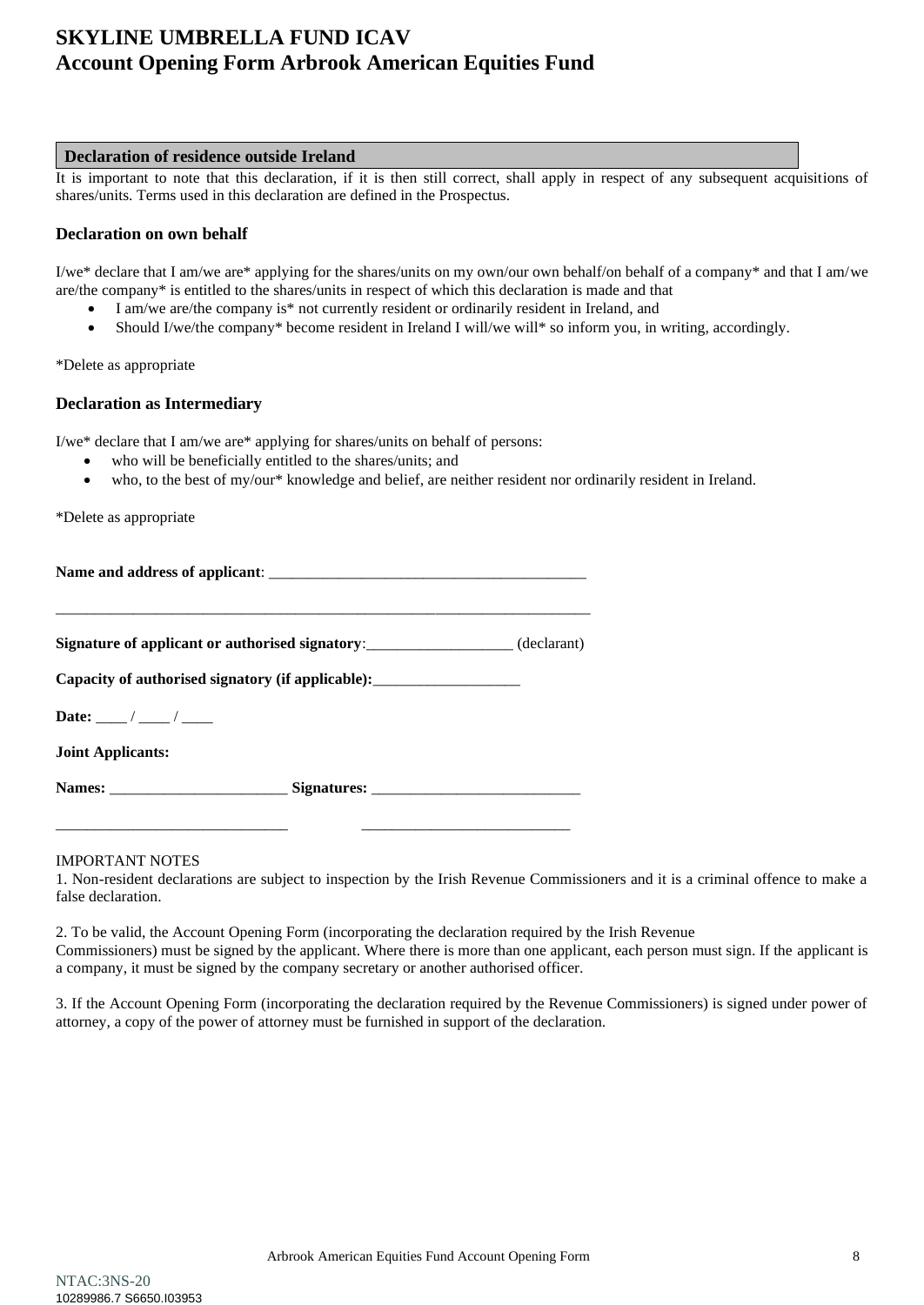# <span id="page-8-0"></span>**4. Identity Verification**

In accordance with the Criminal Justice (Money Laundering and Terrorist Financing) Acts 2010-2018 (the "**Act**"), please complete the area below applicable to you and provide the identity verification documentation initially requested.

**IMPORTANT: Be aware that the ICAV reserves the right to request additional information and documentation,** *including requiring that previously submitted documentation be certified as a true copy and re-submitted* **to ensure the ICAV's compliance with the Act and any associated regulations and authoritative guidance.**

Guide to completing this section:

• **Part I** Beneficial Ownership Detail must be provided by **All Applicants**

• **Part II** To be completed by any applicant which is a Recognised Regulated Entity; e.g. a bank, provider of financial services or nominee company investing on its own behalf or on behalf of a third party and if regulated for compliance with applicable Anti Money Laundering regulations in a Prescribed Country

- **Part III** To be completed by any **Individual** (s) investing in their own name
- **Part IV** To be completed by any **Unregulated Nominee Company** that does not fall within scope of Part II above.
- **Part V** To be completed by any **Politically Exposed Person(s)** investing into the Sub-Fund.
- **Part VI** To be completed by **Other Investors** investing into the Sub-Fund.

#### **Be aware that this may extend to identifying the beneficial owner and verifying their identity until such time that the ultimate natural persons beneficially owning the investment are identified.**

Examples of Photographic Identity Documentation

- ➢ Current passport.
- $\triangleright$  Current driving licence.
- ➢ Current national identity card.
- ➢ Identity document with photographic identity issued by a government department.

Examples of Proof of Address

- ➢ Bank statements/credit card statements.
- ➢ Utility bill.
- ➢ Household/motor insurance certificate and renewal notices.
- ➢ Correspondence from local authorities.
- ➢ Correspondence from the revenue commissioners or equivalent.
- ➢ Correspondence from any government body.
- ➢ Driving licence which confirms the address provided it has not also been used to satisfy the photographic identity requirement above.
- $\triangleright$  Payslip or salary advice dated within the previous 3 months.
- ➢ Confirmation of address from a lawyer or financial institution.

**Note: All documentation must reflect the current residential address and must be dated within the previous 3 months other than in the case of an official document known to be issued only or typically at fixed intervals of more than 3 months, in which case such document may be accepted during that period, to a maximum of 12 months (e.g. correspondence from local authorities).** 

#### **Note that, in all cases the Administrator or ICAV may, at its absolute discretion request further due diligence documentation/ information to satisfy applicable procedural and regulatory requirements.**

**Please note that for certain types of investors (for example a politically exposed person ("PEP") or a recognised regulated entity ) the administrator will require and request further information.**

### **PART I – Beneficial Ownership Detail**

 $\Box$  If there is/ are no Individual(s) with a beneficial interest of 25% or more in this investment or anyone that otherwise exercises control of the legal entity, where applicable please check the box opposite

Full Name of any Individual with a beneficial interest (directly or indirectly) of 25% or more in this investment: or anyone who otherwise exercises control of the legal entity, where applicable:

| $\overline{\phantom{a}}$ |
|--------------------------|
|                          |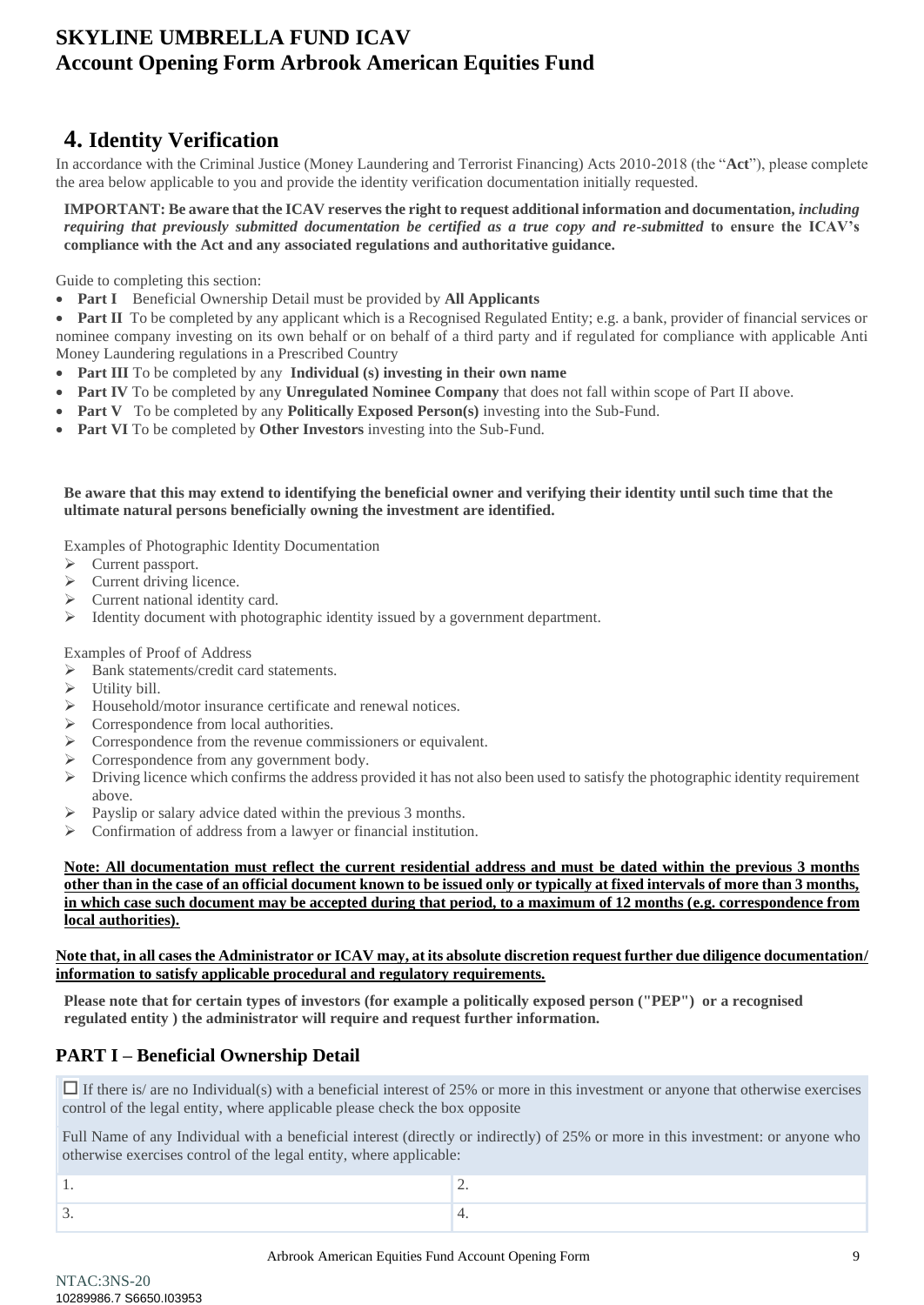|                                                                                                                                     | If you are one of the following (tick where appropriate), you do not need to complete the Supplemental Investor Identification<br>Information section, subject to (i) the ICAV's agreement and (ii) its right to request additional information and documentation. |
|-------------------------------------------------------------------------------------------------------------------------------------|--------------------------------------------------------------------------------------------------------------------------------------------------------------------------------------------------------------------------------------------------------------------|
| $\Box$ (a) We are a regulated credit or financial institution in this<br><b>EU Member State</b>                                     | <b>EU Member State Country Name</b>                                                                                                                                                                                                                                |
| (b) We are a regulated credit or financial institution in<br>this Country                                                           | Country Name                                                                                                                                                                                                                                                       |
| (c) We are a company listed on this stock exchange                                                                                  | Exchange Name                                                                                                                                                                                                                                                      |
|                                                                                                                                     | Company Name and Country                                                                                                                                                                                                                                           |
| (d) We are a registered pension or superannuation fund in<br><b>EU</b> Member State                                                 | <b>EU Member State Country Name</b>                                                                                                                                                                                                                                |
| You may independently verify this registration on our<br>regulator's website named here or we attach a copy of<br>our authorisation | Regulator Website                                                                                                                                                                                                                                                  |
| Supplemental Investor Identification Information                                                                                    |                                                                                                                                                                                                                                                                    |
| 1.                                                                                                                                  | 2.                                                                                                                                                                                                                                                                 |
|                                                                                                                                     | Tight computer as engraphized and ethods the degree optician required. If there is insufficient gross, attach the information to the                                                                                                                               |

Tick, complete as appropriate and attach the documentation required. If there is insufficient space, attach the information to the application and indicate in the relevant box to see your attachments Natural Persons

### **PART II – Recognised Regulated Entities**

Applicant is a Recognised Regulated Entity (as previously defined) acting on its own account or on behalf of a third party

| YES                                    |                                                                                                                                                                                                                                                                                                                                                                                                                                                                                                                                           |
|----------------------------------------|-------------------------------------------------------------------------------------------------------------------------------------------------------------------------------------------------------------------------------------------------------------------------------------------------------------------------------------------------------------------------------------------------------------------------------------------------------------------------------------------------------------------------------------------|
| Name of Regulatory Authority           |                                                                                                                                                                                                                                                                                                                                                                                                                                                                                                                                           |
| <b>Applicable Domestic Regulations</b> | A letter of assurance from the Regulated Credit or Financial Institution (see<br>appendix 3 for template).<br>Identify any beneficial owner entitled to 25% or more (directly or indirectly) of<br>the share capital, profit or voting rights or otherwise exercise control over the<br>management of the entity. Where there is no beneficial owner entitled to 25%<br>or more, then the natural person(s) who hold the position of director(s) of the<br>entity must be identified (along with address, date of birth and nationality). |

### **PART III - Individual(s)**

### **Please provide**

- 1. A copy photographic identity document e.g. Passport or Driver's Licence and
- 2. One copy of non-photographic identity documents e.g. utility bill / bank statement dated within the last three months. Current Occupation (s)

Date of Birth

In the case of joint account holders, please supply the relevant documentation and information in respect of all holders.

### **PART IV – Unregulated Nominee Company**

#### **Please provide**

- 1. Standard Reliance Letter (To be requested from the Administrator) and
- 2. Proof of Regulatory Status of Parent Company **or**
- 3. Documentation in accordance with the legal form of the Nominee Company (see Part VI)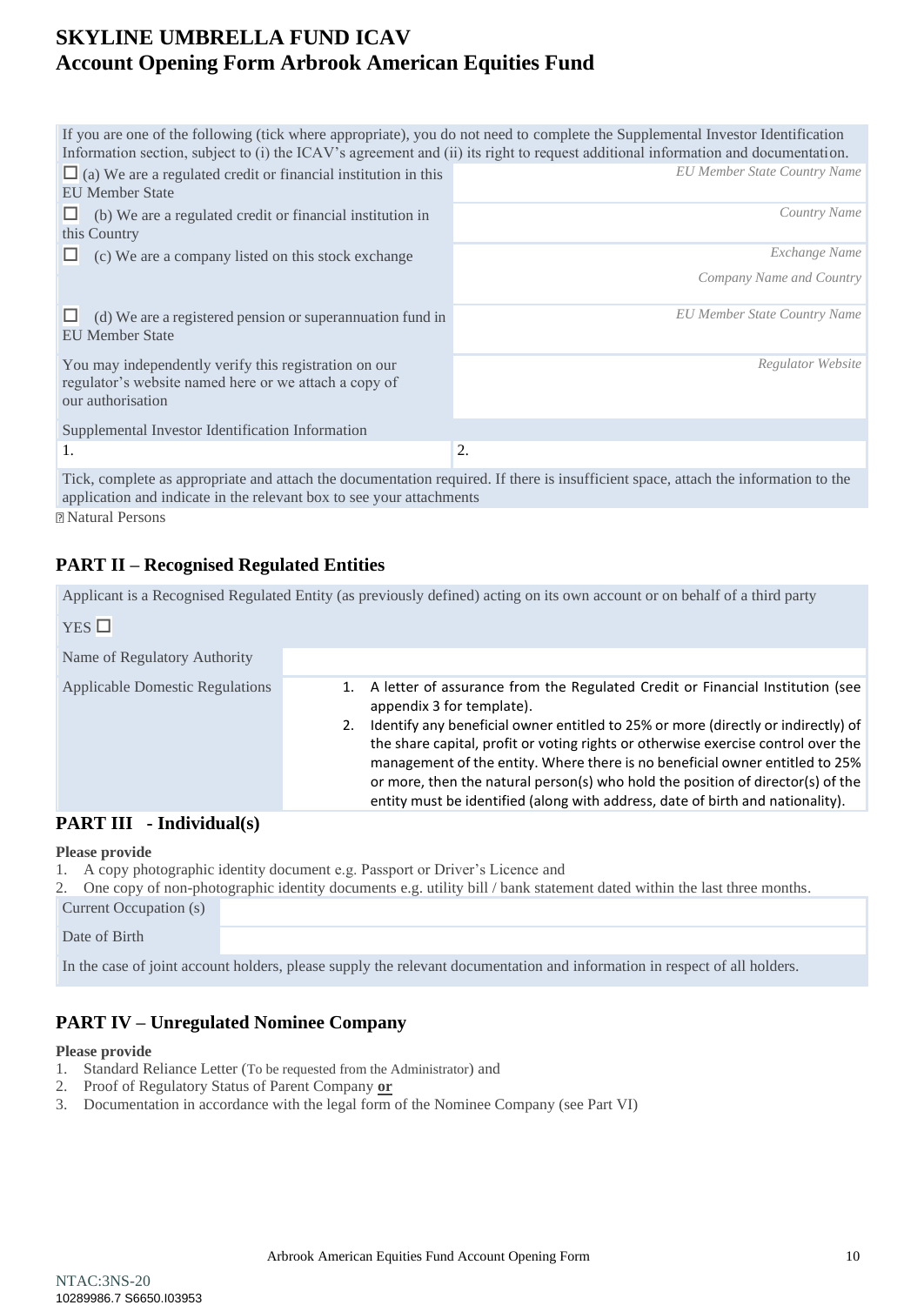### **PART V – Politically Exposed Persons**

#### Please confirm whether you are a **Politically Exposed Person (PEP)**

 $\Box$  YES  $\Box$  NO

A politically exposed person is defined as an individual who is or was, at any time in the preceding year,12 months entrusted with a prominent public function, and their function or immediate family members, of such persons or persons known to be close professional associates of such persons.

#### **Required Identity Verification Documentation**

- 1. Certified Copy Photographic Identity Document e.g. Passport or Driver's Licence and
- 2. One Certified Copy of Proof of Residential Address Verification e.g. utility bill / bank statement dated within the last three months
- 3. Source of Funds
- 4. Source of Wealth

**Note:** In terms of certified documents, this means that there is an original signature on the document from a suitable person confirming the documents are a true copy of the original, and they will need to sign and date it, printing their name, occupation, address, telephone number and email address. Suitable persons include any of the following; police officer, practicing solicitors, embassy consular staff, financial institutions, medical professions, notaries public. The person certifying the documents should be independent of the investor.

| <b>Corporate Entities</b>                                                                                                                                                  |  |                            |                              |  |  |
|----------------------------------------------------------------------------------------------------------------------------------------------------------------------------|--|----------------------------|------------------------------|--|--|
| Country of Registration                                                                                                                                                    |  | <b>Registration Number</b> |                              |  |  |
|                                                                                                                                                                            |  |                            |                              |  |  |
| A. Source of Funds                                                                                                                                                         |  |                            |                              |  |  |
| Principal Business Address (if different to<br>application address)                                                                                                        |  |                            |                              |  |  |
| Names of all Directors (attach a sheet if<br>necessary)                                                                                                                    |  |                            |                              |  |  |
| <b>Please provide details</b><br>Name of beneficial owners who own more than 25% of the share capital or voting right or indicate if none (attach a sheet if<br>necessary) |  |                            |                              |  |  |
| Earnings from Employment/Self Employment<br>П                                                                                                                              |  | П                          | Inheritance or Gift          |  |  |
| <b>Investment Income</b><br>□                                                                                                                                              |  |                            | <b>Matured Investment</b>    |  |  |
| □<br>Lump Sum Retirement                                                                                                                                                   |  | ⊔                          | <b>Court Award</b>           |  |  |
| П<br>Sale of Property                                                                                                                                                      |  | П                          | Other – please specify below |  |  |
| Other                                                                                                                                                                      |  |                            |                              |  |  |
|                                                                                                                                                                            |  |                            |                              |  |  |
| <b>B.</b> Source of Wealth                                                                                                                                                 |  |                            |                              |  |  |
| Please provide a brief description of your source of wealth (source of total accumulated net worth)                                                                        |  |                            |                              |  |  |
|                                                                                                                                                                            |  |                            |                              |  |  |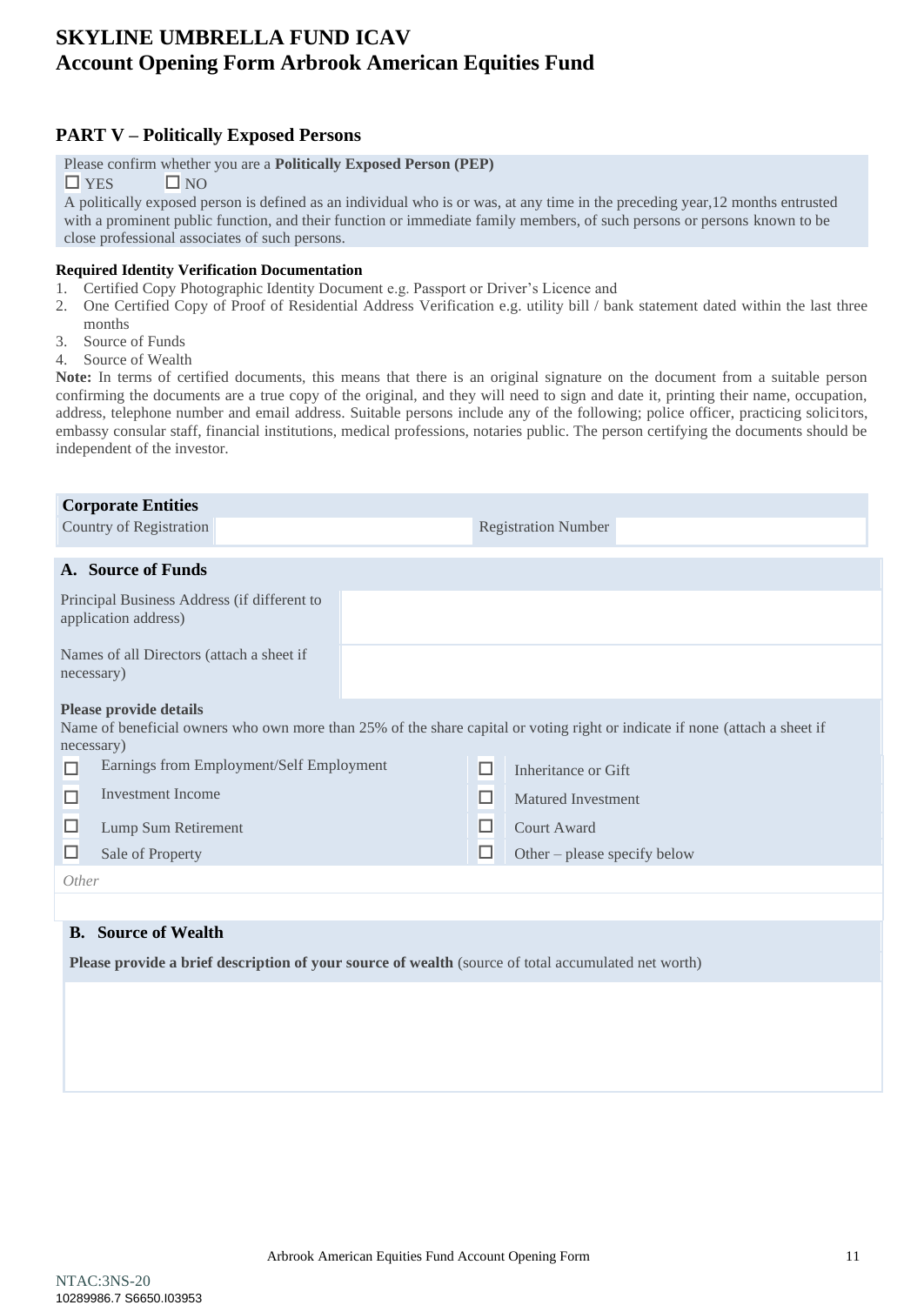### **PART VI – OTHER INVESTORS (Standard Customer Due Diligence)**

### **Required Identity Verification Documentation,** Please provide

- A copy of one of (i) certificate of incorporation (or equivalent), or (ii) the memorandum  $\&$  articles of association (or equivalent) or, (iii) the latest audited financial statements, and
- For each of two (2) directors of the company, please provide: A photocopy of a photographic identity document such as passport or driver's license and Two non-photographic identity documents (such as a utility bill)

**If you fall under one of the investor categories outlined below please provide documents evidencing the requested information.** 

### **Partnerships, Limited Liability Companies, Limited Liability Partnerships, and Equivalents Country of Domicile**

Note that, in all cases this is an indicative list only and the Administrator or ICAV may, at its absolute discretion request further due diligence documentation/ information to satisfy applicable procedural and regulatory requirements.

- Principal Business Address if different to application address
- Name and address of General Partner (or equivalent)
- Name of all partners/members (attach a sheet if necessary)

### **Listed Company on a Recognised Exchange**

A Recognised Exchange is regulated under MiFid or deemed to have equivalent transparent rules

1. Please provide Proof of Listing on a recognised stock exchange in a Prescribed Country

### **Listed Company – Not Appearing on a Recognised Exchange.** Please provide:

- 1. Proof of listing of the company
- 2. Full name of the company.
- 3. Registered number of the company.
- 4. Registered office address of the company.
- 5. Principal business address of the company.
- 6. Details of Directors of the company- including name, residential address and date of birth & verification of identity of two directors or where applicable one director and one authorised signatory.
- 7. Identification and verification of any beneficial owners who are natural persons, who own 25% or more (directly or indirectly) of the share capital, profit or voting rights or otherwise exercise control over the management of the company.
- 8. Confirmation as to whether the company is investing on its own behalf or on behalf of underlying investors and (as applicable) identify any Beneficial Owner
- 9. Verification of identity of Company by providing one of the below:
	- Search of the relevant company registry; or
	- Copy of Certificate of incorporation or equivalent; or
	- Copy of Memorandum and Articles of Association or equivalent; or
	- Copy of latest audited financial statements.

Name of beneficial owners who own more than 25% of the entity or its voting rights or indicate if none (attach a sheet if necessary)

### **Wholly Owned Subsidiary of a Listed Company.** Please provide

- 1. Full name of the subsidiary company.
- 2. Registered number of the subsidiary company.
- 3. Registered office address of the subsidiary company.
- 4. Principal business address of the subsidiary company
- 5. Details of Directors of the company including name, residential address and date of birth & verification of identity of two directors or where applicable one director and one authorised signatory.
- 6. Identification and verification of any Beneficial Owner beneficially entitled to 25% or more (directly or indirectly) of the share capital, profit or voting rights or otherwise exercise control over the management of the entity. Where the Beneficial Owner is deemed high risk per NT risk rating requirements, the identity should be verified in line with its legal form.
- 7. Confirmations as to whether the company is investing on its own behalf or on behalf of underlying investors and (as applicable) provide identity detail for any Beneficial Owner.
- 8. Verification of identity of the subsidiary company by providing one of the below:
	- Search of the relevant company registry; or
	- Copy of Certificate of incorporation or equivalent; or
	- Copy of Memorandum and Articles of Association or equivalent; or
	- Copy of latest audited financial statements.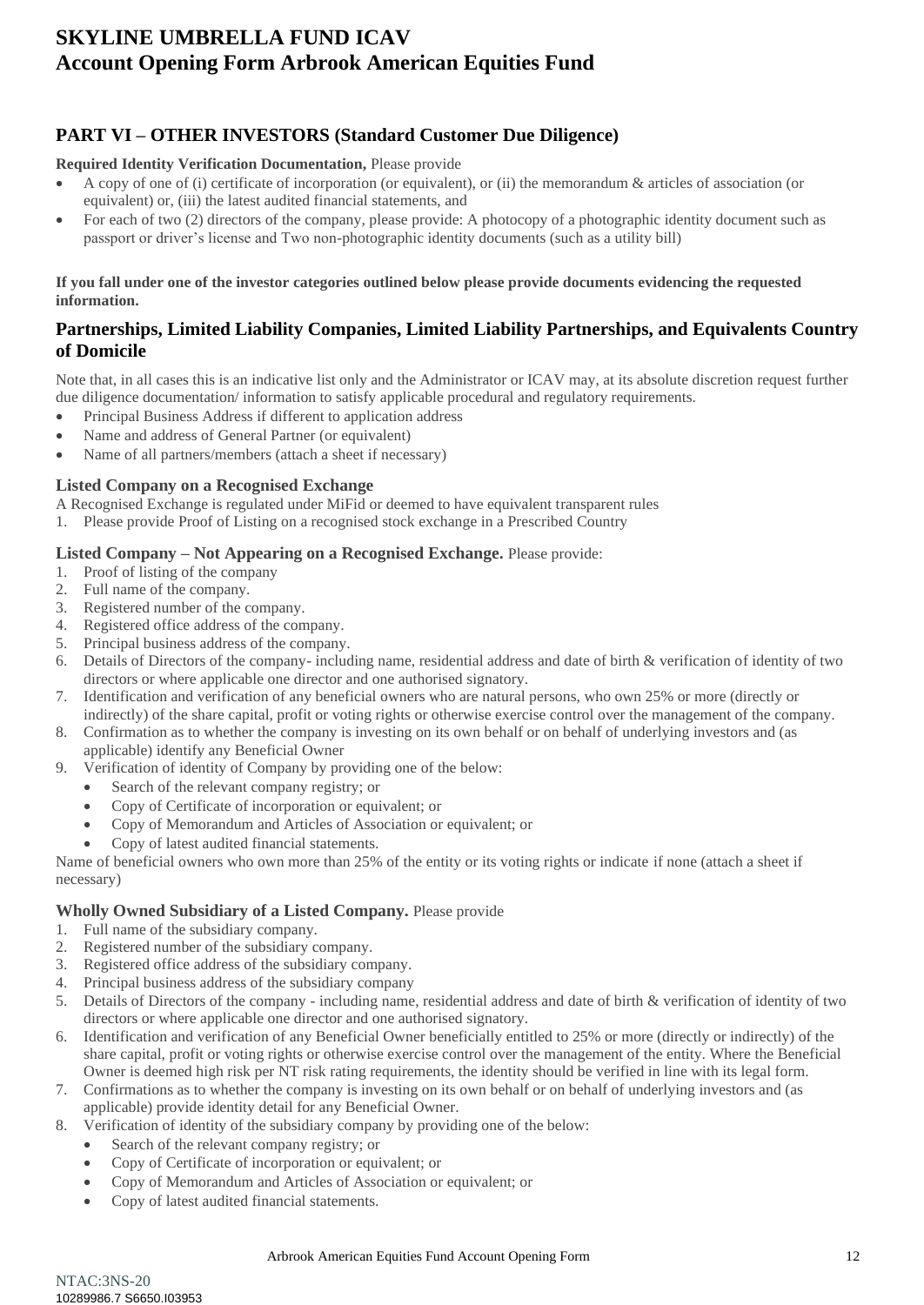### **Private Company.** Please provide

- 1. Full name of the company.
- 2. Registered number of the company.
- 3. Registered office address of the company.
- 4. Principal business address of the company.
- 5. Details of directors of the company- including name, residential address and date of birth.
- 6. Documentation to verify the identity of two directors or one director and one authorised signatory in line with legal form (If individuals, one proof of ID and one proof of address is required).
- 7. Identification and verification of any beneficial owners who are natural persons, own 25% or more (directly or indirectly) of the share capital, profit or voting rights or otherwise exercise control over the management of the company. Where the Beneficial Owner is deemed high risk per NT risk rating requirements, the identity should be verified in line with its legal form.
- 8. Verification of identity of the company by providing one of the below:
	- Search of the relevant company registry; or
	- Copy of Certificate of incorporation or equivalent; or
	- Copy of Memorandum and Articles of Association or equivalent; or
	- Copy of audited financial statements.

### **Partnership.** Please provide

- 1. Full name of the partnership.
- 2. Registered office address
- 3. Principal business address of the partnership.
- 4. Detail of all partners- including name, residential address and date of birth.
- 5. Documentation to verify the identity of two partners, general partner and a second partner or one partner and one authorised signatory (If individuals, one proof of ID and one proof of address is required)
- 6. Identification and verification of any partners who own 25% of more (directly or indirectly) of the partnership capital, profit or voting rights or otherwise exercise control over the management of the partnership. Where the Beneficial Owner is deemed high risk per NT risk rating requirements, the identity should be verified in line with its legal form. Note: Where the beneficial owner is a corporate entity, Northern Trust requires details of ultimate beneficial owners (this can be demonstrated through an organisation chart signed by an authorised signatory or shareholder register or other company documentation etc.).
- 7. Constitutional Document for the partnership (e.g. Partnership Agreement).

#### Required Identity Verification Documentation

Please provide

copy of the partnership agreement or equivalent, and

The appropriate identity verification documentation\*, depending on their legal nature, for:

- The General Partner (or equivalent), or
- Any two partners, or
- Any one partner and one authorised signatory

\* i.e. if they are a corporate entity, see Required Identity Verification Documentation within the Corporate Entities section above, or if they are a natural person, then the following is required: A photocopy of a photographic identity document such as passport or driver's license and Two non-photographic identity documents (such as a utility bill)

### **Limited Liability Company.** Please provide

- 1. Full name of the LLC.
- 2. Registered office address of the LLC.
- 3. Principal business address of the LLC.
- 4. Details of all Managing Members- including name, residential address and date of birth.
- 5. Documentation to verify the identity of two Managing Members or one Managing Member and one authorised signatory (If individuals, one proof of ID and one proof of address is required)
- 6. Identification and verification of any Member beneficially entitled to 25% or more (directly or indirectly) of the entity's share capital or otherwise exercise control over the management of the entity. Where the Beneficial Owner is deemed high risk per NT risk rating requirements, the identity should be verified in line with its legal form.
- 7. Constitutional Document
- 8. Operating Agreement.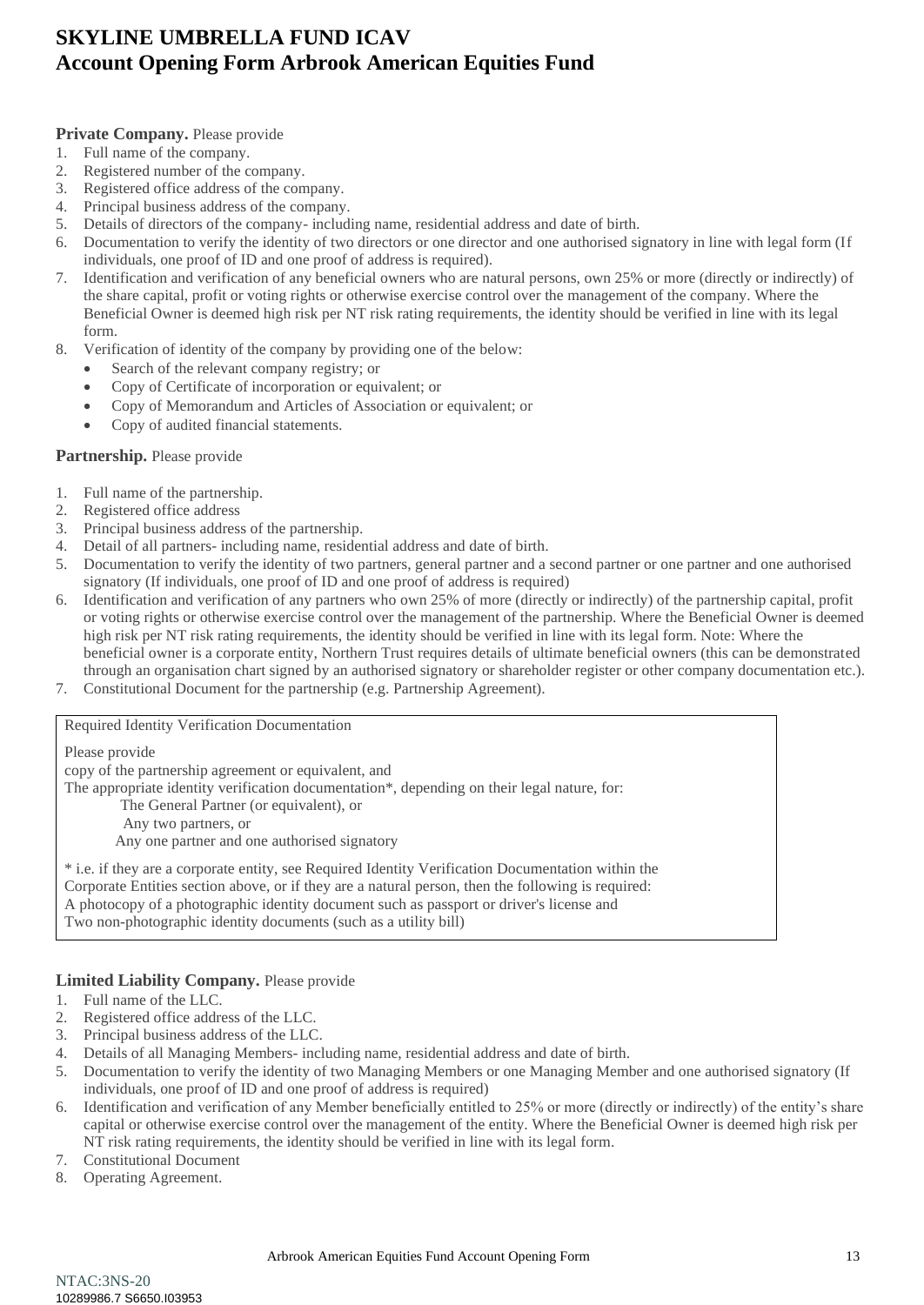### **Collective Investment Scheme ('CIS').** Please provide

- 1. Full name of CIS.
- 2. Registered address of CIS.
- 3. Prospectus or equivalent.
- 4. Name and address of scheme promoter.
- 5. Name and address of scheme administrator.
- 6. Name and address of entity carrying out anti-money laundering checks upon the scheme investors and confirmation that entity is regulated for AML purposes.
- 7. Identity detail for any investors who own 25% or more (directly or indirectly) of the share capital.

### **Employee/ Superannuation Pension Scheme.** Please provide

1. Proof of registration from the relevant tax authorities

### **General Pension Scheme.** Please provide

- 1. Full name of the pension scheme.
- 2. Registered office address of the pension scheme.
- 3. Confirmation of registration (as appropriate) from the relevant tax authorities or pension's board **or**
- 4. Documentation to verify the identity of two Trustees / Directors/Governors/Board Members or one Trustee/ Director/Governor/ Board Member and one authorised signatory (If individuals, one proof of ID and one proof of address is required)
- 5. Constitutional/Formation Document (e.g. Trust Deed).

#### **Pensions Only — please confirm the following:**

| The scheme provides retirement benefits to employees                                    | $Yes \Box No \Box$ |  |
|-----------------------------------------------------------------------------------------|--------------------|--|
| Contributions are made by an employer or by way of deduction from an employee's wages   | $Yes \Box No \Box$ |  |
| The scheme's rules do not permit the assignment of a member's interest under the scheme | $Yes \Box No \Box$ |  |

### **Registered Charity.** Please provide

1. Extract from the relevant Charities Register e.g. UK Charities Commission

### **Unregistered Charity.** Please provide

- 1. Full name of the charity.
- 2. Nature and/or purpose of the trust, pension ,including the nature of the funding of the charity, etc
- 3. Registered office address of the charity.
- 4. Business Address if different to application address business.
- 5. Names of all trustees/ directors/ governors (attach a sheet if necessary).
- 6. Name of settler, sponsoring employer, or equivalent

### **Trust, Foundation or similar entity.** Please provide

- 1. Full name of trust, foundation or similar entity.
- 2. Registered address of trust, foundation or similar entity.
- 3. Legal form of the trust, foundation or similar entity.
- 4. Trust deed or equivalent or confirmation of the entity to an appropriate register.
- 5. Detail of Nature / purpose of the Trust, foundation or similar entity.
- 6. Details of all trustees- including name, residential address and date of birth.
- 7. Documentation to verify the identity of two trustees or one trustee and one authorised signatory (If individuals, one proof of ID and one proof of address is required)
- 8. Identification and verification for any beneficial owners who own 25% or more (directly or indirectly) of the share capital or voting rights or otherwise exercises control over the trust. Where the Beneficial Owner is deemed high risk per NT risk rating requirements, the identity should be verified in line with its legal form. Note: Where the beneficial owner is a corporate entity, the Administrator requires details of ultimate beneficial owners (this can be demonstrated through an organisation chart signed by an authorised signatory or shareholder register or other company documentation etc.).
- 9. Identification and verification of settlor- including name, residential address and date of birth, as applicable
- 10. Identification and verification of protector (as appropriate)- including name, residential address and date of birth, as applicable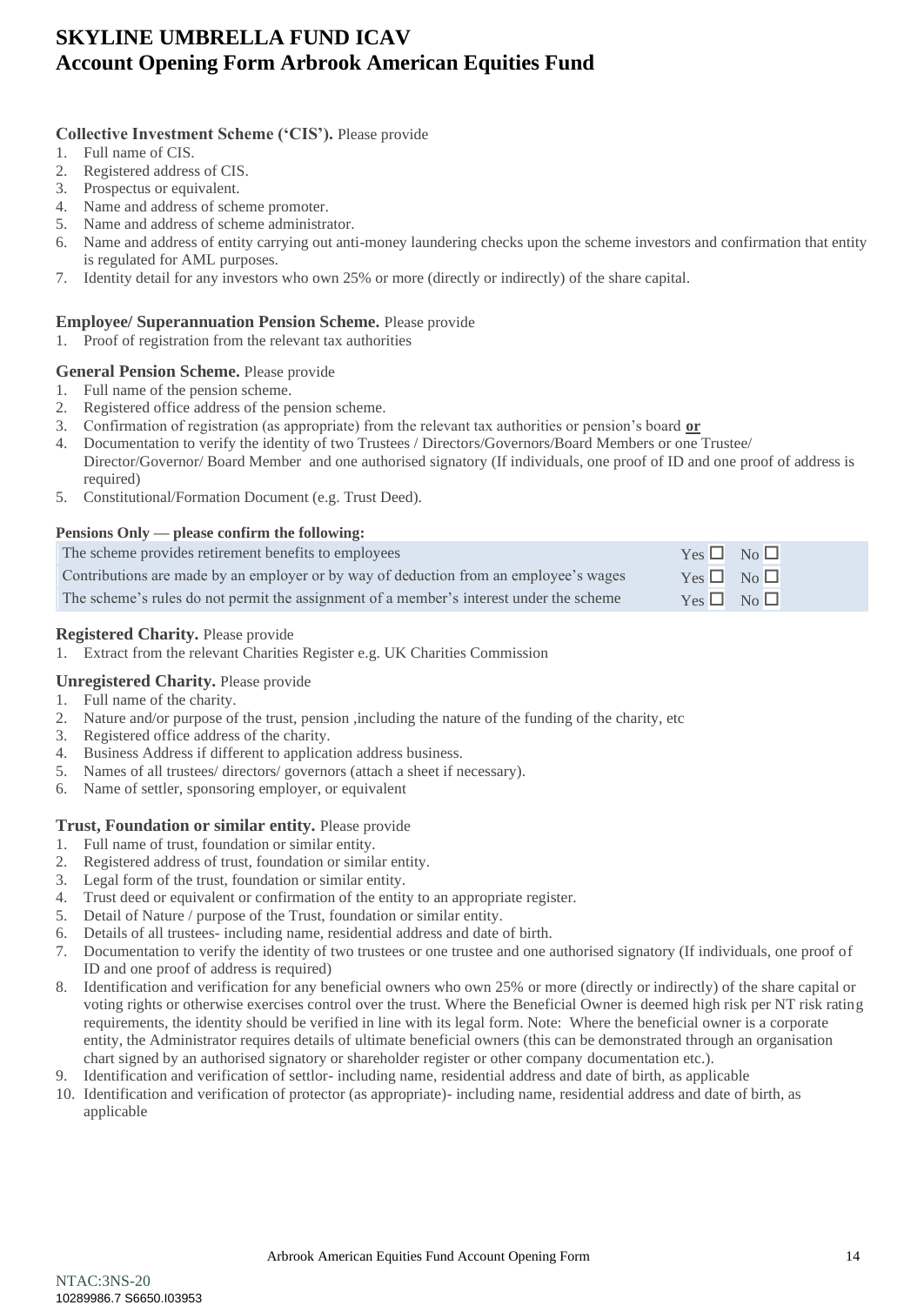### **Required Identity Verification Documentation.** Please Provide

- A copy of the trust deed (or equivalent) or confirmation of the entity to an appropriate register, and
- The appropriate identity verification documentation\*, depending on their legal nature, for:

Any two trustees / directors / governors / equivalent, or

Any one trustee / director / etc. and one authorised signatory

*\*i.e. if they are a corporate entity, see Required Identity Verification Documentation within the Corporate Entities section above, or if they are a natural person, then the following is required: A photocopy of a photographic identity document such as passport or driver's license and Two non-photographic identity documents (such as a utility bill)*

### **None of the Above**

Please contact the Distributor or Administrator for requirements

### **Club or Society.** Please provide

- 1. Full name of the club/society.
- 2. Registered office address of the club/society.
- 3. Nature/Purpose including the nature of funding of the club/society.
- 4. Confirmation of the legal status of the club/society.
- 5. Constitutional/Formation Document (e.g. Trust Deed) and / or copy of audited financial statements (if available).
- 6. Details of officers of the club/society.
- 7. Documentation to verify the identity of two officers of the Club/Society or one officer and one authorised signatory (If individuals, one proof of ID and one proof of address is required)
- 8. Names or classes of persons who stand to benefit from the Club or Society.
- 9. Where there is a named individual beneficiary with a 25% interest or more, verification of identity will be required.

### **Government / Public** Body **in a Prescribed Country.** Please provide

1. Background from a reliable source (e.g. internet search) .

#### **Government/ Public Body in Non-Prescribed Country.** Please provide

- 1. Full name of the government/public authority.
- 2. Nature and status the government/public authority.
- 3. Registered office address of the government/public authority.
- 4. Name of the home state authority and nature of its relationship with the government/public authority.
- 5. Detail of ownership of the government/public authority.
- 6. Details of main public body officials- including name, residential address and date of birth & verification of identity of two officials or where applicable, one official and one authorised signatory.
- 7. Identity detail for all persons who own or control 25% or more (directly or indirectlyof the entity's share capital, profit or voting rights or otherwise exercises control over the management of the entity.

Note: Where the beneficial owner is a corporate entity, the Administrator requires details of ultimate beneficial owners (this can be demonstrated through an organisation chart signed by an authorised signatory or shareholder register or other company documentation etc).

8. Appropriate background information on the entity (e.g. via internet search).

### **School, College or University. Please provide**

- 1. Full name of school, college or university.
- 2. Registered office address school, college or university.
- 3. Detail to allow verification of identity of school, college or university from relevant registers and/or from obtaining appropriate background information (e.g. via internet search).
- 4. Documentation to verify the identity of two officials or one official and one authorised signatory (If individuals, one proof of ID and one proof of address is required) or 6 and 7 below.
- 5. Confirmation of ownership of the entity. In particular, confirmation of public ownership or independent ownership.
- 6. Where independently owned, identity detail of all persons who own or control 25% or more (directly or indirectly) of the entity's share capital, profit or voting rights. Where the Beneficial Owner is deemed high risk per NT risk rating requirements, the identity should be verified in line with its legal form.
- 7. Detail of main officials of school, college or university- including name, residential address and date of birth.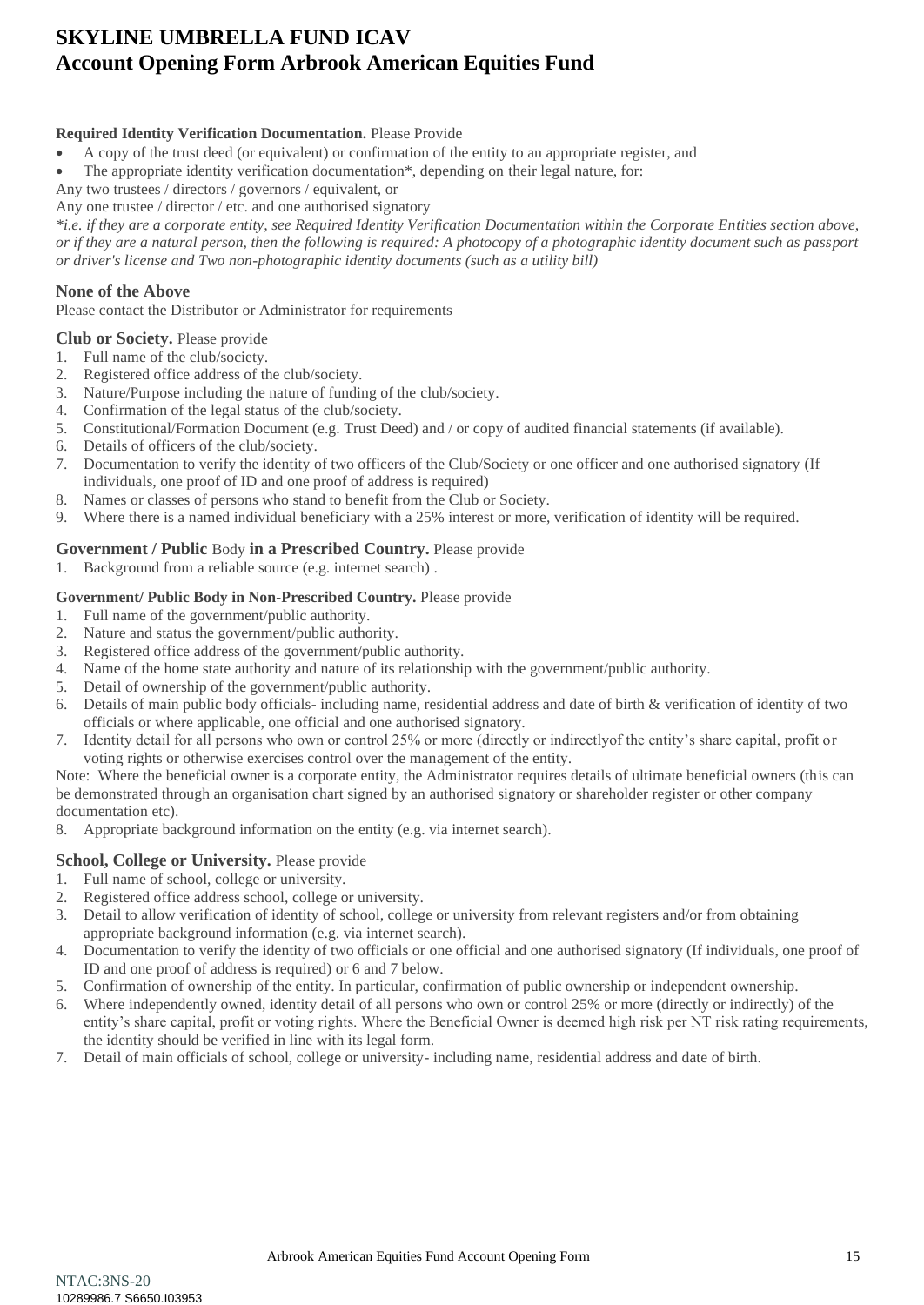### <span id="page-15-0"></span>**5. Benefit Plan Investors**

In order for the ICAV and each Fund to accurately monitor its "Benefit Plan Investor" participation, please review the following definition and make the appropriate representations by checking all applicable boxes following the definition, the Subscriber represents that it is:

 $\Box$  **not** a Benefit Plan Investor<sup>[1]</sup>; or

 $\Box$  a Benefit Plan Investor that is:

- 1.  $\square$  subject to Part 4 of Title I of the Employee Retirement Income Security Act of 1974, as amended ("**ERISA**");
- 2.  $\square$  subject to Section 4975 of the Internal Revenue Code of 1986, as amended (the "**Code**") (that has not checked B1);
- 3.  $\Box$  an entity whose underlying assets include "**plan assets**". The Subscriber also represents that the percentage of its "plan assets" compared to the value of its total assets is not more than:

| $\Box$ 10% * | $\Box$ 20% * | $\Box$ 30% | 140%       | $\Box$ 50%  |
|--------------|--------------|------------|------------|-------------|
| $\Box$ 60%   | 70%          | $\Box$ 80% | $\Box$ 90% | $\Box$ 100% |

(\* applicable to entities with multiple classes, one of which exceeds the 25% threshold for Benefit Plan Investors)

4.  $\Box$  an insurance company general account (or is investing general account assets under the U.S. Department of Labor Advisory Opinion Letter 2005-19A). The Subscriber also represents that the percentage of "plan assets" included in the general account is not more than:

| $\Box$ 10% | 20% | 30% | 40%      | 50%  |
|------------|-----|-----|----------|------|
| $\Box$ 60% | 70% | 80% | $90\%$   | 100% |
|            |     |     | $\cdots$ |      |

The Subscriber agrees to promptly notify the Manager and the Administrator immediately if the above response changes and to provide any other information reasonably requested by the Fund, the Manager or the Administrator for the purposes of determining whether or not the Fund is holding "plan assets".

If the Subscriber is, or is acting on behalf of, an employee benefit plan (a "**Plan**") which is subject to ERISA, the Subscriber represents and warrants that: (a) it is aware of and has taken into consideration any applicable diversification requirements of Section 404(a)(1)(C) of ERISA; (b) it has concluded that its proposed investment in the Fund is a prudent one and has independently decided to invest in the Fund; (c) the fiduciary or other person signing this Subscription Agreement is independent of the Fund and parties providing services to the Fund (including without limitation the Manager); (d) this subscription and the investment contemplated hereby is in accordance with all requirements applicable to the Plan under its governing instruments and under ERISA; (e) the Subscriber acknowledges and agrees that parties providing services to the Fund shall not be a "fiduciary" (within the meaning of Section 3(21) of ERISA) with respect to any assets of the Plan by reason of the Subscriber's investment in the Fund; (f) the Subscriber represents and warrants that neither the Manager nor any affiliate thereof has acted as a fiduciary to the Subscriber with respect to the decision to invest in the Fund nor have such persons provided investment advice or a recommendation with respect to the decision of the Subscriber to invest in the Fund; and (g) the investment by the Subscriber in the Fund will not result in a "prohibited transaction" under Section 406 of ERISA or Section 4975(c) of the Code.

<sup>[1]</sup> A Benefit Plan Investor means (1) an "employee benefit plan" within the meaning of Section 3(3) of the Employee Retirement Income Security Act of 1974, as amended, that is subject to the provisions of Part 4 of Title I of ERISA, (2) an individual retirement account, Keogh plan or other plan described in Section  $4975(e)(1)$  of the US Internal Revenue Code of 1986, as amended, (3) an entity whose underlying assets include "plan assets" by reason of 25% or more of any class of equity interests in the entity being held by plans described in (1) or (2) above, or (4) any other entity (such as an insurance company separate or general account or a group or common trust) whose underlying assets include "plan assets" by reason of an investment in the entity by plans described in (1) or (2) above.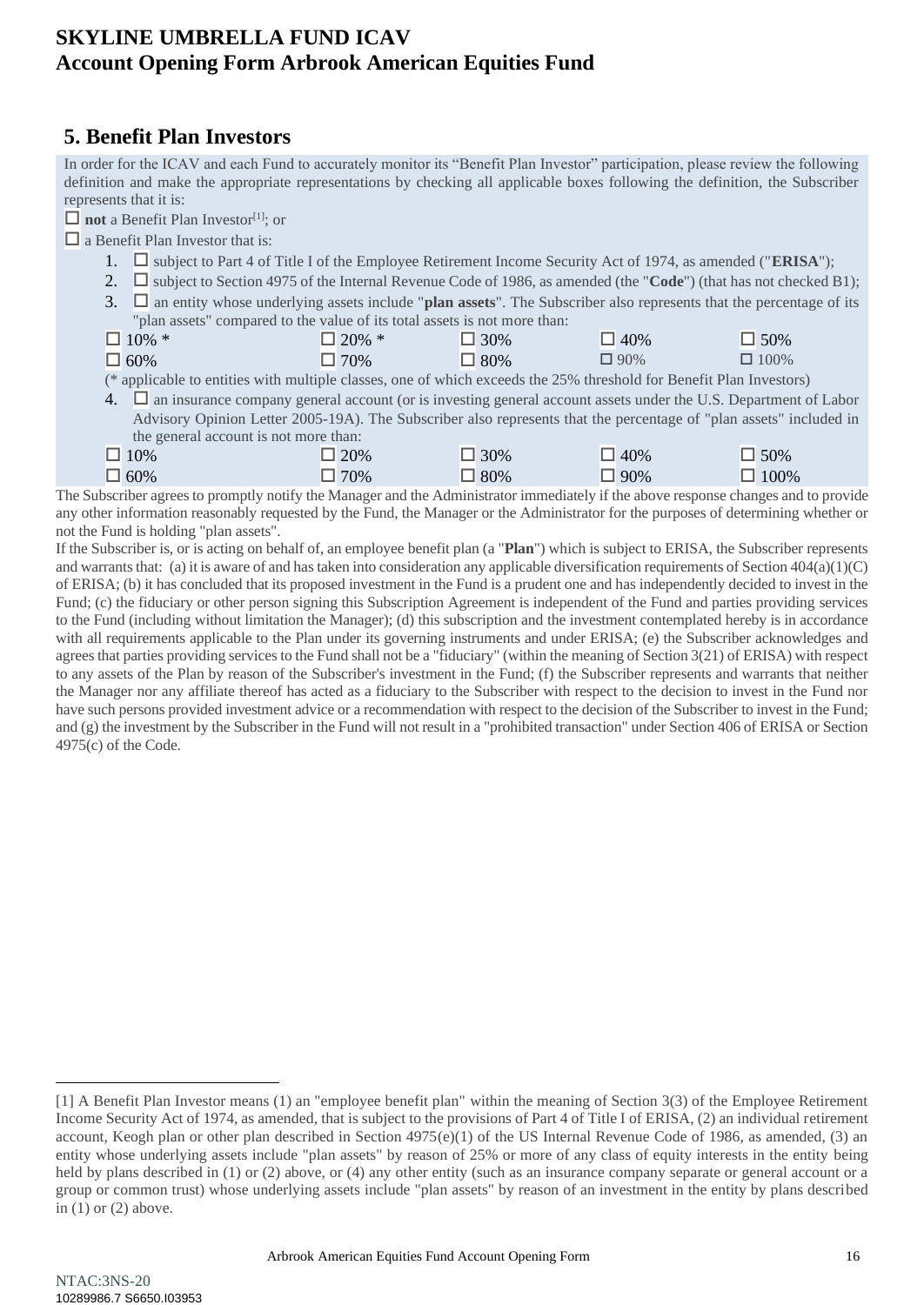### <span id="page-16-0"></span>**6. Representations, Authorities, and Indemnities**

- 1. I/we confirm that I am / we are 18 years of age or over (delete if you are not a natural person).
- 2. If you are joint applicants We direct that, on the death of one of us, the Shares for which we are applying shall be held in the name of and to the order of the survivor(s) or the executor(s) or administrator of the last such survivor (delete if you are not a natural person or you are a sole investor).
- 3. I/we confirm that I am / we are not a US Person (as defined in the Prospectus) and am/are not acquiring Shares on behalf of, or for the benefit of, a US Person, nor do I/we intend transferring any Shares which I/we may purchase to any person who is a US Person. I/we confirm that I/we have the authority to make this investment whether the investment is our own or is made on behalf of another person or institution.
- 4. I/we indemnify the ICAV, Investment Manager, Depositary, Administrator and other Shareholders for any loss suffered by them as a result of me/us acquiring or holding Shares in the ICAV where, by virtue of my / our holding, I am / we are in breach of the laws of any competent jurisdiction.
- 5. I/we hereby acknowledge as part of this application that I/we have been provided with a copy of the Prospectus and applicable Supplement and where applicable the most recent annual or half-yearly reports and accounts for the ICAV and furthermore that this application is made on the terms thereof and subject to the provisions of the Instrument of Incorporation of the ICAV. In particular, I/we acknowledge that I am/we are aware of the potential risks associated with this investment and where appropriate have sought professional advice on matters of taxation and such other consequences applicable to the investment.
- 6. I/we hereby agree to indemnify and hold harmless the ICAV, the Manager, the Administrator, the Depositary, the Investment Manager, and their respective directors, officers and employees against any loss, liability, cost or expense (including without limitation legal fees, taxes and penalties) which may result directly or indirectly, from any misrepresentation or breach of any warranty, condition covenant or agreement set forth herein or in any document delivered to by me/us to the ICAV or the Administrator. The ICAV, the Investment Manager, and the Administrator will not be responsible or liable for the authenticity of instructions received from us or any authorised person and may rely upon any instruction from any such person representing himself to be a duly authorised person reasonably believed to be genuine.
- 7. The Administrator, the Investment Manager, and the ICAV are each authorised and instructed to accept and execute any instructions in respect of the Shares to which this Account Opening Form relates given by me/us in written form, or by facsimile.
- 8. I/we agree to indemnify each of the Administrator, the Manager, the Investment Manager, and the ICAV and agree to keep each of them indemnified against any loss of any nature whatsoever arising to any of them as a result of any of them acting upon a facsimile instruction. In circumstances where such instructions relate to a change in the Applicant's Banking Information referred to above, I/we confirm that I/we will provide you with an original instruction.
- 9. The Administrator, the Manager, the Investment Manager, and the ICAV may rely conclusively upon and shall incur no liability in respect of any action taken upon any notice, consent, request, instruction or other instrument believed in good faith to be genuine or to be signed by properly authorised persons.
- 10.I/we acknowledge that the ICAV and/or Administrator may refuse to accept any application to subscribe if a prospective investor delays in producing or fails to produce any information required for the purpose of verification as requested by the Administrator and, in that event, any funds received will be returned without interest to the account from which the moneys were originally debited. The ICAV and the Administrator shall not be held liable in this regard.
- 11.I/we acknowledge that the repurchase proceeds of Shares will only be paid on receipt by the Administrator of a repurchase request from me/us together with such other documentation that the Administrator may reasonably require. I/we further acknowledge that any failure to supply the ICAV or the Administrator with any documentation requested by them may result in a delay in the settlement of redemption proceeds. I/we acknowledge that in such circumstances, the Administrator will process any redemption request submitted by me/us and by doing so I/we will no longer be considered a Shareholder/s notwithstanding that I/we have not received the redemption proceeds.
- 12.I/we confirm that I/we will notify the ICAV and the Administrator if there are any material changes during the lifetime of this investment in the Beneficial Owner Detail which I/we have provided.
- 13.I/we acknowledge that the ICAV must obtain and hold details of its beneficial owners for the purposes of compliance with the European Union (Anti-Money Laundering: Beneficial Ownership Of Corporate Entities) Regulations 2016 (S.I. No. 560 of 2016) and that my/our personal details may be provided to a central register of beneficial ownership as part of this process.
- 14.I/we confirm that I/we have the capacity and am/are duly authorised to make this application and to make the representations and give the indemnities referred to in this Account Opening Form.
- 15.I/we shall provide the ICAV, the Manager and the Administrator with any additional information which it may reasonably request in connection with tax and or/FATCA and/or CRS regulations/reporting requirements or other similar requirements in order to substantiate any representations made by me/us or otherwise and I/we authorise the ICAV or its agents to disclose such information relating to this application to such persons as they consider appropriate. For the purposes of the Tax Reporting Services, the Administrator may assume that the Sub-Fund has obtained any and all effective consents, agreements, waivers or approvals that may be required from Shareholders or others to whom a duty of confidentiality is owed and the Administrator shall not be obliged to enquire further but shall be entitled to rely on any representation made by the Sub-Fund or its duly authorised representatives in this respect.

I/we agree to provide to the ICAV, the Manager and the Administrator at such times as each of them may request such declarations, certificates or documents as each of them may reasonably require (the "Tax Information") in connection with this investment (including for the purposes of tax and/or FATCA and/or CRS regulations/reporting requirements). Should any information furnished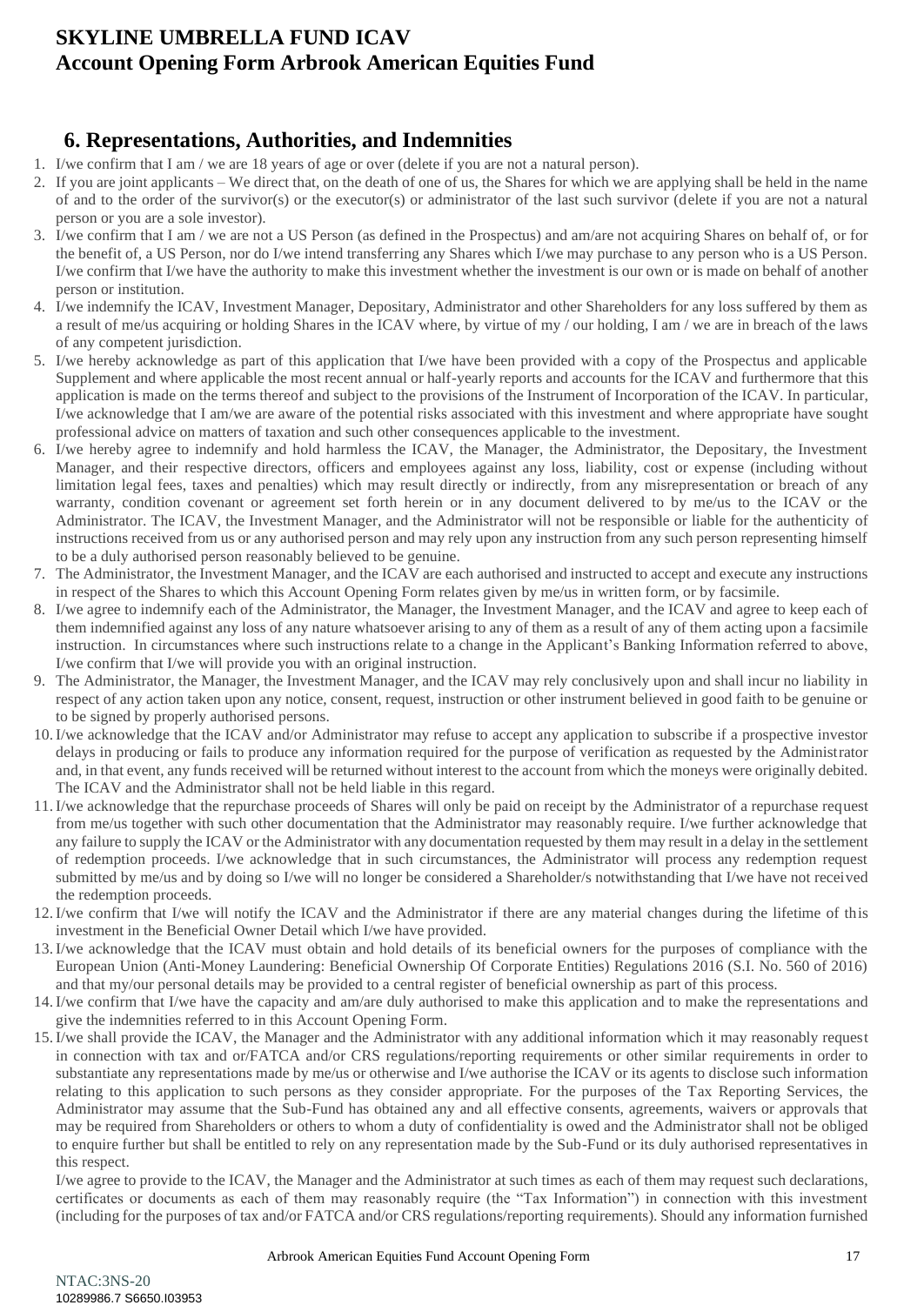to any of them become inaccurate or incomplete in any way, I/we hereby agree to notify the ICAV or the Administrator immediately of any such change and further agree to request the redemption of Shares in respect of which such confirmations have become incomplete or inaccurate where requested to do so by the ICAV.

In addition to any information required to the Tax Information, I/we agree to promptly provide, and periodically update, at any times requested by the ICAV, any information (or verification thereof) the ICAV deems necessary to comply with any requirement imposed by Sections 1471-1474 of the U.S. Internal Revenue Code of 1986, as amended (the "Code"), and any Treasury Regulations, forms, instructions, or other guidance issued pursuant thereto in order to reduce or eliminate FATCA withholding taxes. The information required to be provided by the preceding sentence may include, but shall not be limited to, (A) information the ICAV deems necessary to determine whether the Shareholder is a "foreign financial institution" ("FFI") as defined in Code 1471(d)(4) or a "non-financial foreign entity" ("NFFE") as defined in Code 1472(d), (B) if I/we am/are an FFI, any certification, statement or other information the ICAV deems necessary to determine whether I/we meet the requirements of Code 1471(b) (including entering into an agreement with the IRS pursuant to Code 1471(b) (an "FFI Agreement") and complying with the terms thereof or, if the FFI is in a jurisdiction that has signed an intergovernmental agreement ("IGA") with the United States, complying with the terms of the IGA and any local laws or regulations implementing its terms) or is otherwise exempt from withholding required under Code 1471, (C) if I/we am/are an FFI, including an FFI in a jurisdiction that has signed an IGA, a Global Intermediary Identification Number ("GIIN") assigned by the IRS; and (D) if I/we am/are an NFFE, any certification, statement or other information the ICAV deems necessary to determine whether a shareholder meets the requirements of Code 1472(b) (which information may be given to the U.S. Internal Revenue Service ("IRS") pursuant to Code 1472(b)(3)) or is otherwise exempt from withholding required under Code 1472. In addition to the Tax Information, I/we agree to promptly provide, at any times requested by the ICAV, any information (or verification thereof) the ICAV deems necessary for the ICAV to comply with the terms of the IGA and any Irish laws, regulations or other guidance implementing the IGA, and any information required to comply with the terms of that agreement on an annual or more frequent basis. I/we agree to waive any provision of foreign law that would, absent such a waiver, prevent compliance with such requests and acknowledges that, if it fails to provide such waiver, it may be required by the ICAV to withdraw from the Sub-Fund if necessary to comply with FATCA and/or CRS and the IGA.

By providing the Tax Information, I/we represent and warrant the completeness and accuracy of such information (as at the date of submission) and authorise the ICAV to act upon such information in good faith, including, but not limited to, disclosing or submitting such information to the Irish tax authorities. The ICAV shall have no obligation to carry out any investigation with respect to the truth, accuracy or completeness of the Tax Information provided by us and I/we will, on demand, hold the ICAV harmless from any liability resulting from the my/our failure to provide complete and accurate Tax Information.

I/we hereby acknowledge that if I/we fail to provide the Tax Information on a timely basis, I/we may be subject to 30% U.S. withholding tax on the investor's share of "withholdable payments" (as defined for purposes of FATCA) received by the ICAV.

I/we hereby acknowledge that if I/we fail to provide the Tax Information and such failure results in the ICAV being unable to comply with FATCA, the IGA or CRS, the ICAV may exercise its right to completely redeem an applicant (at any time upon any or no notice). I/we further acknowledge and agree to indemnify the ICAV and its other investors for any losses resulting from our failure to meet its obligations under this Section, including any U.S. withholding tax imposed on the ICAV.

- 16.I/we hereby acknowledge that any notice or document may be served by the ICAV or Administrator on me/us in the manner specified from time to time in the Prospectus and, for the purposes of the Electronic Commerce Act 2000, if I have provided an e-mail address or fax number to the ICAV or its delegate, consent to any such notice or document being sent to me/us by fax or electronically to the fax number or e-mail address previously identified to the ICAV or its delegate which I/we acknowledge constitutes effective receipt by me/us of the relevant notice or document. I/we acknowledge that I/we am/are not obliged to accept electronic communication and may at any time choose to revoke my/our agreement to receive communications by fax or electronically by notifying the ICAV in writing at the above address, provided that my/our agreement to receive communications by fax or electronically shall remain in full force and effect pending receipt by the ICAV of written notice of such revocation.
- 17.I/we request that the Shares issued pursuant to this application are registered in the name and address set out on page 1 hereof.
- 18.I/we accept such lesser number of Shares if any, than may be specified above in respect of which this application may be accepted. 19.I/we acknowledge that all telephone calls with the Investment Manager, the Manager, the Administrator or Depositary may be recorded and consent to such recording.
- 20.I/we agree (i) to provide these representations to the ICAV and/or the Manager at such times as the ICAV and/or the Manager may request, and (ii) to provide on request such certifications, documents or other evidence as the ICAV and/or the Manager may reasonably require to substantiate such representations.
- 21.I/we agree to notify the ICAV and/or the Manager immediately if I/we become aware that any of the representations made is no longer accurate and complete in all respects. I/we agree immediately either to sell or to tender to the ICAV for redemption of a sufficient number of Shares to allow the representations to be made again.
- 22.I/we acknowledge that in respect of a fund which has invested in equity related securities, all or part of that fund's fee and expenses may be charged to the capital of the fund and that this policy will have the effect of lowering the capital value of my/our investment.
- 23.I/we understand that the confirmations, representations, declarations and warranties made herein are continuing and apply to all subsequent purchases of Shares by me/us in the ICAV.
- 24.I/we understand that subscription monies paid by me/us into a Subscription/Redemption account will become the property of the Sub-Fund upon receipt and during the period between receipt of subscription monies and the Dealing Day on which Shares are issued, I/we will be treated as an unsecured creditor of the Sub-Fund.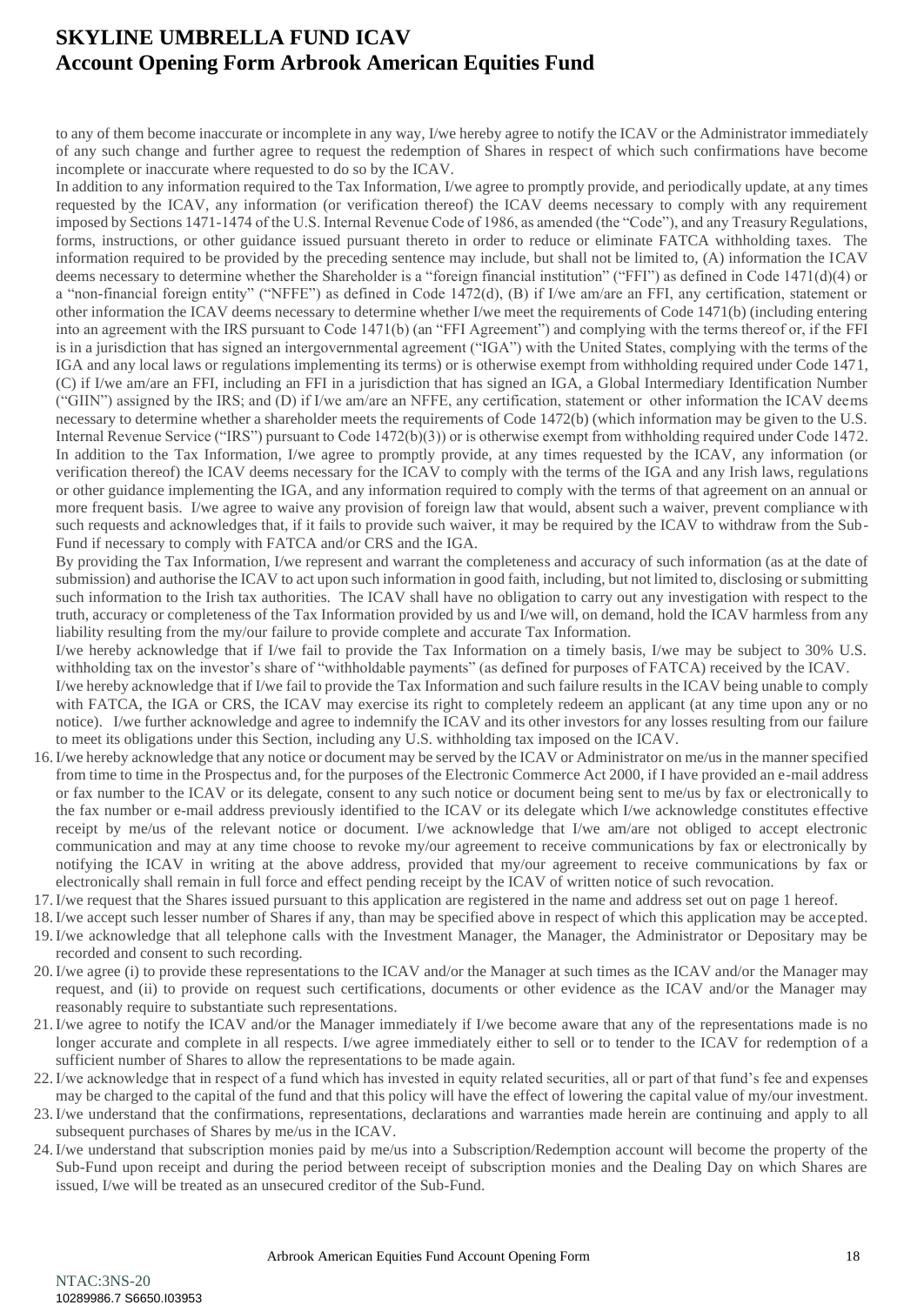25.I/we understand that any redemption proceeds held for any time in a Subscription/Redemption account shall remain an asset of the Sub-Fund. In the event of the insolvency of the ICAV or the Sub-Fund, I/we will rank as an unsecured creditor of the ICAV until such time as the Administrator is satisfied that its anti-money-laundering procedures have been fully complied with, following which redemption proceeds will be released to me/us.

#### **Key Investor Information Document ("KIID")**

- 1. I/we hereby acknowledge and confirm that I/we have received, read and understood the KIID for the Sub-Fund and Class(es) to which this Account Opening Form relates in good time prior to completing this Account Opening Form. I/we hereby confirm that for any subsequent investments I/we will obtain and read the latest version of the appropriate KIID prior to each subscription and that any future investments to any other sub-fund or share class of the ICAV can also be transacted based on this confirmation. The KIID is available on [www.davygfm.com/funds-factsheets/management-company-services](http://www.davygfm.com/funds-factsheets/management-company-services).
- 2. I/we represent and acknowledge that: I/we have regular access to the internet and acknowledge and agree that the provision of the KIID by way of email or website is appropriate in the context in which the business between the ICAV, its delegate(s) and me/us is, or is to be, carried on and that the provision by me/us of my/our email address to the ICAV or its delegate(s) is evidence of this. I/we have been offered the choice of receiving the prospectus and the KIID on paper and in electronic form by means of a website
	- or by email and hereby specifically consent to receiving the KIID in electronic form by email or by accessing the latest version of the document online at [www.davygfm.com/funds-factsheets/management-company-services](http://www.davygfm.com/funds-factsheets/management-company-services) (or such other website as may be notified to me/us from time to time). I/we have also been notified electronically of this website address and the place on the website where the KIID can be accessed. I/we received or accessed by electronic means the KIID. I/we consent to accessing the KIID by electronic means before making any subsequent and/or future subscriptions for Shares in any Class of the Sub-Fund.

The KIID shall be reviewed at least every 12 months and that the up-to-date version of the KIID at any given time shall be made available on [www.davygfm.com/funds-factsheets/management-company-services](http://www.davygfm.com/funds-factsheets/management-company-services) (or such other website as may be notified to me/use from time to time. I/We agree that I/we will inspect the KIID by accessing the website in good time before making any subsequent and/or future subscriptions for Shares in any Class of the Sub-Fund. I/We agree that I/we bear sole responsibility for ensuring that I/we have inspected the up-to-date version of the KIID and that, in any event, I/we consent to be, and shall be deemed to have been, provided with the up-to-date KIID by means of the website in good time before any subsequent or future subscriptions. Where I/we are acquiring the Shares for or on behalf of any person in my/our capacity as a sub-distributor of the ICAV, I/we certify that prior to accepting any order for the acquisition of Shares, I/we will ensure that the investor will be provided with the current KIID for the relevant Share Class. Where permitted by applicable law, "provided" shall include informing the investor of the applicable website where the KIID may be obtained, which is [www.davygfm.com/funds-factsheets/management-company](http://www.davygfm.com/funds-factsheets/management-company-services)[services](http://www.davygfm.com/funds-factsheets/management-company-services) (or such other website address as may be notified to me/us from time to time).

I/we may at any time request a hard copy of any such documentation from the Sub-Fund free of charge and/or revoke, in writing or other authorised manner, the consent given to receive such information electronically or to subscribe or redeem Shares of the Sub-Fund electronically.

#### **Data Protection**

- A. I/We consent to personal information obtained in relation to me/us being handled by the Administrator, the ICAV, the Manager or the Investment Manager and their delegates, agents or affiliates in accordance with the Irish Data Protection Acts 1988 to 2003. Information in relation to me/us will be held, used, disclosed and processed for the purposes of (a) managing and administering my/our holdings in the Sub-Fund and any related account on an ongoing basis; (b) for any other specific purposes where I have given specific consent to do so; (c) to carry out statistical analysis and market research (d) to comply with any applicable legal, tax or regulatory obligations including legal obligations under company law, tax law and anti-money laundering legislation and (e) for disclosure and transfer whether in Ireland or elsewhere (including companies situated in countries outside of the European Economic Area which may not have the same data protection laws as in Ireland) to third parties including my/our financial adviser (where appropriate), regulatory bodies, taxation authorities, auditors, technology providers or to the Sub-Fund and its delegates and its or their duly appointed agents and any of their respective related, associated or affiliated companies for the purposes specified above; (f) For other legitimate business interests of the Sub-Fund. I/We hereby acknowledge my/our right of access to and the right to amend and rectify my/our personal data, as provided herein. I/We understand that the Sub-Fund is a data controller and will hold any personal information provided by me/us in confidence and in accordance with the Data Protection Act 1988 to 2003. The Administrator may only transfer personal data outside of the EEA by using an EU-approved 'model contract' by means of which the non-EEA data receiver agrees to abide by the instructions of the data controller (the Administrator), and agrees to comply with security measures which are appropriate to the circumstances of the data transfer, and which are specified in the contract itself.
- B. I/We consent to the recording of telephone calls that I/we make to and receive from the Administrator, the ICAV, the Manager or the Investment Manager and their delegates or duly appointed agents and any of their respective related, associated or affiliated companies for record keeping, security and/or training purposes. I/We consent to the ICAV, the Manager or the Investment Manager sending information about other investment services to me/us by letter, telephone or other reasonable means of communication. I/We understand that I/we have a right to request not to receive such information. The Administrator or ICAV may disclose personal information to the Depositary and/or the Investment Manager and/or the Manager and/or third parties where necessary or for legitimate business interests. This may include disclosure to third parties such as auditors and the Central Bank of Ireland or agents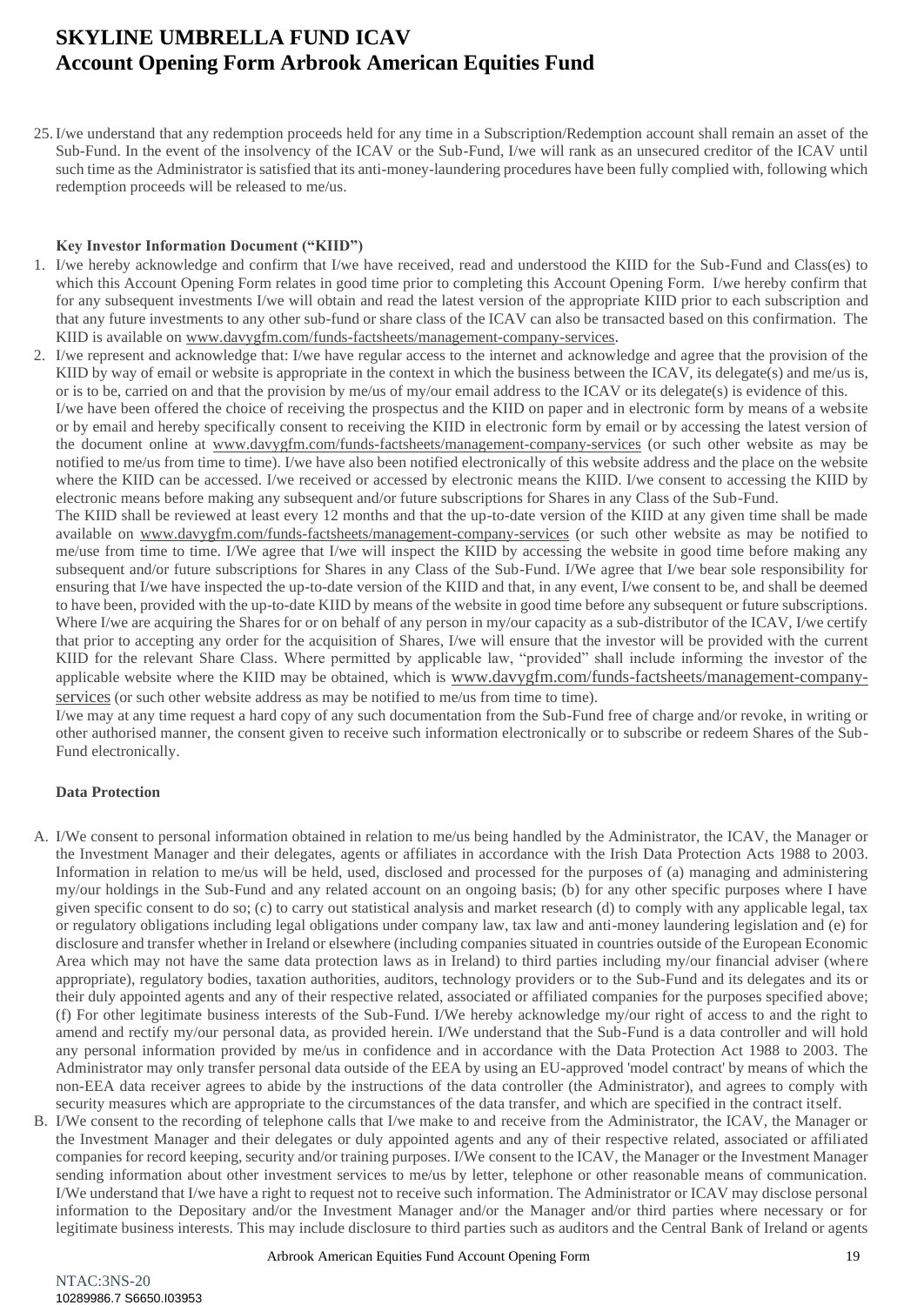of the Administrator who process the personal information for anti-money laundering purposes or for compliance with foreign regulatory requirements. The Administrator may and will hold all or part of the information in relation to your shareholding in accordance to legal and regulatory requirements even after you have fully redeemed from the fund.

- C. I/we consent to the processing of my/our information and the disclosure of my/our information as outlined above and to the Manager and/or the Investment Manager and where necessary or in the ICAV's legitimate interests to any company in the Investment Manager's group of companies or agents of the ICAV including companies situated in countries outside the European Economic Area, which may not have the same data protection laws as in Ireland.
- D. From time to time, the Manager and/or the Investment Manager may send you information about other products or services which they offer. You have a right to request not to receive such information.

If you do wish to receive such information and/or marketing material, **please tick here**:  $\Box$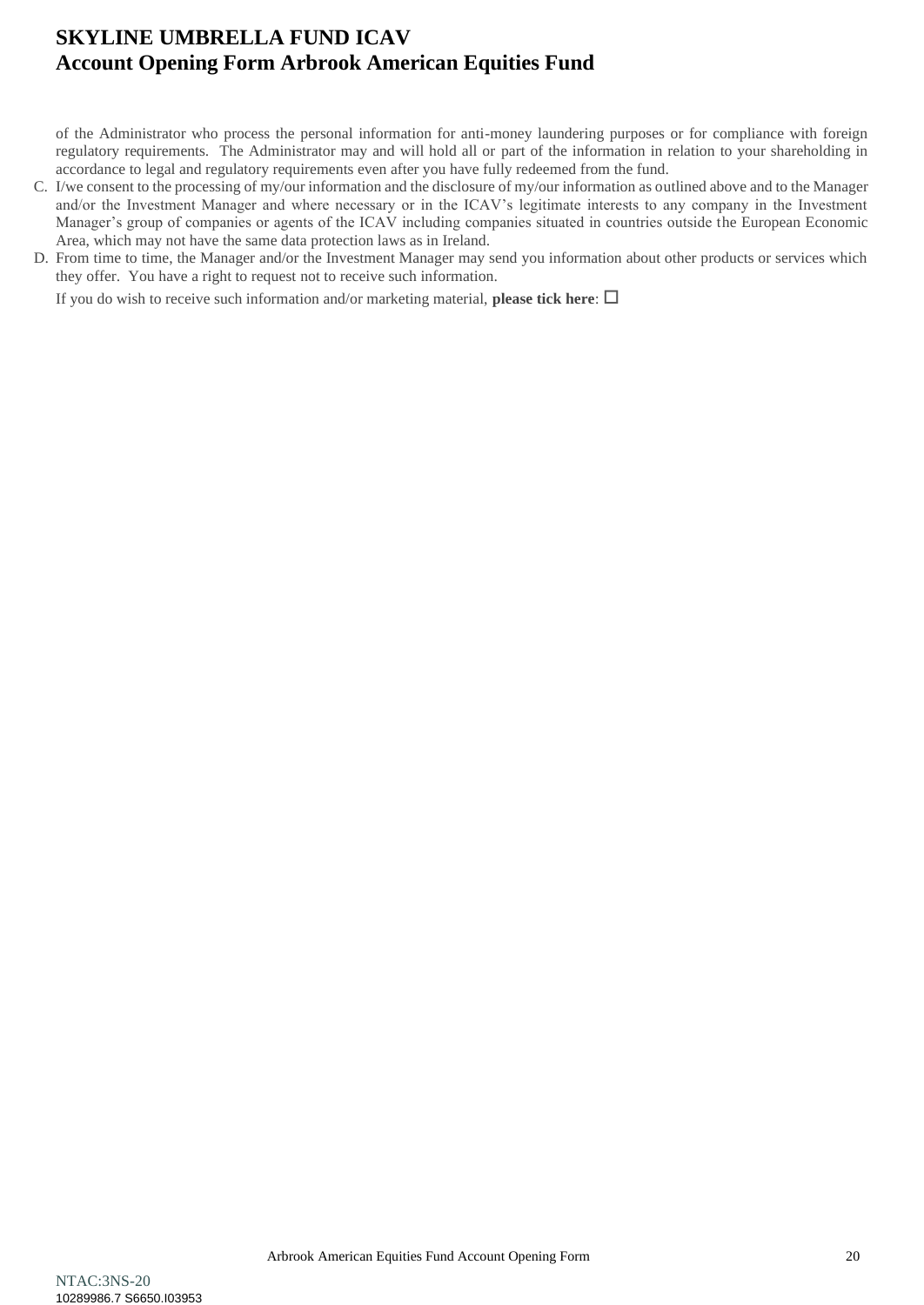# <span id="page-20-0"></span>**7a. Entity Self-Certification for FACTA and CRS**

*Account holders that are Individuals or Controlling Persons should not complete this form and should complete the form entitled "Individual (including Controlling Persons) Self-Certification for FATCA and CRS".*

#### **Instructions for completion and data protection notice.**

We are obliged under Section 891E, Section 891F, and Section 891G of the Taxes Consolidation Act 1997 (as amended) and regulations made pursuant to those sections to collect certain information about each account holder's tax arrangements. Please complete the sections below as directed and provide any additional information that is requested. Please note that by completing this application form you are providing personal information, which may constitute personal data within the meaning of the Data Protection Acts, 1988 and 2003 of Ireland. Please note that in certain circumstances we may be legally obliged to share this information, and other financial information with respect to an account holder's interests in the Sub-Fund, with the Irish tax authorities, the Revenue Commissioners. They in turn may exchange this information, and other financial information with foreign tax authorities, including tax authorities located outside the EU.

If you have any questions about this form or defining the account holder's tax residency status, please speak to a tax adviser or local tax authority. For further information on FATCA or CRS please refer to the Irish Revenue or the OECD website at: <http://www.revenue.ie/en/business/aeoi/index.html> or the following link:<http://www.oecd.org/tax/automatic-exchange/> in the case of CRS only. *If any of the information below about the account holder's tax residence or FATCA/CRS classification changes in the future, please ensure that we are advised of these changes promptly.*

**(Mandatory fields are marked with an \*)** 

### **Section 1**: **Account holder Identification \***

| *Account holder Name:                  |                                                    | (the " $Entity$ ") |
|----------------------------------------|----------------------------------------------------|--------------------|
|                                        | <b>Country of Incorporation or Organisation:</b>   |                    |
|                                        | <i>*</i> Current (Resident or Registered) Address: |                    |
| Number:                                |                                                    | Street:            |
| City, town, State, Province or County: |                                                    |                    |
| Postal/ZIP Code:                       |                                                    | Country:           |
|                                        | Mailing address (if different from above):         |                    |
| Number:                                |                                                    | Street:            |
| City, town, State, Province or County: |                                                    |                    |
| Postal/ZIP Code:                       |                                                    | Country:           |

### **Section 2: FATCA Declaration \***

Please tick either (a), (b) or (c) below and complete as appropriate.

|                     | $\Box$ a) The Entity is a <i>Specified U.S. Person</i> and the Entity's U.S. Federal Taxpayer Identifying number (U.S. TIN) is as follows: |
|---------------------|--------------------------------------------------------------------------------------------------------------------------------------------|
| <b>U.S. TIN:</b>    |                                                                                                                                            |
| $\alpha$            |                                                                                                                                            |
|                     | $\Box$ b) The Entity is <b>not a <i>Specified U.S. Person</i></b> (Please also complete Sections 3, 4 and 5)                               |
| $\alpha$            |                                                                                                                                            |
|                     | $\Box$ c) The Entity is a US person but not a <i>Specified U.S. Person</i> (Please also complete Sections 4 and 5)                         |
| Indicate exemption: |                                                                                                                                            |
|                     |                                                                                                                                            |

### **Section 3: Entity's FATCA Classification \***

**(the information provided in this section is for FATCA, please note your FATCA classification may differ from your CRS classification in Section 5):** 

### **3.1 Financial Institutions under FATCA:**

If the Entity is a *Financial Institution***,** please tick one of the below categories and provide the Entity's GIIN at 3.2 or indicate at 3.3 the reason why you are unable to provide a GIIN.

- I. Irish Financial Institution or a Partner Jurisdiction Financial Institution II. Registered Deemed Compliant Foreign Financial Institution
- III. Participating Foreign Financial Institution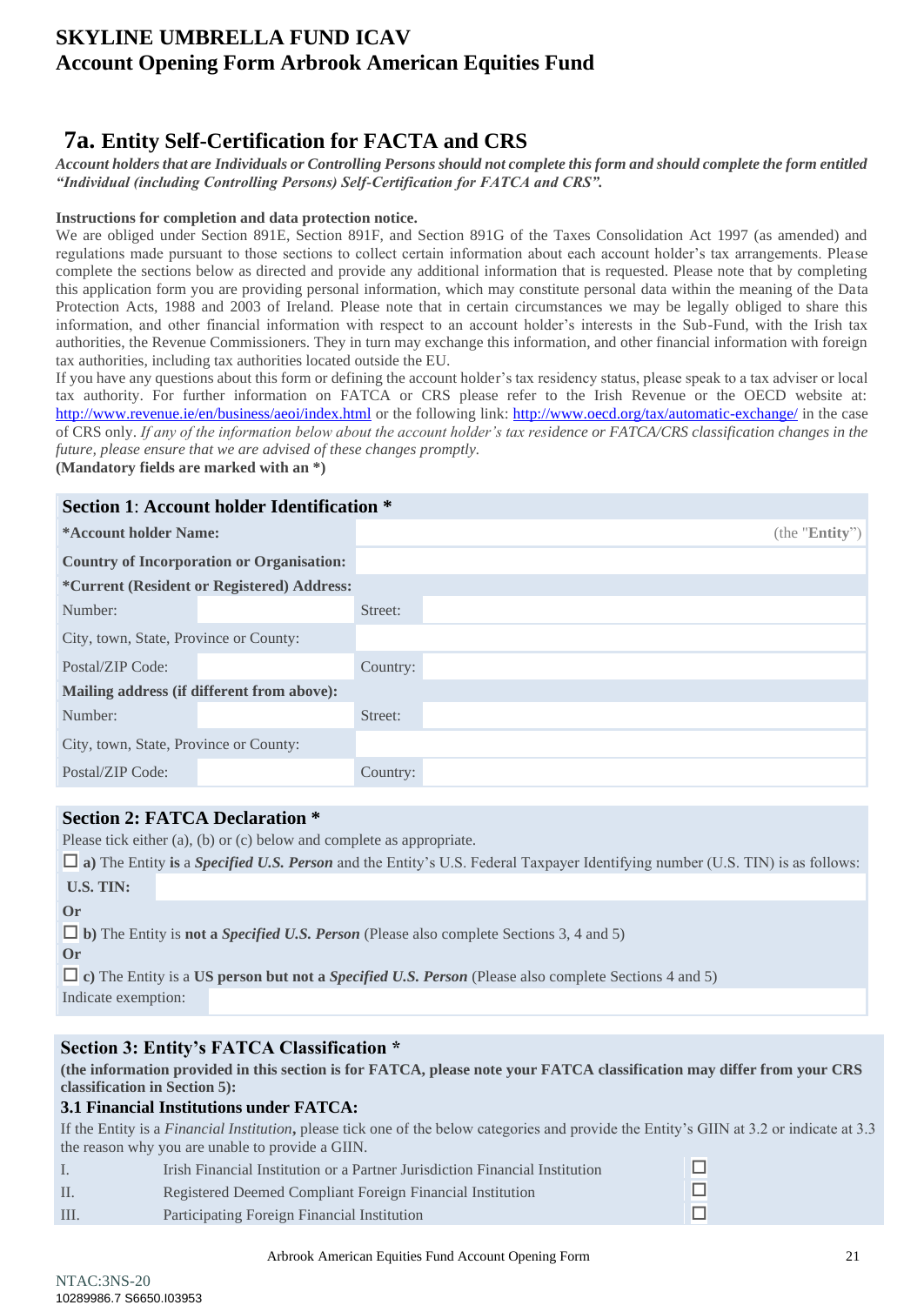| 3.2 Please provide the Entity's Global Intermediary Identification number ("GIIN")                                                                                                                                                                                                                     |                                       |
|--------------------------------------------------------------------------------------------------------------------------------------------------------------------------------------------------------------------------------------------------------------------------------------------------------|---------------------------------------|
|                                                                                                                                                                                                                                                                                                        |                                       |
| 3.3 If the Entity is a <i>Financial Institution</i> but unable to provide a <i>GIIN</i> , please tick one of the below reasons:                                                                                                                                                                        |                                       |
| $\Box$ I. The Entity has not yet obtained a GIIN but is sponsored by another entity which does have a GIIN. Please provide the                                                                                                                                                                         |                                       |
| sponsor's name and sponsor's GIIN :<br><b>Sponsor's Name:</b>                                                                                                                                                                                                                                          |                                       |
|                                                                                                                                                                                                                                                                                                        |                                       |
| <b>Sponsor's GIIN:</b>                                                                                                                                                                                                                                                                                 |                                       |
| NOTE: this option is only available to Sponsored Investment Entities in Model 1 IGA jurisdictions. Sponsored Investment Entities<br>that do not have U.S. reportable accounts are not required to register and obtain a GIIN with the IRS unless and until U.S.<br>reportable accounts are identified. |                                       |
| $\Box$ II. The Entity is an Exempt Beneficial Owner. Please tick and confirm the category of Exempt Beneficial Owner;                                                                                                                                                                                  |                                       |
| $\Box$ i. Government Entity                                                                                                                                                                                                                                                                            | $\Box$ ii. International Organisation |
| $\Box$ iii. Foreign Central Bank                                                                                                                                                                                                                                                                       | $\Box$ iv. Exempt Retirement Fund     |
| $\Box$ v. Collective Investment Vehicle Wholly Owned by Exempt Beneficial Owners.                                                                                                                                                                                                                      |                                       |
| $\Box$ III. The Entity is a Certified Deemed Compliant Foreign Financial Institution (including a deemed compliant Financial<br>Institution under Annex II of the IGA Agreement)                                                                                                                       |                                       |
| Indicate exemption:                                                                                                                                                                                                                                                                                    |                                       |
| $\Box$ IV. The Entity is a Non-Participating Foreign Financial Institution<br>$\Box$ V. The Entity is an Excepted Foreign Financial Institution                                                                                                                                                        |                                       |
| Indicate exemption:                                                                                                                                                                                                                                                                                    |                                       |
| $\Box$ VI. The Entity is a Trustee Documented Trust. Please provide your Trustee's name and GIIN                                                                                                                                                                                                       |                                       |
| Trustee's Name:                                                                                                                                                                                                                                                                                        |                                       |
| Trustee's GIIN:                                                                                                                                                                                                                                                                                        |                                       |
| 3.4. Non-Financial Institutions (Non-Foreign Financial Entity/NFFE) under FATCA:                                                                                                                                                                                                                       |                                       |
| If the Entity is not a Financial Institution, please confirm the Entity's FATCA classification below by ticking one of the categories                                                                                                                                                                  |                                       |
| $\Box$ I. Active Non-Financial Foreign Entity                                                                                                                                                                                                                                                          |                                       |
| $\Box$ II. Passive Non-Financial Foreign Entity (NFFE) (Please tick the box that applies)                                                                                                                                                                                                              |                                       |
| $\square$ i. Passive Non-Financial Foreign Entity with no Controlling Persons that are specified U.S Persons.                                                                                                                                                                                          |                                       |
| $\Box$ ii. Passive Non-Foreign Financial Entity with Controlling Persons that are specified U.S Persons. (If this box is<br>ticked, please indicate the name of all natural Controlling Person(s) of the Entity in section 6.1 below and separately                                                    |                                       |
| complete<br><b>III.</b> Excepted Non-Financial Foreign Entity                                                                                                                                                                                                                                          |                                       |
| <b>NET IV. Direct Reporting NFFE</b>                                                                                                                                                                                                                                                                   |                                       |
| Please provide your GIIN                                                                                                                                                                                                                                                                               |                                       |
|                                                                                                                                                                                                                                                                                                        |                                       |

### **Section 4: Common Reporting Standard ("CRS") Declaration of Tax Residency \* (Note that Entities may have more than one country of Tax Residence)**

**Please indicate the Entity's country of tax residence for CRS purposes**, (if resident in more than one country please detail all countries of tax residence and associated tax identification numbers ("**TIN**")). Please refer to the OECD CRS Web Portal for AEOI for more information on Tax Residence.

If the Entity is not tax resident in any jurisdiction (e.g., because it is fiscally transparent), please indicate that below and provide its place of effective management or country in which its principal office is located.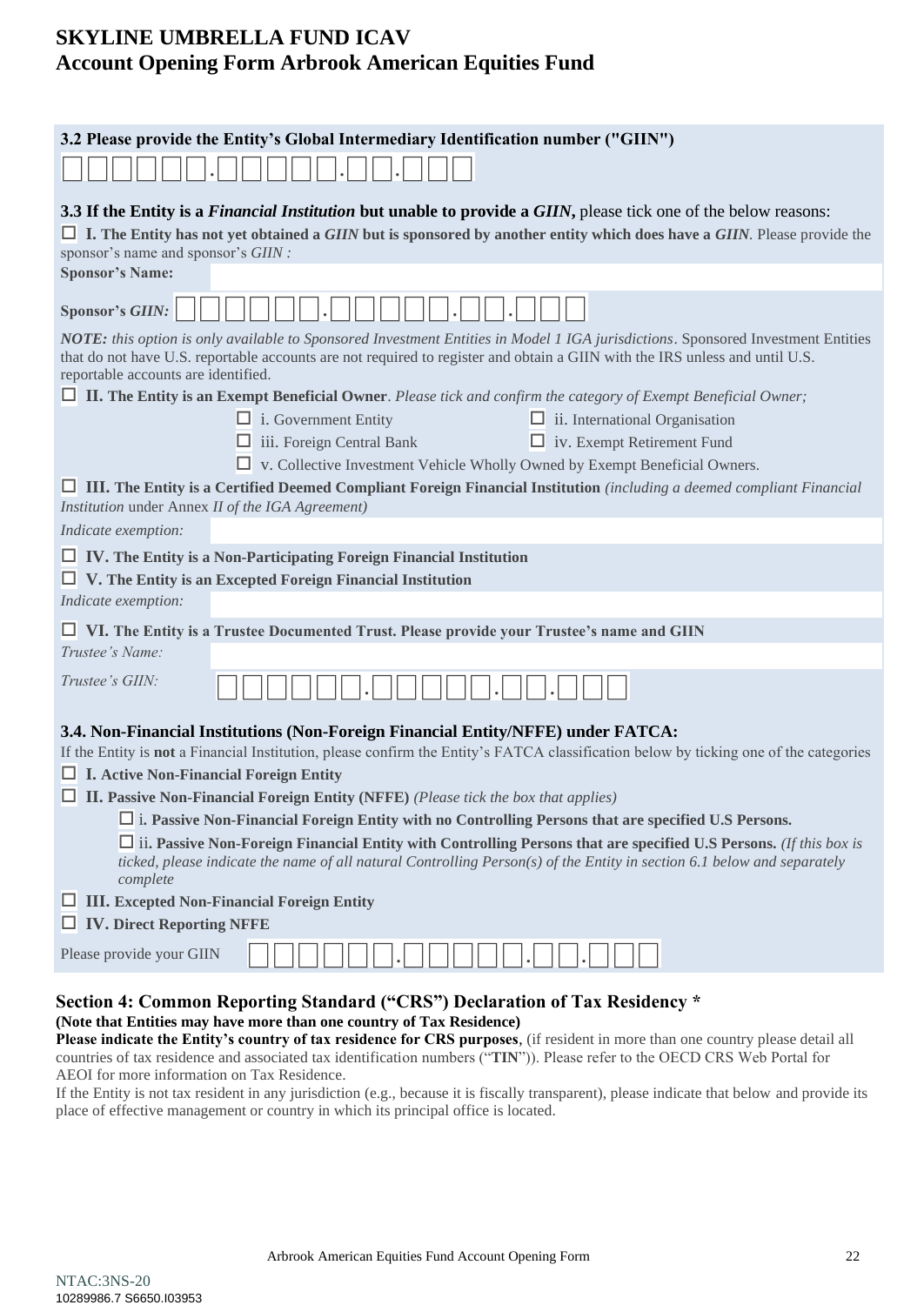**NOTE:** Under the Irish legislation implementing the CRS, provision of a Tax ID number (TIN) is required to be provided unless: **a)** You are tax resident in a Jurisdiction that does not issue a (TIN)

#### **OR**

**b)** You are tax resident in a non-reportable Jurisdiction (i.e. Ireland or the USA)

| <b>Country of Tax Residency</b>                                                                                                                                                                                       | <b>Tax ID Number</b>                                                                            | If TIN unavailable Select $(A, B \text{ or } C)$<br>and check box below |  |  |  |
|-----------------------------------------------------------------------------------------------------------------------------------------------------------------------------------------------------------------------|-------------------------------------------------------------------------------------------------|-------------------------------------------------------------------------|--|--|--|
|                                                                                                                                                                                                                       |                                                                                                 |                                                                         |  |  |  |
|                                                                                                                                                                                                                       |                                                                                                 |                                                                         |  |  |  |
|                                                                                                                                                                                                                       |                                                                                                 |                                                                         |  |  |  |
|                                                                                                                                                                                                                       |                                                                                                 |                                                                         |  |  |  |
|                                                                                                                                                                                                                       | If a TIN is unavailable, please provide the appropriate reason A, B or C where indicated below: |                                                                         |  |  |  |
| $\Box$ <b>Reason A</b> - The country/jurisdiction where the Account Holder is resident does not issue TINs or TIN equivalents to its<br>residents                                                                     |                                                                                                 |                                                                         |  |  |  |
| $\Box$ <b>Reason B</b> - The Account Holder is otherwise unable to obtain a TIN                                                                                                                                       |                                                                                                 |                                                                         |  |  |  |
| (Please explain why you are unable to obtain a TIN if you selected <b>Reason B</b> )                                                                                                                                  |                                                                                                 |                                                                         |  |  |  |
|                                                                                                                                                                                                                       |                                                                                                 |                                                                         |  |  |  |
| <b>Reason C</b> - No TIN is required. (Note: Only select this reason if the domestic law of the relevant country/jurisdiction does<br>ப<br>not require the collection of the TIN issued by such country/jurisdiction) |                                                                                                 |                                                                         |  |  |  |

### **Section 5: Entity's CRS Classification \***

(The information provided in this section is for CRS. Please note an Entity's CRS classification may differ from its FATCA classification in Section 3 above). In addition please note that the information that the Entity has to provide may differ depending on whether they are resident in a participating or non-participating CRS Jurisdiction. For more information please see the OECD CRS Standard and associated commentary. [https://www.oecd.org/tax/automatic-exchange/crs-implementation-and-assistance/tax](https://www.oecd.org/tax/automatic-exchange/crs-implementation-and-assistance/tax-identification-numbers/)[identification-numbers/](https://www.oecd.org/tax/automatic-exchange/crs-implementation-and-assistance/tax-identification-numbers/)

### **5.1 Financial Institutions under CRS:**

If the Entity is a *Financial Institution***, Resident in either a Participating or Non-Participating CRS Jurisdiction** please review and tick one of the below categories that applies **and** specify the type of Financial Institution below.

*Note: Please check the Irish Revenue AEOI portal at the time of completion of this form to confirm whether your country of Tax Jurisdiction is considered Participating or Non-Participating for the purposes of CRS Due-Diligence in Ireland. <http://www.revenue.ie/en/business/aeoi/participating-jurisdictions.pdf>*

**I. A Reporting Financial Institution resident in a participating CRS jurisdiction.**

### **II. A Financial Institution Resident in a Non-Participating Jurisdiction:**

 **An Investment Entity resident in a Non-Participating Jurisdiction and managed by another Financial Institution** (If this box is ticked, please indicate the name of any Controlling Person(s) of the Entity **in section 6 below**  and complete a separate individual self-certification forms for each of your Controlling Persons")

 **An Investment Entity resident in a Non-Participating Jurisdiction that is not managed by another Financial Institution**

 **Other Financial Institution**, including a Depository Financial Institution, Custodial Institution or Specified Insurance Company

### **III. Non-Reporting Financial Institution under CRS. Specify the type of Non-Reporting Financial Institution below:**

 $\Box$  Governmental Entity

 $\Box$  International Organization

- $\Box$  Central Bank
- **Broad Participation Retirement Fund**
- Narrow Participation Retirement Fund
- Pension Fund of a Governmental Entity, International Organization, or Central Bank
- Exempt Collective Investment Vehicle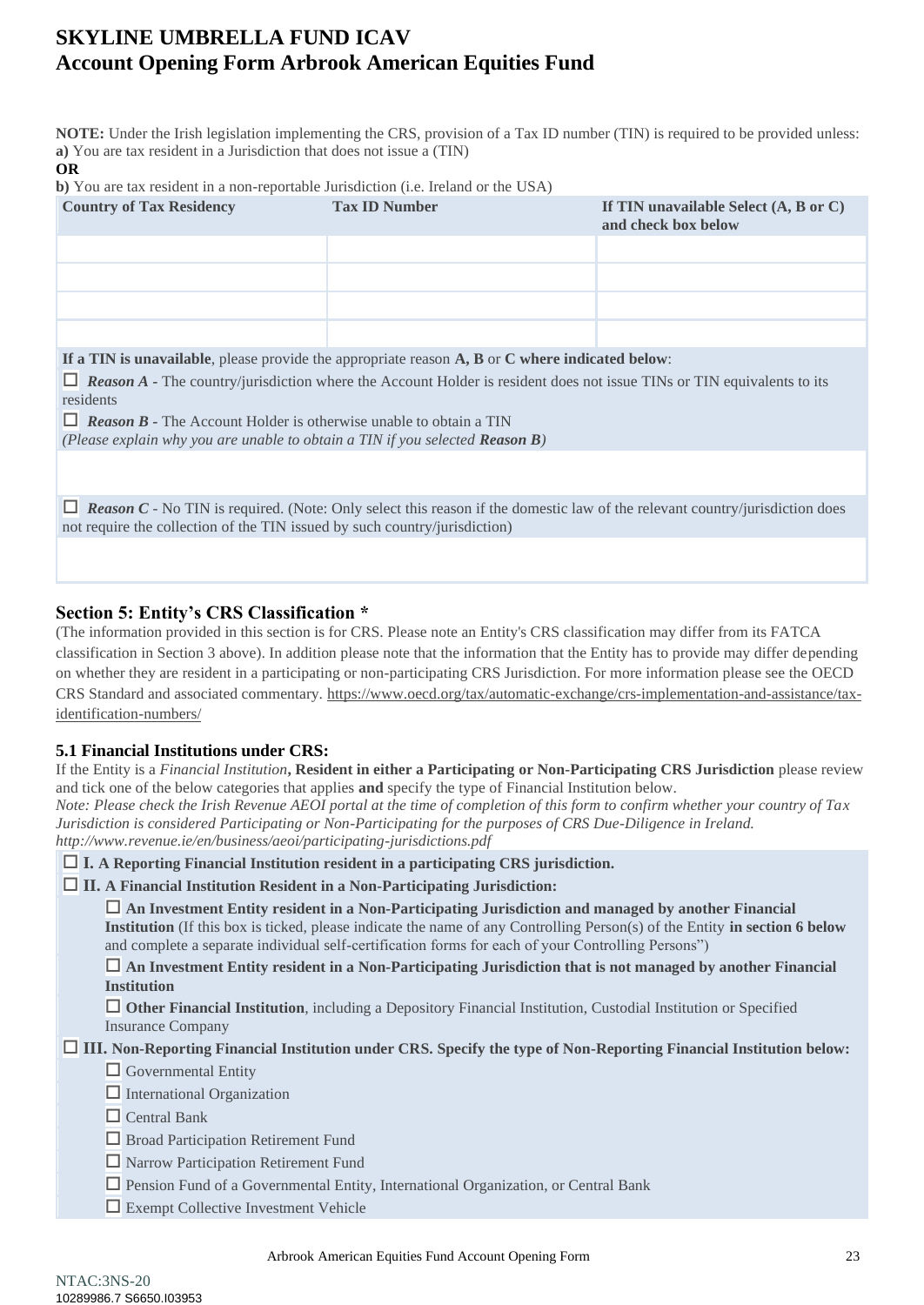- $\Box$  Trust whose trustee reports all required information with respect to all CRS Reportable Accounts
- Qualified Credit Card Issuer
- $\Box$  Other Entity defined under the domestic law as low risk of being used to evade tax: *Specify the type provided in the domestic law:*

### **5.2 Non-Financial Institutions ("NFE") under CRS:**

If the Entity is a *not defined as a Financial Institution under CRS then***,** please tick one of the below categories confirming if you are an Active or Passive NFE.

 $\Box$  **I. Active Non-Financial Entity** – a corporation the stock of which is regularly traded on an established securities market. Please provide the name if the established securities market on which the corporation is regularly traded:

 **II. Active Non-Financial Entity** – if you are a Related Entity of a regularly traded corporation. Please provide the name of the regularly traded corporation that the Entity is a Related Entity of:

Please provide details of the securities market that the entity is listed on:

**III. Active Non-Financial Entity** – a Government Entity or Central Bank

**IV. Active Non-Financial Entity** – an International Organisation

 **V. Active Non-Financial Entity** – **other** than those listed in I, II, III or IV above. (for example a start-up NFE or a nonprofit NFE)

**IVI. Passive Non-Financial Entity -** If this box is ticked, please also complete Section 6.1 below and indicate the name of all natural Controlling Person(s) of the Entity and complete a separate Individual Self-Certification Form for each of your Controlling Person(s)

### **Section 6: Controlling Persons**

**NB: Please note that each Controlling Person must complete a Separate Individual Self-Certification form. If there are no natural person(s) who exercise control of the Entity then the Controlling Person will be the natural person(s) who hold the position of senior managing official of the Entity.** 

*For further information on Identification requirements under CRS for Controlling Persons, see the Commentary to Section VIII of the CRS Standard[. http://www.oecd.org/tax/automatic-exchange/common-reporting-standard/](http://www.oecd.org/tax/automatic-exchange/common-reporting-standard/)*

**Name of All Controlling Person(s) of the Account Holder:** 

If you have ticked sections 5.1 VI above, then please complete section 6.1 and 6.2 below: **6.1 Indicate the name of all Controlling Person(s) of the Account Holder:**

| п<br>ш |  |
|--------|--|
| III    |  |

**Note: In case of a trust**, Controlling Persons means the settlor(s), the trustee(s), the protector(s) (if any), the beneficiary (ies) or class(es) of beneficiary(ies), **AND** any other natural person(s) exercising ultimate effective control over the trust. With respect to an Entity that is a legal person, if there are no natural person(s) who exercise control over the Entity, then the Controlling Person will be the natural person who holds the position of senior managing official of the Entity.

### **6.2 Complete a separate Individual (Controlling Person's) Self-Certification for FATCA and CRS for each Controlling Person listed in Section 6.1.**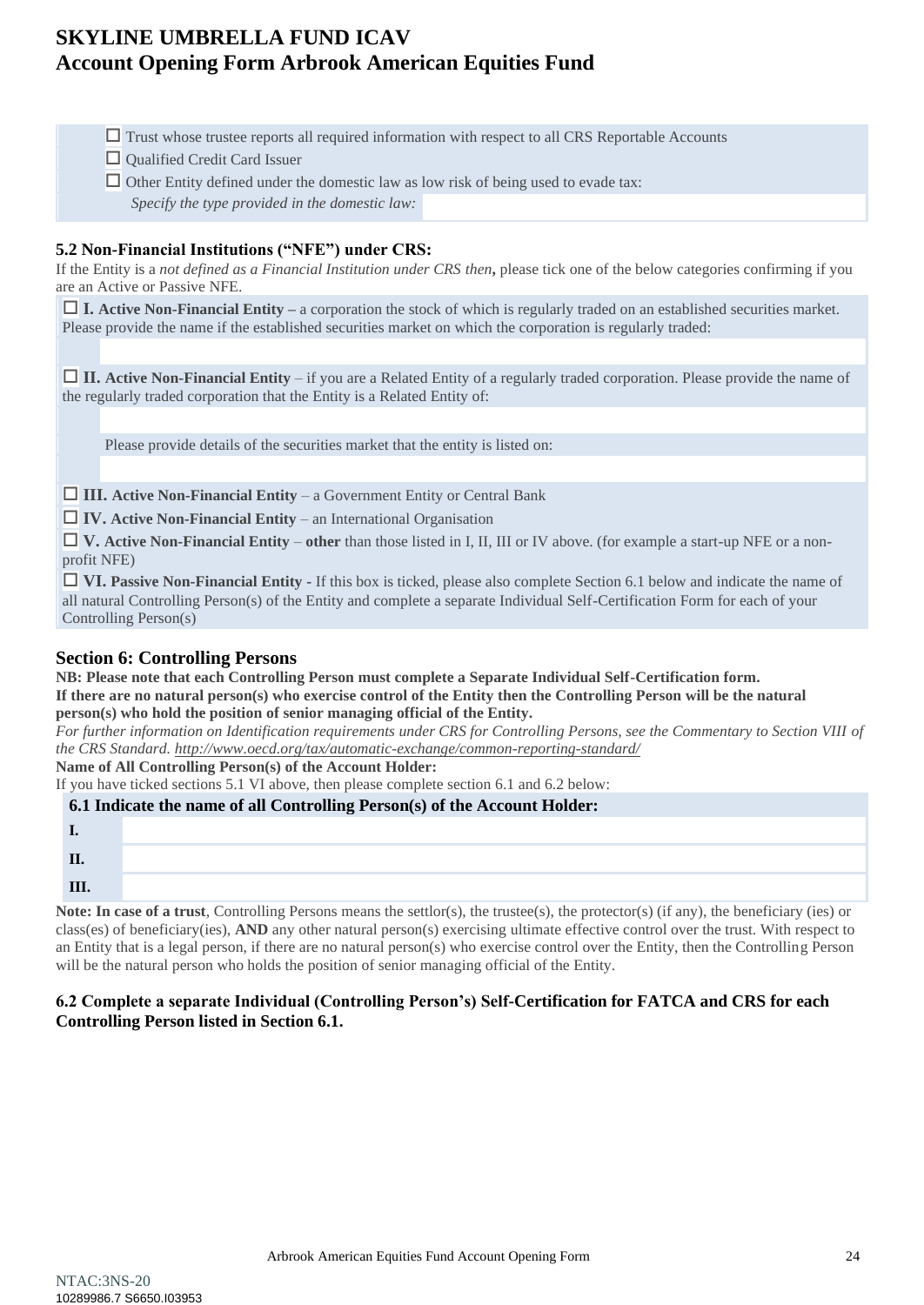### **Section 7:**

### **7a. Entity Self-Certification for FACTA and CRS**

I/We declare (as an authorised signatory of the Entity) that the information provided in this form is, to the best of my/our knowledge and belief, accurate and complete.

**I acknowledge and consent** to the fact that the information contained in this form and information regarding the Account Holder may be reported to the tax authorities of the country in which this account(s) is/are maintained and exchanged with tax authorities of another country or countries in which the Account Holder may be tax resident where those countries (or tax authorities in those countries) have entered into Agreements to exchange financial account information.

I/We on behalf of the Entity undertake to advise the recipient promptly and provide an updated Self-Certification form within 30 days where any change in circumstance (for guidance refer to Irish Revenue or OECD website) occurs which causes any of the information contained in this form to be incorrect.

| * Authorised Signature(s):                  |  |
|---------------------------------------------|--|
| * Print Name $(s)$ :                        |  |
| * Capacity in which declaration is<br>made: |  |
| * Date: (dd/mm/yyyy):                       |  |

### <span id="page-24-0"></span>**7b. Individual (including Controlling Persons) Self-Certification for FATCA and CRS**

#### **Instructions for completion and data protection notice**

We are obliged under Section 891E, Section 891F and Section 891G of the Taxes Consolidation Act 1997 (as amended) and regulations made pursuant to those sections to collect certain information about each account holder's tax arrangements. Please complete the sections below as directed and provide any additional information that is requested. Please note that by completing this form you are providing personal information which may constitute personal data within the meaning of the Data Protection Acts, 1998 and 2003 of Ireland. Please note that in in certain circumstances we may be legally obliged to share this information, and other financial information with respect to an account holder's interests in the Sub-Fund, with Revenue, the Irish tax authority. They may in turn exchange this information, and other financial information with foreign tax authorities, including tax authorities outside the EU.

If you have any questions about this form or defining the account holder's tax residency status, please speak to a tax adviser or local tax authority.

For further information on FATCA or CRS please refer to the Irish Revenue or OECD websites at:

<http://www.revenue.ie/en/business/aeoi/index.html> or the following link to the OECD CRS Information Portal at: <http://www.oecd.org/tax/automatic-exchange/> in the case of CRS only.

*If any of the information below about the account holder's tax residence or FATCA/CRS classification changes in the future, please advise of these changes promptly. Please note that where there are joint account holders each account holder is required to complete a separate Self-Certification form.* 

*Section 1, 2, 3 and 5 must be completed by all Account holders or Controlling Persons.*

*Section 4 should only be completed by any individual who is a Controlling Person of an entity account holder which is a Passive Non-Financial Entity, or a Controlling Person of an Investment Entity located in a Non-Participating Jurisdiction and managed by another Financial Institution.* 

*For further guidance see:* [http://www.oecd.org/tax/automatic-exchange/common-reporting-standard/common-reporting-standard](http://www.oecd.org/tax/automatic-exchange/common-reporting-standard/common-reporting-standard-and-related-commentaries/%23d.en.345314)[and-related-commentaries/#d.en.345314](http://www.oecd.org/tax/automatic-exchange/common-reporting-standard/common-reporting-standard-and-related-commentaries/%23d.en.345314)

| (Mandatory fields are marked with an *)                                        |  |          |  |  |
|--------------------------------------------------------------------------------|--|----------|--|--|
| Section 1: Account holder Identification / Controlling Person Identification * |  |          |  |  |
| * Account Holder / Controlling Person Name:                                    |  |          |  |  |
| * Current Residential Address:                                                 |  |          |  |  |
| Number:                                                                        |  | Street:  |  |  |
| City, town, State, Province or County:                                         |  |          |  |  |
| Postal/ZIP Code:                                                               |  | Country: |  |  |
| Mailing address (if different from above):                                     |  |          |  |  |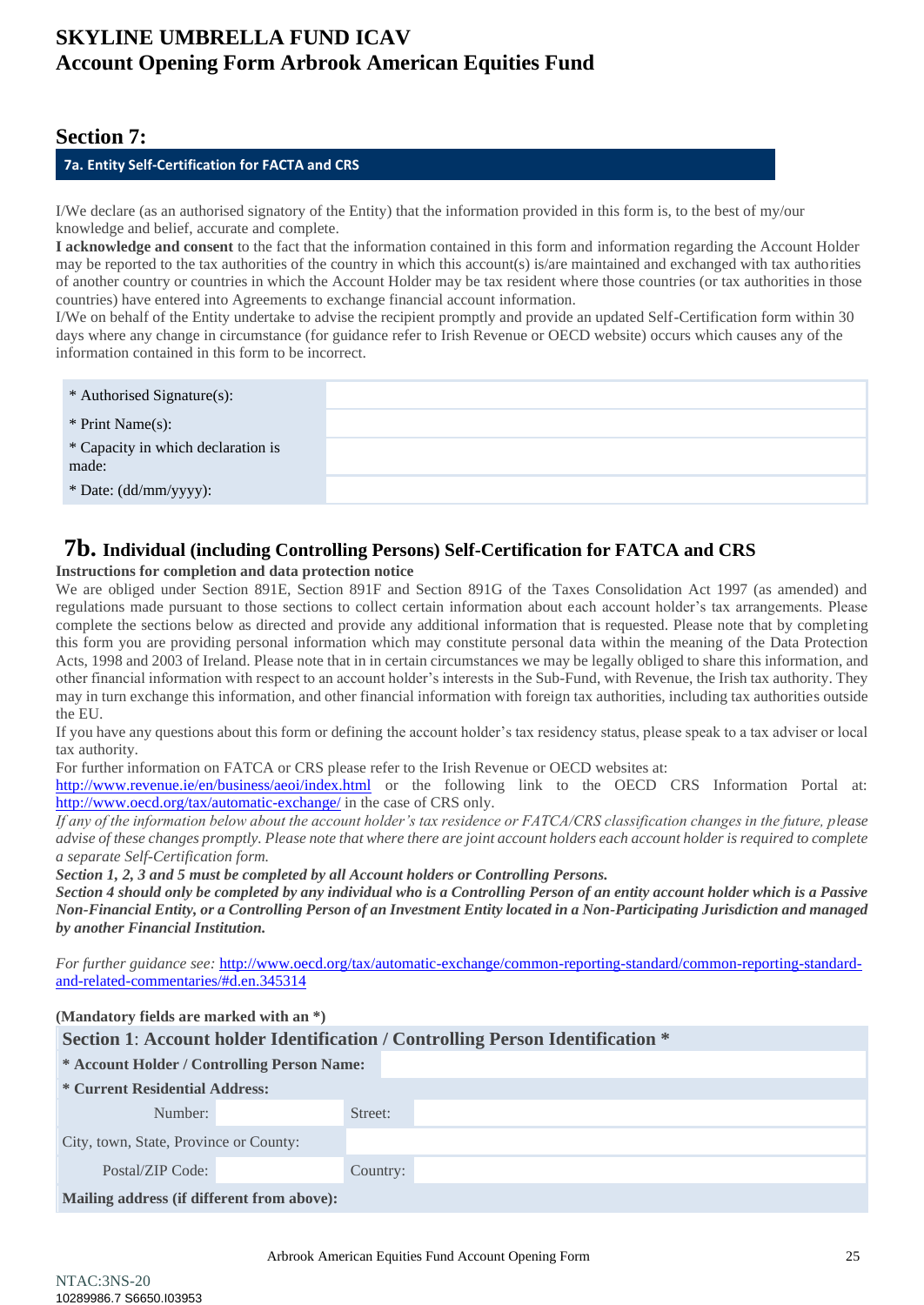| Number:                                | Street:  |                     |  |  |
|----------------------------------------|----------|---------------------|--|--|
| City, town, State, Province or County: |          |                     |  |  |
| Postal/ZIP Code:                       | Country: |                     |  |  |
| <b>* Place and Date of Birth</b>       |          |                     |  |  |
| * Town or City of Birth:               |          | * Country of Birth: |  |  |
| * Date of Birth:                       |          |                     |  |  |

### **Section 2: FATCA Declaration of U.S. Citizenship or U.S. Residence for Tax purposes \***

Please tick either (a) **or** (b) and complete as appropriate.

 $\Box$  a) I confirm that **I am** a U.S. citizen and/or resident in the U.S. for tax purposes and my U.S. federal taxpayer identifying number (U.S. TIN) is as follows:

**OR**

 $\Box$  **b**) I confirm that **I am not** a U.S. citizen or resident in the U.S. for tax purposes.

### **Section 3: CRS Declaration of Tax Residency/Residencies (please confirm all Tax Residencies) \***

Please indicate your country of tax residence (if resident in more than one country please detail all countries of tax residence and associated tax identification numbers ("**TINs**")). For further guidance please refer to the OECD CRS Information Portal [http://www.oecd.org/tax/automatic-exchange/.](http://www.oecd.org/tax/automatic-exchange/)

**NOTE:** Under the Irish legislation implementing the CRS, provision of a Tax ID number (TIN) is required to be provided unless: **a)** You are tax resident in a Jurisdiction that does not issue a (TIN), or,

**b)** You are tax resident in a non-reportable Jurisdiction (i.e. Ireland or the USA)

| <b>Country of Tax Residency</b> | <b>Tax ID Number</b> | If TIN unavailable Select $(A, B \text{ or } C)$<br>and check box below |
|---------------------------------|----------------------|-------------------------------------------------------------------------|
|                                 |                      |                                                                         |
|                                 |                      |                                                                         |
|                                 |                      |                                                                         |
|                                 |                      |                                                                         |

**If a TIN is unavailable**, please provide the appropriate reason **A, B** or **C where indicated below**:

*Reason A -* The country/jurisdiction where the Account Holder is resident does not issue TINs or TIN equivalents to its residents

 *Reason B - No TIN is required. (Note: Only select this reason if the domestic law of the relevant country/jurisdiction does not require the collection of the TIN issued by such country/jurisdiction)*

 *Reason C - The Account Holder is otherwise unable to obtain a TIN (Please explain why you are unable to obtain a TIN if you selected Reason C)*

### **Section 4 – Type of Controlling Person**

(**ONLY** to be completed by an individual who is a Controlling Person of an entity which is a Passive Non-Financial Entity or an Investment Entity located in a Non-Participating Jurisdiction and managed by another Financial Institution) For Joint or multiple Controlling Persons please use a separate Self-Certification form for each Controlling Person.

| Please Confirm the type of Controlling Person applicable under CRS that<br>applies to you/the Account holder by ticking the appropriate box | <b>Tick</b> | <b>Entity Name</b> |
|---------------------------------------------------------------------------------------------------------------------------------------------|-------------|--------------------|
| Controlling Person of a legal person – control by ownership                                                                                 | □           |                    |
| Controlling Person of a legal person – control by other means                                                                               | □           |                    |
| Controlling Person of a legal person – senior managing official                                                                             | $\Box$      |                    |
| Controlling Person of a trust – settlor                                                                                                     | $\Box$      |                    |
| Controlling Person of a trust – trustee                                                                                                     |             |                    |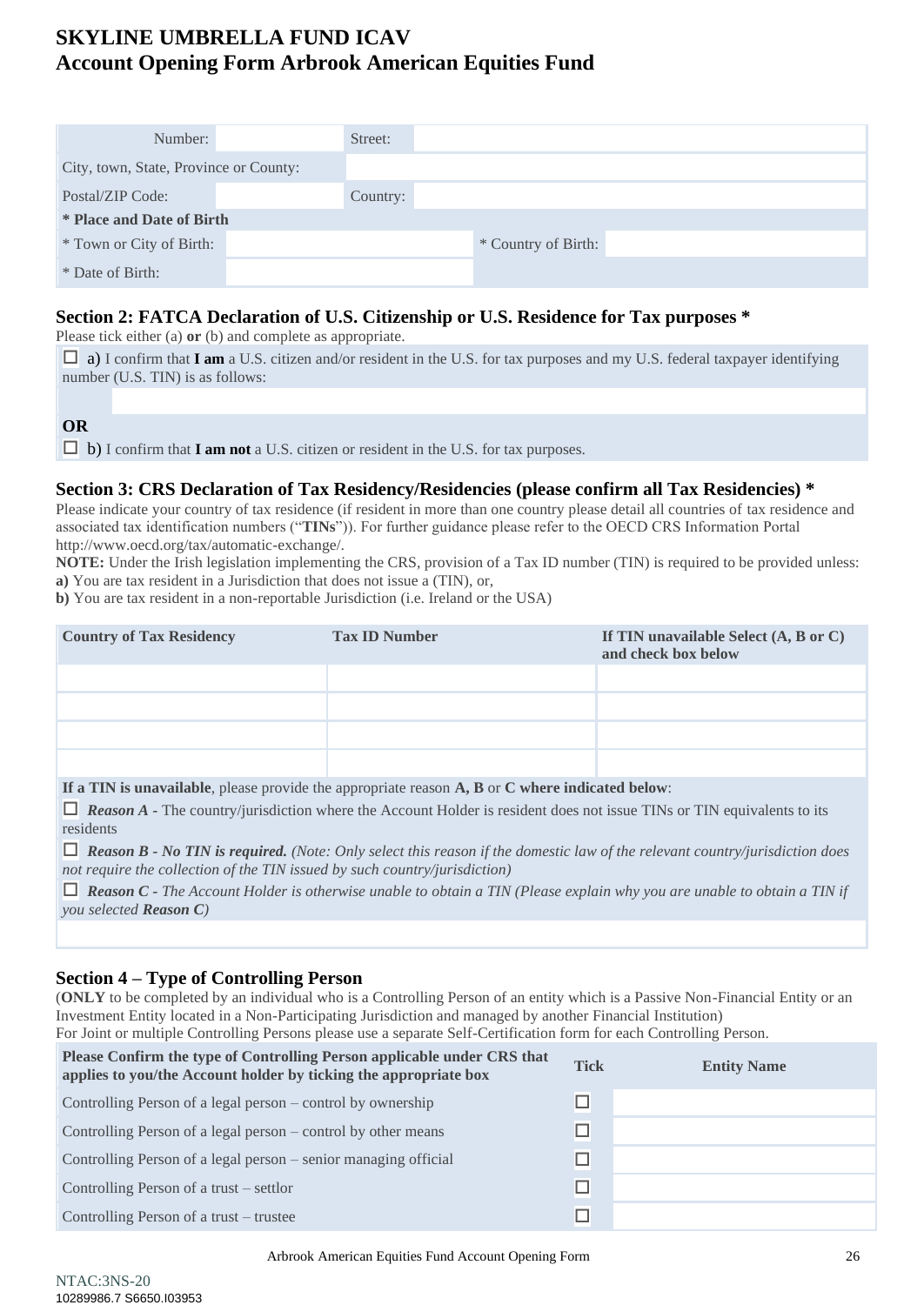| $\Box$ |  |
|--------|--|
| $\Box$ |  |
| $\Box$ |  |
| $\Box$ |  |
| $\Box$ |  |
| $\Box$ |  |
| $\Box$ |  |
| □      |  |
|        |  |

### **Section 5: Declaration and Undertakings \***

I declare that the information provided in this form is, to the best of my knowledge and belief, accurate and complete.

I acknowledge and consent to the fact that the information contained in this form and information regarding the Account Holder may be reported to the tax authorities of the country in which this account(s) is/are maintained and exchanged with tax authorities of another country or countries in which the Account Holder may be tax resident where those countries (or tax authorities in those countries) have entered into Agreements to exchange financial account information.

I undertake to advise the recipient promptly and provide an updated Self-Certification form within 30 days where any change in circumstances occurs which causes any of the information contained in this form to be incorrect.

#### **Data Protection - Customer Information Notice:**

The Common Reporting Standard ("**CRS**"), formally referred to as the Standard for Automatic Exchange of Financial Account Information, is an information standard for the automatic exchange of information ("**AEoI**"), developed in the context of the Organisation for Economic Co-operation and Development ("**OECD**").

The standard requires that Financial Institutions in participating jurisdictions gather certain information from account holders (and, in particular situations, also collect information in relation to relevant Controlling Persons of such account holders). Under CRS account holder information (and, in particular situations, information in relation to relevant Controlling Persons of such account holders) is to be reported to the relevant tax authority where the account is held, which, if a different country to that in which the account holder resides, will be shared with the relevant tax authority of the account holder's resident country, if that is a CRS-participating jurisdiction.

Information that may be reported includes name, address, date of birth, place of birth, account balance, any payments including redemption and dividend/interest payments, Tax Residency(ies) and TIN(s).

Further information is available on the OECD website: http://oecd.org/tax/automatic-exchange/ and on the Irish Revenue website - [http://www.revenue.ie/en/business/aeoi/\)](http://www.revenue.ie/en/business/aeoi/)

| * Authorised Signature(s):          |  |
|-------------------------------------|--|
| * Print Name(s):                    |  |
| $*$ Date: (dd/mm/yyyy):             |  |
| * Capacity (if Controlling Person): |  |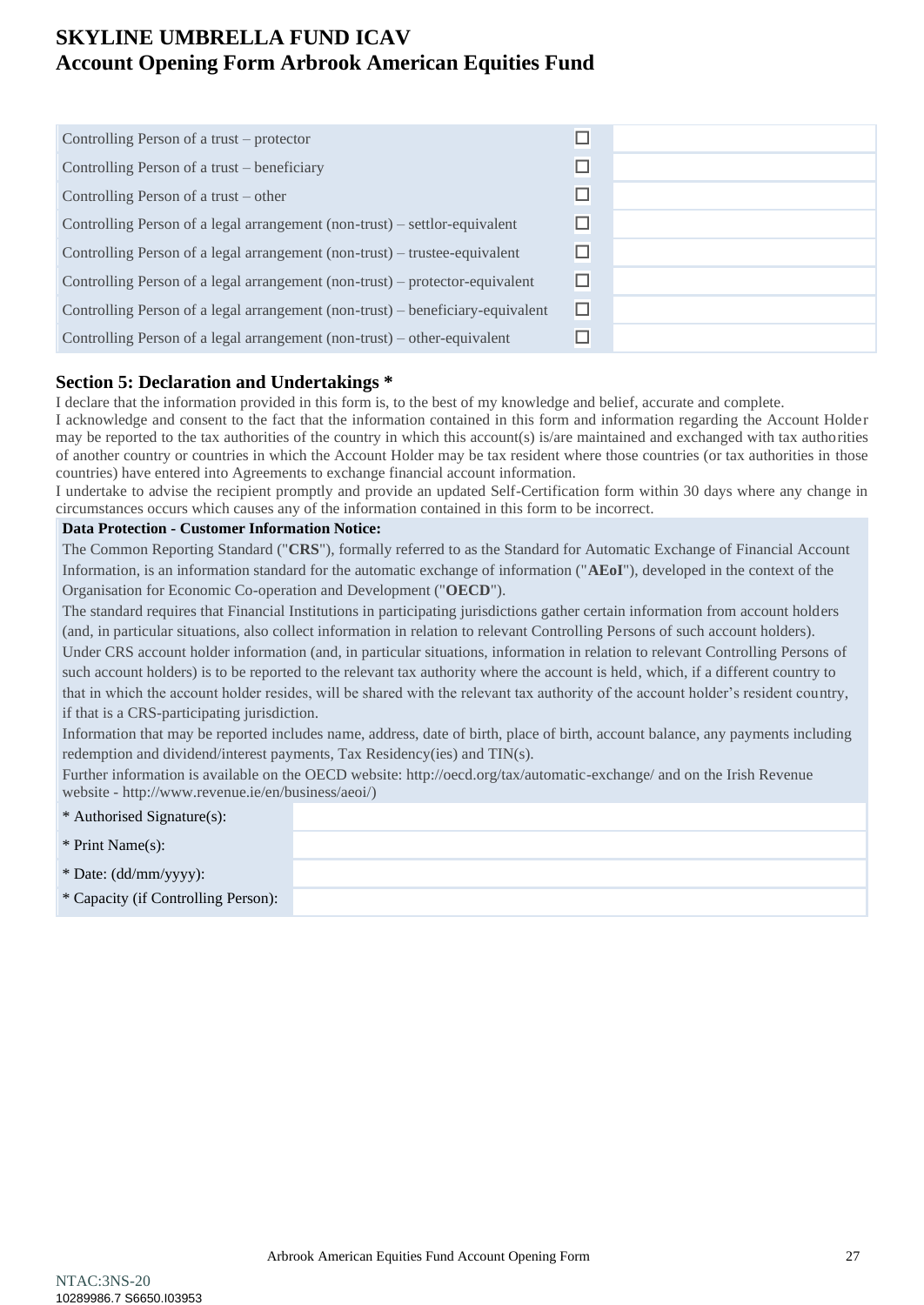# <span id="page-27-0"></span>**8. Return of Values (Investment Undertakings) Regulations 2013 (for Irish resident investors only)**

Pursuant to the Return of Values (Investment Undertakings) Regulations 2013 (S.I. 245 of 2013) (the "Return Regulations"), the Sub-Fund is required to collect certain information from certain Irish residents. All applicants, whether individuals, bodies corporate or unincorporated bodies of persons, which are Irish resident or ordinarily resident should review the list of Exempt Irish Investors in the Prospectus. If the applicant is Irish resident or ordinarily resident and is not an Exempt Irish Investor, please provide the relevant Tax Identification Number (TIN) / PPS Number together with any one original or copy of the following additional documents: P60, P45, P21 Balancing Statement, Payslip (where employer is identified by name or tax number), Drug Payment Scheme Card, Tax Assessment, Tax Return Form, PAYE Notice of Tax Credits, Child Benefit Award Letter / Book, Pension book, Social Services Card, or Public Services Card. In addition, printed documentation issued by the Irish Revenue Commissioners or the Department of Social Protection which includes the applicant's name, address and tax reference number is also acceptable. In the case of joint account holders, the additional documentation is required for each applicant. By signing this Account Opening Form the applicant acknowledges that information relating to its investment in Shares in the Sub-Fund, the value of such investment and its name(s), address(es) and tax reference / PPS number may be subject to disclosure to the Revenue Commissioners in accordance with the Return Regulations.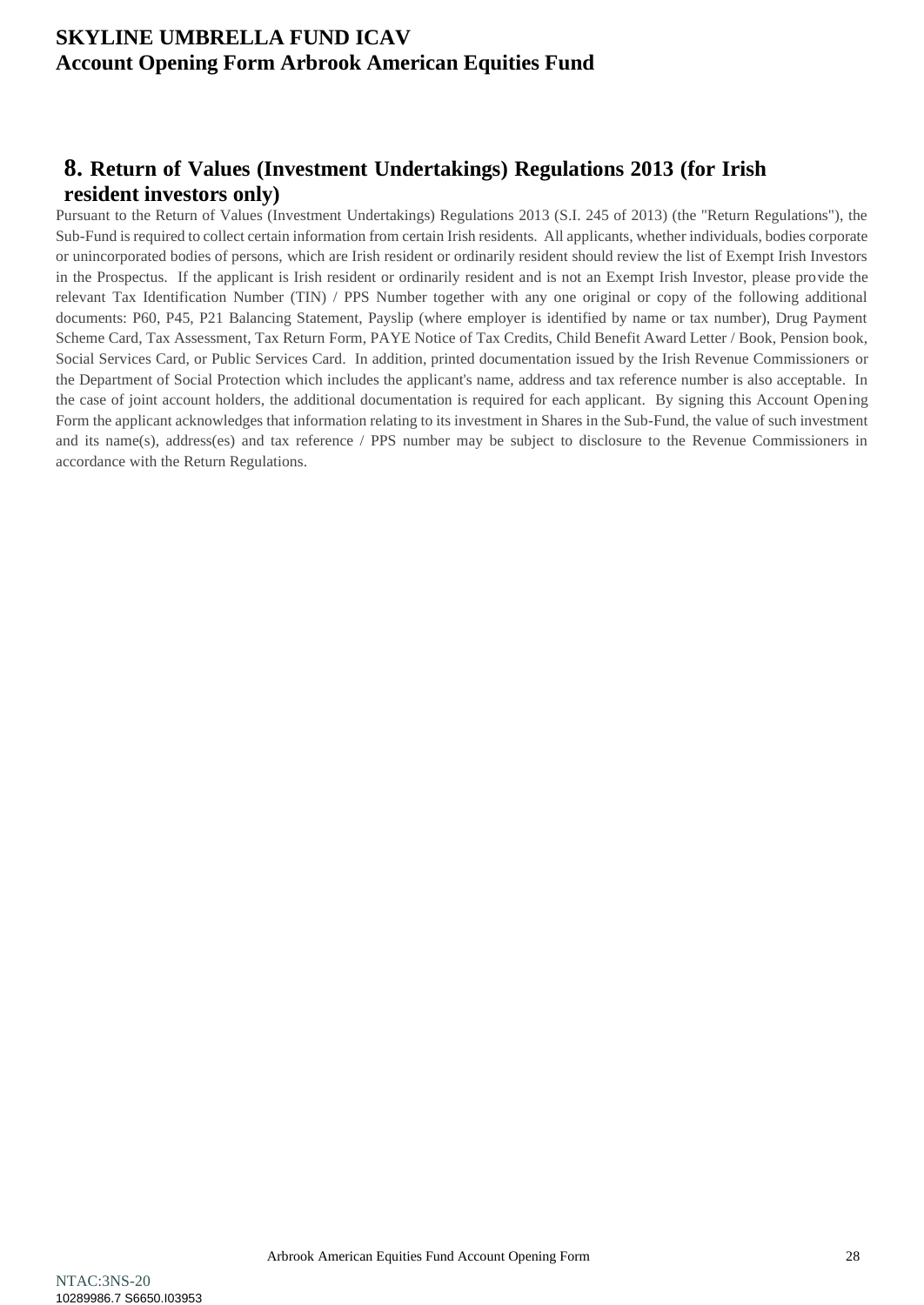### <span id="page-28-0"></span>**9. Applicant Signatures** *Please sign*

| Checklist prior to submission of the Account Opening Form to the Administrator<br>please tick ( $\sqrt{}$ ) when complete where applicable                                        |  |  |  |  |
|-----------------------------------------------------------------------------------------------------------------------------------------------------------------------------------|--|--|--|--|
| Section 1: Are all registration details completed?                                                                                                                                |  |  |  |  |
| Section 1: Are all registration details completed in relation to an authorised contactee/agent?                                                                                   |  |  |  |  |
| Section 2: Have all details been completed to include the amount of shares in figures and words?                                                                                  |  |  |  |  |
| Section 2: Are all bank account details provided?                                                                                                                                 |  |  |  |  |
| Section 3: Have you completed the Declaration of residency form (to include the tax exempt declaration, where<br>relevant) and completed and attached all relevant documentation? |  |  |  |  |
| Section 4: Have you completed the Identity verification section fully and attached the required<br>identity verification documentation?                                           |  |  |  |  |
| Section 6: Have you read and understood the Representations & Warranties section? Have you signed it?                                                                             |  |  |  |  |
| Section 7a: Have you completed the FATCA form if completing on behalf of an entity?                                                                                               |  |  |  |  |
| Section 7b: Have you completed the FATCA form if you are an individual investor?                                                                                                  |  |  |  |  |
| Section 7a: Have you completed the CRS form if completing on behalf of an entity?                                                                                                 |  |  |  |  |
| Section 7b: Have you completed the CRS form if you are an individual investor?                                                                                                    |  |  |  |  |
| Section 8: Have you completed the Return of values (investment undertakings) section fully? (Irish resident<br>investors only)                                                    |  |  |  |  |
| Section 9: Have you fully signed and dated this Account Opening Form?                                                                                                             |  |  |  |  |
|                                                                                                                                                                                   |  |  |  |  |
| If applicable, have you attached supporting evidence for anti-money laundering purposes?                                                                                          |  |  |  |  |

I/we agree to be bound by the representations and statements set out in this Account Opening Form. If applicable, attach an authorised signatory list of those entitled to instruct on this investment.

**Date Date**

**Signature Joint Applicant (if applicable) Signature**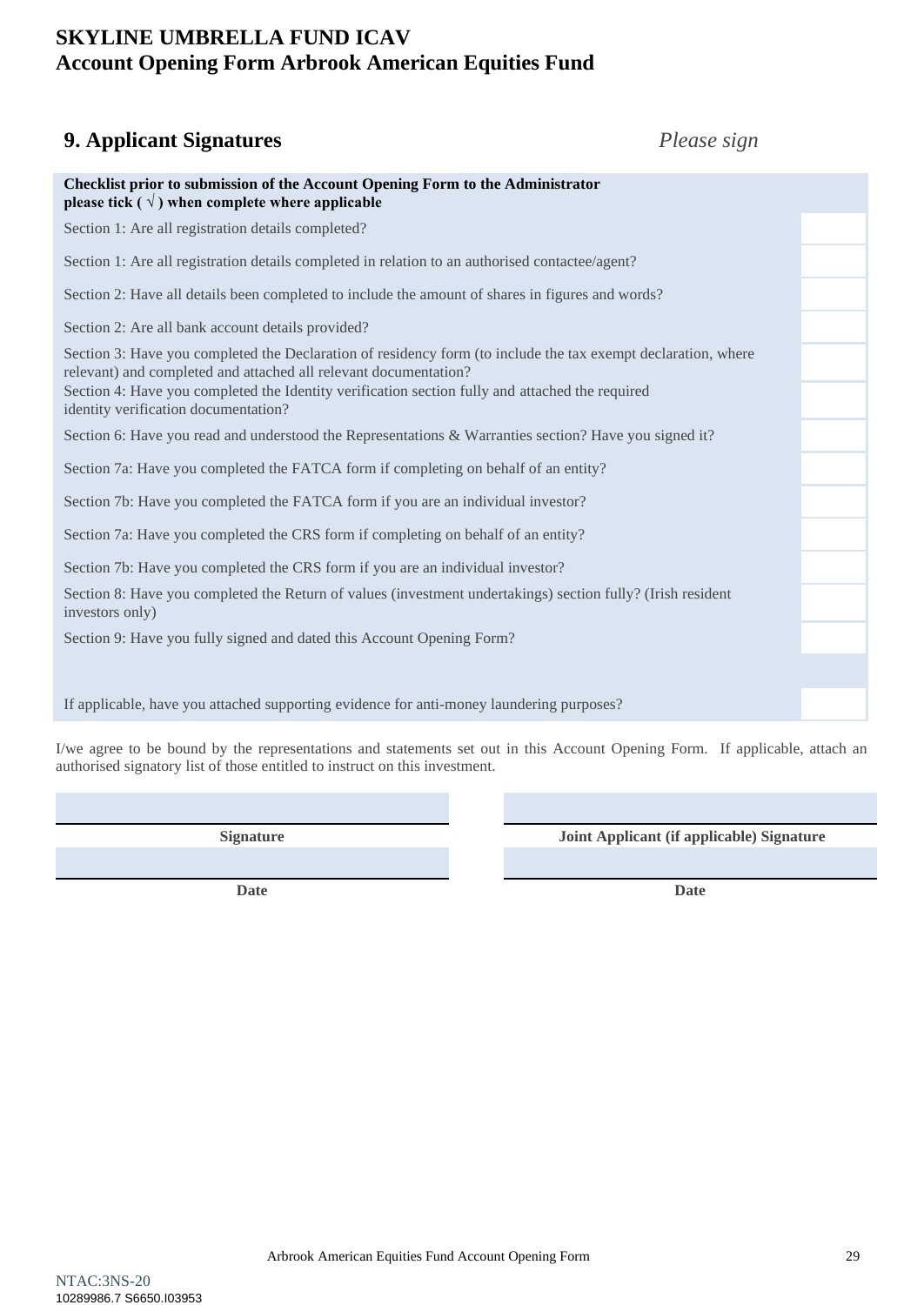### **Appendix I** SKYLINE UMBRELLA FUND ICAV Arbrook American Equities Fund **SUBSCRIPTION FORM**

<span id="page-29-0"></span>This Subscription Form is for investors wishing to subscribe for shares in the Sub-Fund(s) indicated below.

The completed Subscription Form should be completed in compliance with the Prospectus and delivered to the Administrator, at the address below, by post, facsimile or as provided for in the Prospectus.

| <b>Attention: Transfer Agency</b><br>c/o Northern Trust International Fund Administration Services (Ireland) Limited                 |  |
|--------------------------------------------------------------------------------------------------------------------------------------|--|
| 2nd Floor, Block A<br><b>City East Plaza</b><br><b>Towlerton, Ballysimon</b><br><b>Limerick</b><br><b>V94 X2N9</b><br><b>Ireland</b> |  |
| $T + 35314345124$<br>$\mathbf{F}$ +353 1 4345285<br>E davy_ta_queries@ntrs.com                                                       |  |

I/we hereby apply to purchase Shares in the amount of which sum will be paid by telegraphic transfer, and agree to be bound by the Instrument of Incorporation of the ICAV and its material contracts as set out in the Prospectus:

| <b>Share Class Name</b>                                                                                                                                                        | <b>Base</b><br><b>Currency</b> | <b>Monetary Amount</b> | <b>Monetary Amount in words</b> |  |
|--------------------------------------------------------------------------------------------------------------------------------------------------------------------------------|--------------------------------|------------------------|---------------------------------|--|
|                                                                                                                                                                                |                                |                        |                                 |  |
|                                                                                                                                                                                |                                |                        |                                 |  |
|                                                                                                                                                                                |                                |                        |                                 |  |
|                                                                                                                                                                                |                                |                        |                                 |  |
| The minimum initial subscription and minimum subsequent subscription amounts are set out below:<br>Minimum initial investment amount<br><b>Share Class Name</b><br><b>Base</b> |                                |                        |                                 |  |

|                                     |                 | mman mnuu m roomaa ama |
|-------------------------------------|-----------------|------------------------|
|                                     | <b>Currency</b> |                        |
| Class A1 (USD) Accumulating         | USD             |                        |
| Class A2 (USD) Income               | USD             |                        |
| Class A3 Founder (USD)              | USD             |                        |
| Accumulating                        | USD             |                        |
| Class A4 Founder (USD) Income       | USD             |                        |
| Class A5 (USD) Accumulating         | USD             |                        |
| Class A6 (USD) Income               | USD             |                        |
| Class A7 (USD) Accumulating         | USD             |                        |
| Class A8 (USD) Income               | USD             |                        |
| Class A9 (USD) Accumulating         | USD             | \$50,000,000           |
| Class A10 (USD) Income              | <b>GBP</b>      | \$50,000,000           |
| Class B1 (GBP) Accumulating         | <b>GBP</b>      |                        |
| Class B2 (GBP) Income               | <b>GBP</b>      |                        |
| Class B3 Founder (GBP) Accumulating | <b>GBP</b>      |                        |
| Class B4 Founder (GBP) Income       | <b>GBP</b>      |                        |
| Class B9 (GBP) Accumulating         | GBP             | \$50,000,000           |
| Class B10 (GBP) Income              | <b>GBP</b>      | \$50,000,000           |
| Class C1 (CHF) Accumulating         | <b>CHF</b>      |                        |

Arbrook American Equities Fund Account Opening Form 30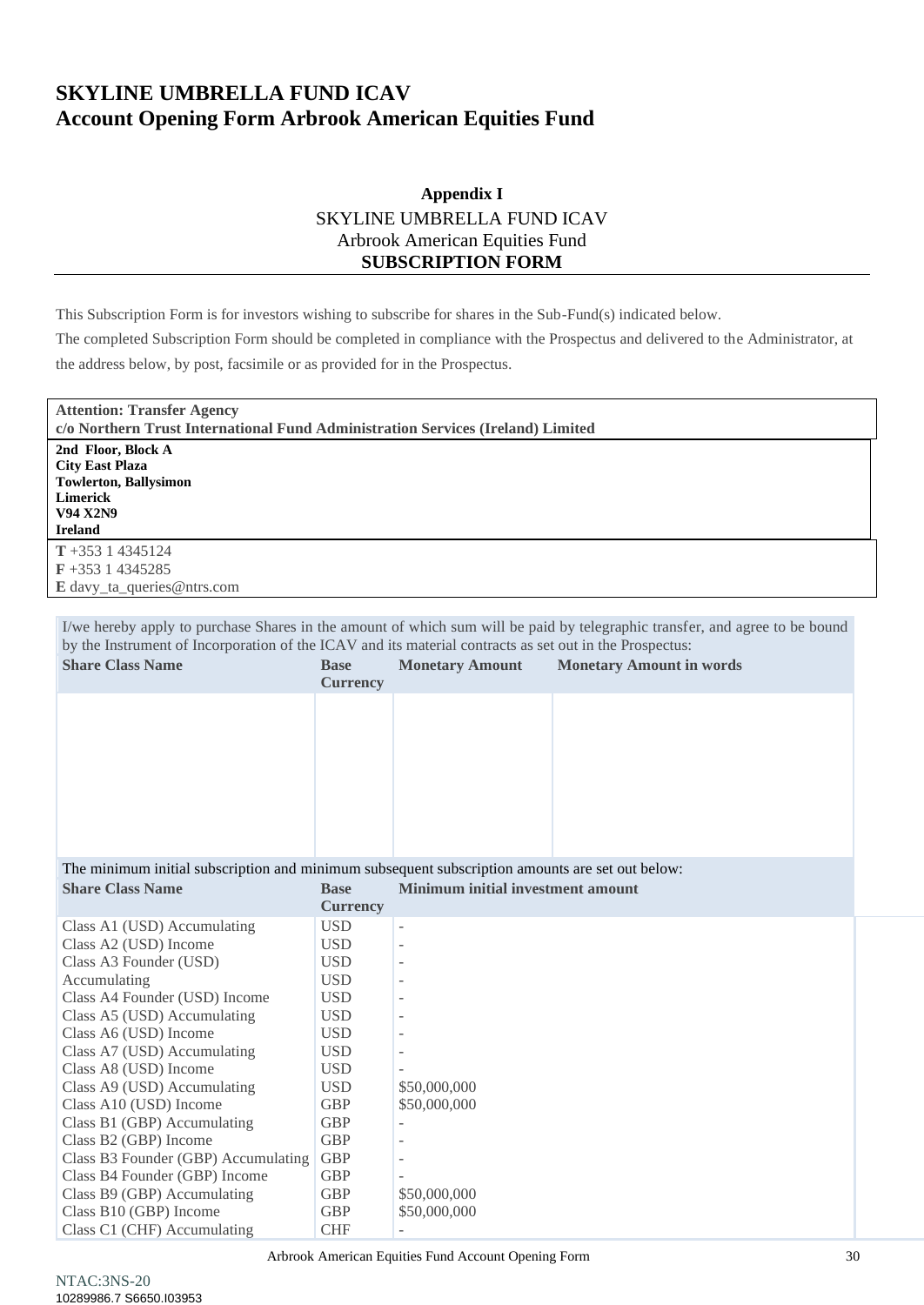| Class C2 (CHF) Income               | <b>CHF</b> |              |  |
|-------------------------------------|------------|--------------|--|
| Class C3 Founder (CHF) Accumulating | <b>CHF</b> | ۰            |  |
| Class C4 Founder (CHF) Income       | <b>CHF</b> |              |  |
| Class C5 (CHF) Accumulating         | <b>CHF</b> |              |  |
| Class C6 (CHF) Income               | <b>CHF</b> |              |  |
| Class C7 (CHF) Accumulating         | <b>CHF</b> | ۰            |  |
| Class C8 (CHF) Income               | <b>CHF</b> |              |  |
| Class C9 (CHF) Accumulating         | <b>CHF</b> | \$50,000,000 |  |
| Class C10 (CHF) Income              | <b>CHF</b> | \$50,000,000 |  |
| Class D1 (EUR) Accumulating         | <b>EUR</b> |              |  |
| Class D2 (EUR) Income               | <b>EUR</b> |              |  |
| Class D3 Founder (EUR)              | <b>EUR</b> |              |  |
| Accumulating                        | <b>EUR</b> |              |  |
| Class D4 Founder (EUR) Income       | <b>EUR</b> | ۰            |  |
| Class D5 (EUR) Accumulating         | <b>EUR</b> |              |  |
| Class D6 (EUR) Income               | <b>EUR</b> |              |  |
| Class D7 (EUR) Accumulating         | <b>EUR</b> |              |  |
| Class D8 (EUR) Income               | <b>EUR</b> |              |  |
| Class D9 (EUR) Accumulating         | <b>EUR</b> | \$50,000,000 |  |
| Class D10 (EUR) Income              | <b>EUR</b> | \$50,000,000 |  |
| Class E1 (SGD) Accumulating         | SGD        |              |  |
| Class E2 (SGD) Income               | <b>SGD</b> | ۰            |  |
|                                     |            |              |  |

Cleared subscription monies must be received no later than close of business on the third Business Day following the relevant Dealing Day.

If payment in full in cleared funds is not received within the required number of Business Days any provisional allotment of shares may be cancelled.

Please note any subscription proceeds paid in currencies other than the Base Currency of the relevant Sub-Fund or the **designated currency of the relevant Share Class will be converted into that currency at prevailing exchange rates. This foreign exchange transaction will be arranged by the Administrator at the cost and risk of the relevant investor.**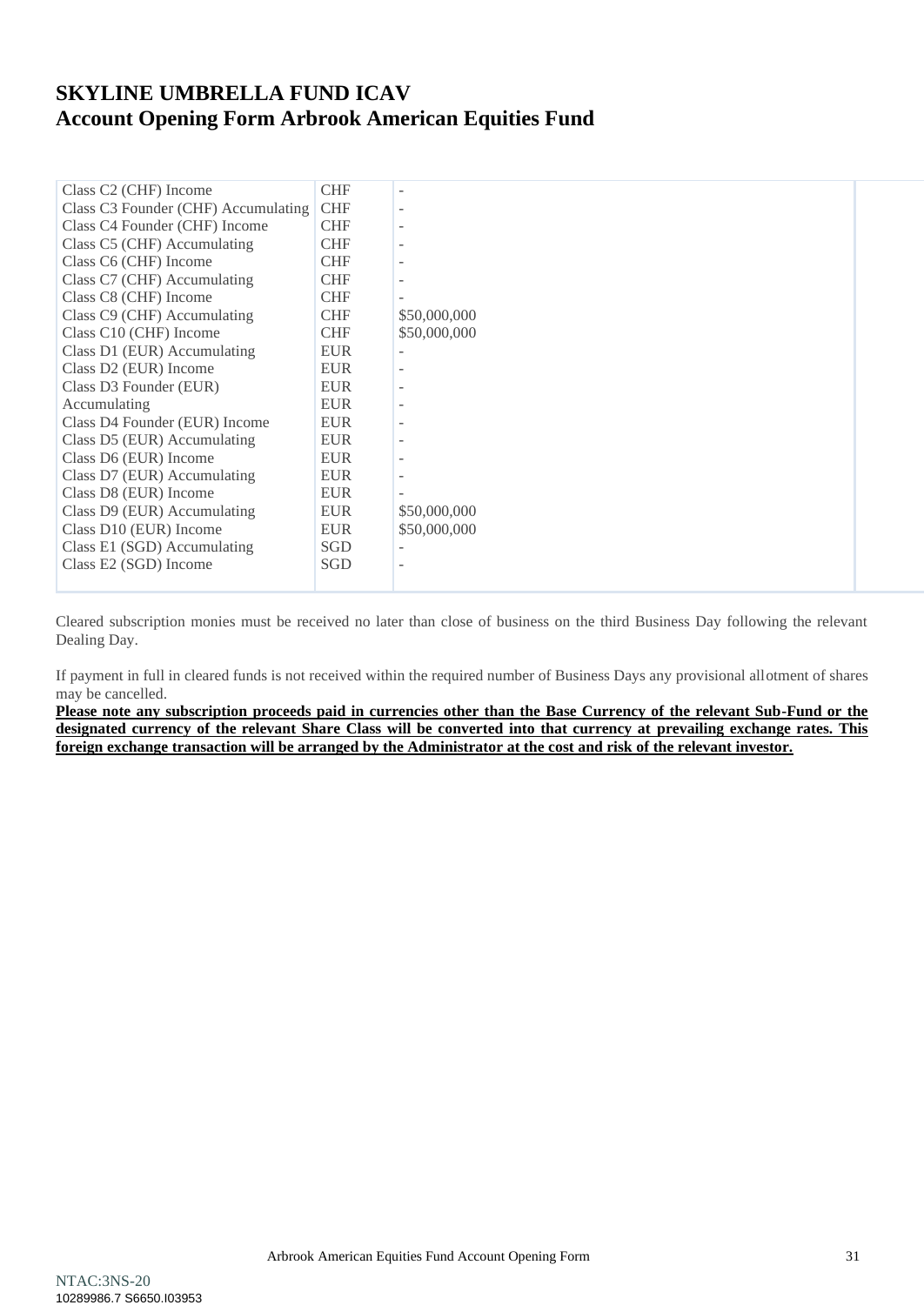### **Bank account details for Subscription Payments**

| <b>U.S. Dollar - USD</b>                                    | $Euro - EUR$                                                |
|-------------------------------------------------------------|-------------------------------------------------------------|
| Beneficiary Bank: The Northern Trust International Banking  | Intermediary Bank: Barclays Bank PLC, Frankfurt             |
| Corporation, New Jersey                                     |                                                             |
| <b>SWIFT: CNORUS33</b>                                      | <b>SWIFT: BARCDEFF</b>                                      |
| Fedwire ABA: 026001122                                      | Beneficiary Bank: The Northern Trust International Banking  |
|                                                             | Corporation, New Jersey                                     |
|                                                             | Account Number: 0210472800                                  |
| CHIPS ABA: 0112                                             | <b>SWIFT: CNORUS33</b>                                      |
| Beneficiary: Skyline Umbrella Fund ICAV - ARBROOK           | Beneficiary: Skyline Umbrella Fund ICAV ARBROOK             |
| AMERICAN EQUITIES FUND - 193136-20010                       | AMERICAN EQUITIES FUND - 648949-20019 (EUR)                 |
| Reference: ARBROOK AMERICAN EQUITIES FUND                   | Reference: ARBROOK AMERICAN EQUITIES FUND                   |
|                                                             |                                                             |
| <b>British Pound - GBP</b>                                  | <b>Swiss Franc - CHF</b>                                    |
| Intermediary Bank: Barclays Bank, 1 Churchill Place, London | Intermediary Bank: Credit Suisse AG, Giesshuebelstrasse 30, |
| E14 5HP                                                     | CH-8070 Zurich, Switzerland                                 |
| Sort Code: 20-32-53                                         |                                                             |
| Intermediary Bank Account: 53529495                         |                                                             |
| <b>SWIFT: BARCGB22</b>                                      | <b>SWIFT: CRESCHZZ80A</b>                                   |
| Beneficiary Bank: The Northern Trust International Banking  | Beneficiary Bank: The Northern Trust International Banking  |
| Corporation, New Jersey                                     | Corporation, New Jersey (SWIFT: CNORUS33)                   |
| <b>SWIFT: CNORUS33</b>                                      | IBAN: CH1004835098499033010                                 |
| Beneficiary: Skyline Umbrella Fund ICAV - ARBROOK           | Beneficiary: Skyline Umbrella Fund ICAV - ARBROOK           |
| AMERICAN EQUITIES FUND - 648931-20019 (GBP)                 | AMERICAN EQUITIES FUND - 648956-20019 (CHF)                 |
| Reference: ARBROOK AMERICAN EQUITIES FUND                   | Reference: ARBROOK AMERICAN EQUITIES FUND                   |
|                                                             |                                                             |
| <b>Singapore Dollar - SGD</b>                               |                                                             |
| Intermediary Bank: DBS Bank Ltd., Singapore                 |                                                             |
| SWIFT: SWIFT: DBSSSGSG                                      |                                                             |
| Beneficiary Bank: The Northern Trust International Banking  |                                                             |
| Corporation, New Jersey<br>Account Number: 0370035947       |                                                             |
| <b>SWIFT: CNORUS33</b>                                      |                                                             |
| Beneficiary: Skyline Umbrella Fund ICAV - ARBROOK           |                                                             |
| AMERICAN EQUITIES FUND - 648964-20019 (SGD)                 |                                                             |
| Reference: ARBROOK AMERICAN EQUITIES FUND                   |                                                             |

Please contact the Administrator if payment details are required in any other currency. Any bank charges in respect of telegraphic transfers or otherwise will be deducted from the amount or value of subscriptions and the net amount invested in Shares. Requests for redemption or distribution payments to be made by telegraphic transfer will be subject to bank charges. The Base Currency of the Sub-Fund and the designated currency of any Shares will be set out in the Prospectus and is also noted above. Applications for Shares shall be accepted in the Base Currency of the relevant Sub-Fund or the designated currency of the relevant Share Class. At the discretion of the ICAV or the Manager, applications may be accepted in currencies other than the Base Currency. No redemption payment may be made until the original Application Form has been received by the Administrator and the Administrator is satisfied that all necessary anti-money laundering documentation and checks have been received and completed in full.

Note: Currency subscription settlement times

| GBP  | 16:00 GMT |
|------|-----------|
| EURO | 14:30 GMT |
| USD  | 16:00 GMT |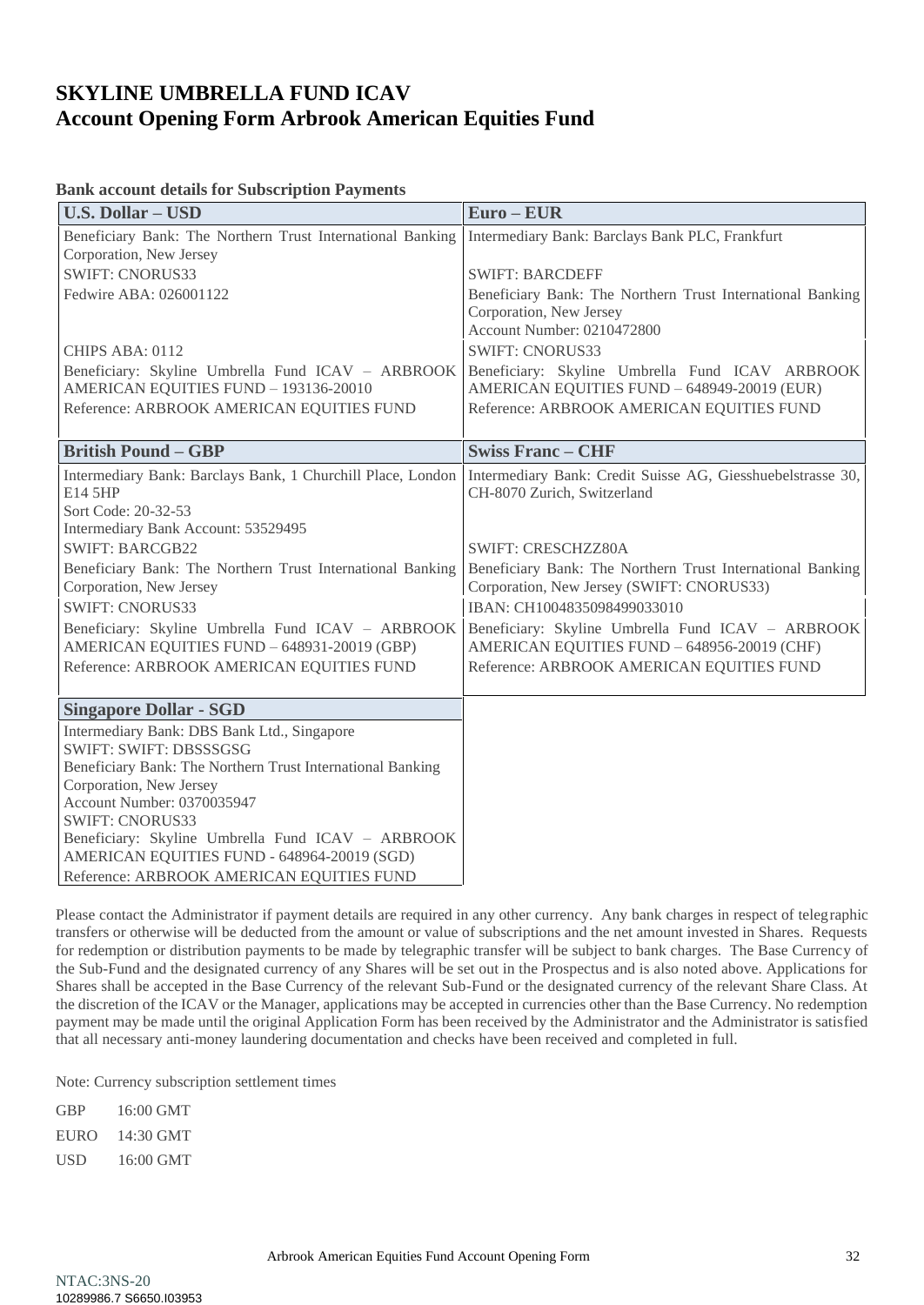### **REGISTERED INFORMATION**

Registered Account Name

| <b>Account Number</b> |       |                      |  |
|-----------------------|-------|----------------------|--|
| Your Company Contact  | Name: | Phone No:<br>Fax No: |  |

### **Appendix II** SKYLINE UMBRELLA FUND ICAV Arbrook American Equities Fund **REDEMPTION FORM**

<span id="page-32-0"></span>**This Redemption Form is for client(s) redeeming Shares from the Sub-Fund(s) below.**

This completed Redemption Form should be posted or sent by facsimile to the Administrator at the address below no later than the Dealing Deadline. Redemptions will not be processed on non-cleared/verified accounts.

| <b>ADDRESS FOR DOCUMENTATION</b>                                                |
|---------------------------------------------------------------------------------|
| <b>Attention: Transfer Agency</b>                                               |
| c/o Northern Trust International Fund Administration Services (Ireland) Limited |
| 2nd Floor, Block A                                                              |
| <b>City East Plaza</b>                                                          |
| <b>Towlerton, Ballysimon</b>                                                    |
| <b>Limerick</b>                                                                 |
| <b>V94 X2N9</b>                                                                 |
| <b>Ireland</b>                                                                  |
| $T + 353$ 1 4345124 F + 353 1 4345285                                           |
| E davy_ta_queries@ntrs.com                                                      |

Please see the Prospectus for full details of how to apply for a redemption of shares.

Any redemption request which would reduce the value of your aggregate shareholding below the Minimum Subscription amounts specified in the Prospectus may be refused or may result in the redemption of all of your shares.

It should be noted that any outstanding unpaid interest that you owe, arising due to late settlement of subscription monies, may be deducted from the redemption proceeds.

Redemption monies for the Classes of Shares in the ICAV will be remitted in the designated currency of the Class of Shares (or such other currency as the Directors may from time to time determine).

I/We, having received and read a copy of the Prospectus and Instrument of Incorporation of the ICAV wish to redeem Shares in the ICAV as indicated in the table below: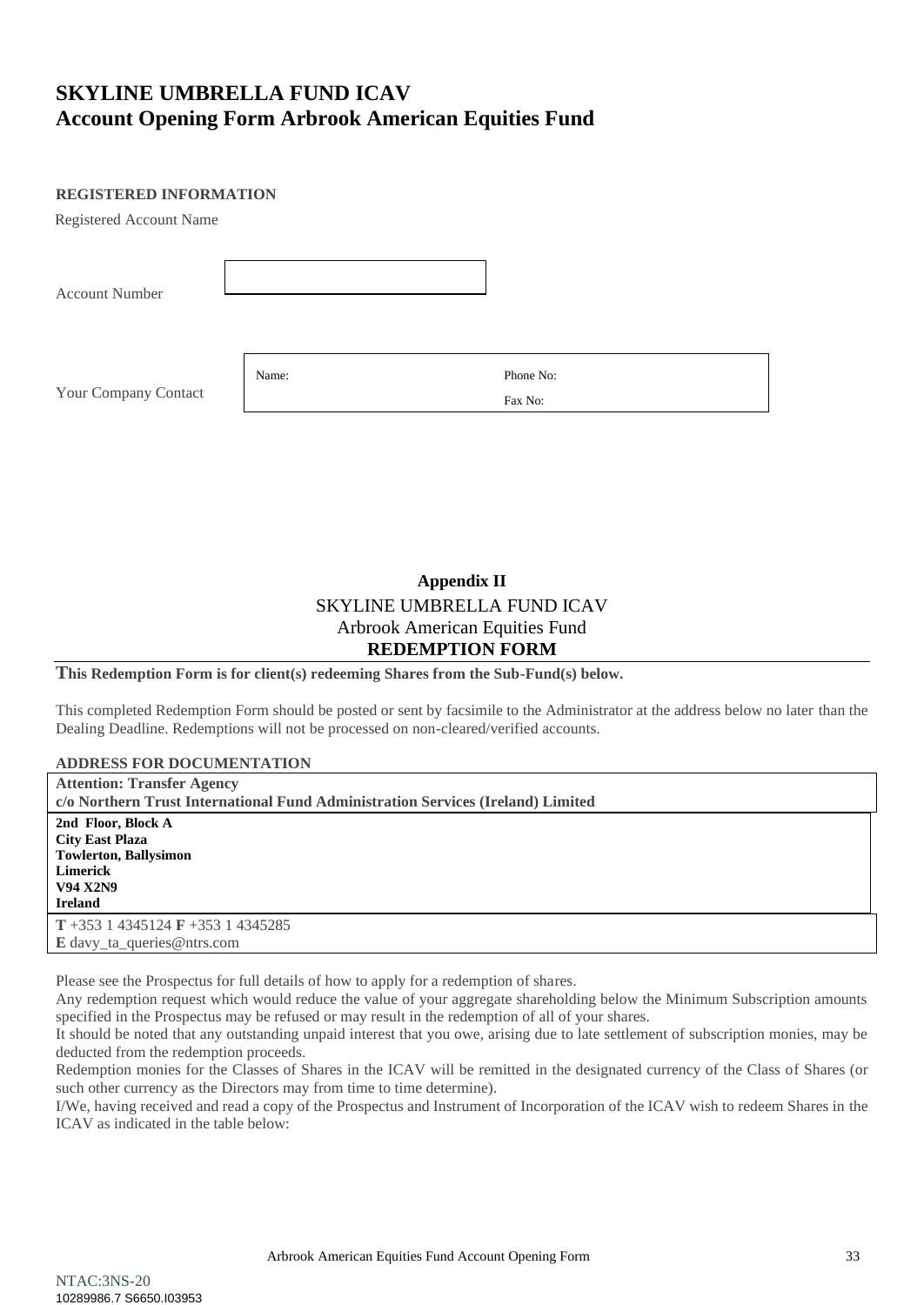| <b>Share Class Name</b>                              | <b>Share Class</b><br><b>Currency</b> | <b>Monetary</b><br><b>Amount</b>  | <b>Monetary Amount in words</b> |
|------------------------------------------------------|---------------------------------------|-----------------------------------|---------------------------------|
|                                                      |                                       |                                   |                                 |
|                                                      |                                       |                                   |                                 |
| The minimum investment amounts are set out below:    |                                       |                                   |                                 |
| <b>Share Class Name</b>                              | <b>Share Class</b>                    | <b>Minimum investment amounts</b> |                                 |
|                                                      | <b>Currency</b>                       |                                   |                                 |
| Class A1 (USD) Accumulating                          | <b>USD</b>                            | -                                 |                                 |
| Class A2 (USD) Income                                | <b>USD</b>                            |                                   |                                 |
| Class A3 Founder (USD)                               | <b>USD</b>                            | $\overline{a}$                    |                                 |
| Accumulating                                         |                                       |                                   |                                 |
| Class A4 Founder (USD) Income                        | <b>USD</b>                            |                                   |                                 |
| Class A5 (USD) Accumulating<br>Class A6 (USD) Income | <b>USD</b><br><b>USD</b>              |                                   |                                 |
| Class A7 (USD) Accumulating                          | <b>USD</b>                            |                                   |                                 |
| Class A8 (USD) Income                                | <b>USD</b>                            |                                   |                                 |
| Class A9 (USD) Accumulating                          | <b>USD</b>                            | \$50,000,000                      |                                 |
| Class A10 (USD) Income                               | <b>USD</b>                            | \$50,000,000                      |                                 |
| Class B1 (GBP) Accumulating                          | <b>GBP</b>                            | ÷                                 |                                 |
| Class B2 (GBP) Income                                | <b>GBP</b>                            |                                   |                                 |
| Class B3 Founder (GBP)                               | <b>GBP</b>                            |                                   |                                 |
| Accumulating                                         |                                       |                                   |                                 |
| Class B4 Founder (GBP) Income                        | <b>GBP</b>                            |                                   |                                 |
| Class B9 (GBP) Accumulating                          | <b>GBP</b>                            | \$50,000,000                      |                                 |
| Class B10 (GBP) Income                               | <b>GBP</b>                            | \$50,000,000                      |                                 |
| Class C1 (CHF) Accumulating                          | <b>CHF</b>                            | -                                 |                                 |
| Class C2 (CHF) Income                                | <b>CHF</b>                            |                                   |                                 |
| Class C3 Founder (CHF)                               | <b>CHF</b>                            |                                   |                                 |
| Accumulating<br>Class C4 Founder (CHF) Income        | <b>CHF</b>                            |                                   |                                 |
| Class C5 (CHF) Accumulating                          | <b>CHF</b>                            |                                   |                                 |
| Class C6 (CHF) Income                                | <b>CHF</b>                            |                                   |                                 |
| Class C7 (CHF) Accumulating                          | <b>CHF</b>                            |                                   |                                 |
| Class C8 (CHF) Income                                | <b>CHF</b>                            |                                   |                                 |
| Class C9 (CHF) Accumulating                          | <b>CHF</b>                            | \$50,000,000                      |                                 |
| Class C10 (CHF) Income                               | <b>CHF</b>                            | \$50,000,000                      |                                 |
| Class D1 (EUR) Accumulating                          | <b>EUR</b>                            |                                   |                                 |
| Class D2 (EUR) Income                                | <b>EUR</b>                            |                                   |                                 |
| Class D3 Founder (EUR)                               | <b>EUR</b>                            |                                   |                                 |
| Accumulating                                         | <b>EUR</b>                            |                                   |                                 |
| Class D4 Founder (EUR) Income                        | <b>EUR</b>                            |                                   |                                 |
| Class D5 (EUR) Accumulating                          | <b>EUR</b>                            |                                   |                                 |
| Class D6 (EUR) Income<br>Class D7 (EUR) Accumulating | <b>EUR</b><br><b>EUR</b>              |                                   |                                 |
| Class D8 (EUR) Income                                | <b>EUR</b>                            |                                   |                                 |
| Class D9 (EUR) Accumulating                          | <b>EUR</b>                            | \$50,000,000                      |                                 |
| Class D10 (EUR) Income                               | <b>EUR</b>                            | \$50,000,000                      |                                 |
| Class E1 (SGD) Accumulating                          | SGD                                   |                                   |                                 |
| Class E2 (SGD) Income                                | SGD                                   | ÷                                 |                                 |
|                                                      |                                       |                                   |                                 |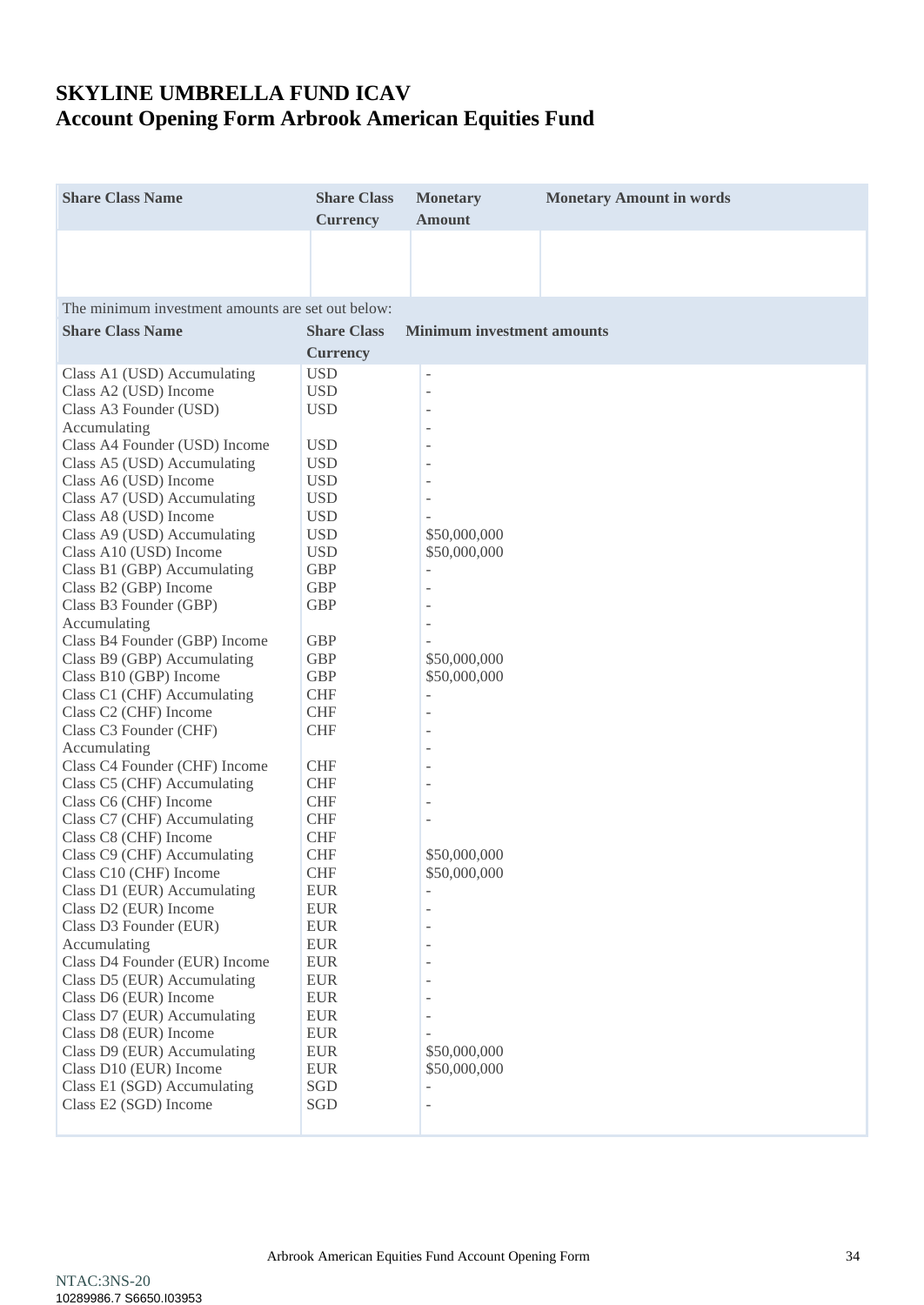Payments will be made by default to the details provided at the time of registration. If these details have changed please complete the following and contact the Administrator.

| Bank Details (for the purposes of receiving redemption monies): |  |  |  |  |  |
|-----------------------------------------------------------------|--|--|--|--|--|
|-----------------------------------------------------------------|--|--|--|--|--|

| <b>Bank Name:</b>      |  |
|------------------------|--|
| <b>Branch Name:</b>    |  |
| <b>IBAN:</b>           |  |
| BIC:                   |  |
| <b>Account Name:</b>   |  |
| <b>Account Number:</b> |  |
| <b>Sort Code:</b>      |  |

I/we acknowledge and agree that if all of the relevant anti-money laundering ("**AML**") information and Tax information requested under Application Form has not been supplied to the Administrator, that my/our shareholding will be redeemed but that the related monies will be held by the Administrator until such documentation requested has been supplied.

| Signature:         |                                                               | Signature:  |  |
|--------------------|---------------------------------------------------------------|-------------|--|
| <b>Print name:</b> |                                                               | Print name: |  |
|                    | Position (only if signing on behalf of the beneficial owner): |             |  |
| Date:              |                                                               | Date:       |  |

### **REGISTERED INFORMATION**

Registered Account Name

| <b>Account Number</b> |  |
|-----------------------|--|
|                       |  |

| Your Company Contact |  |
|----------------------|--|

|       | Fax No:   |
|-------|-----------|
| Name: | Phone No: |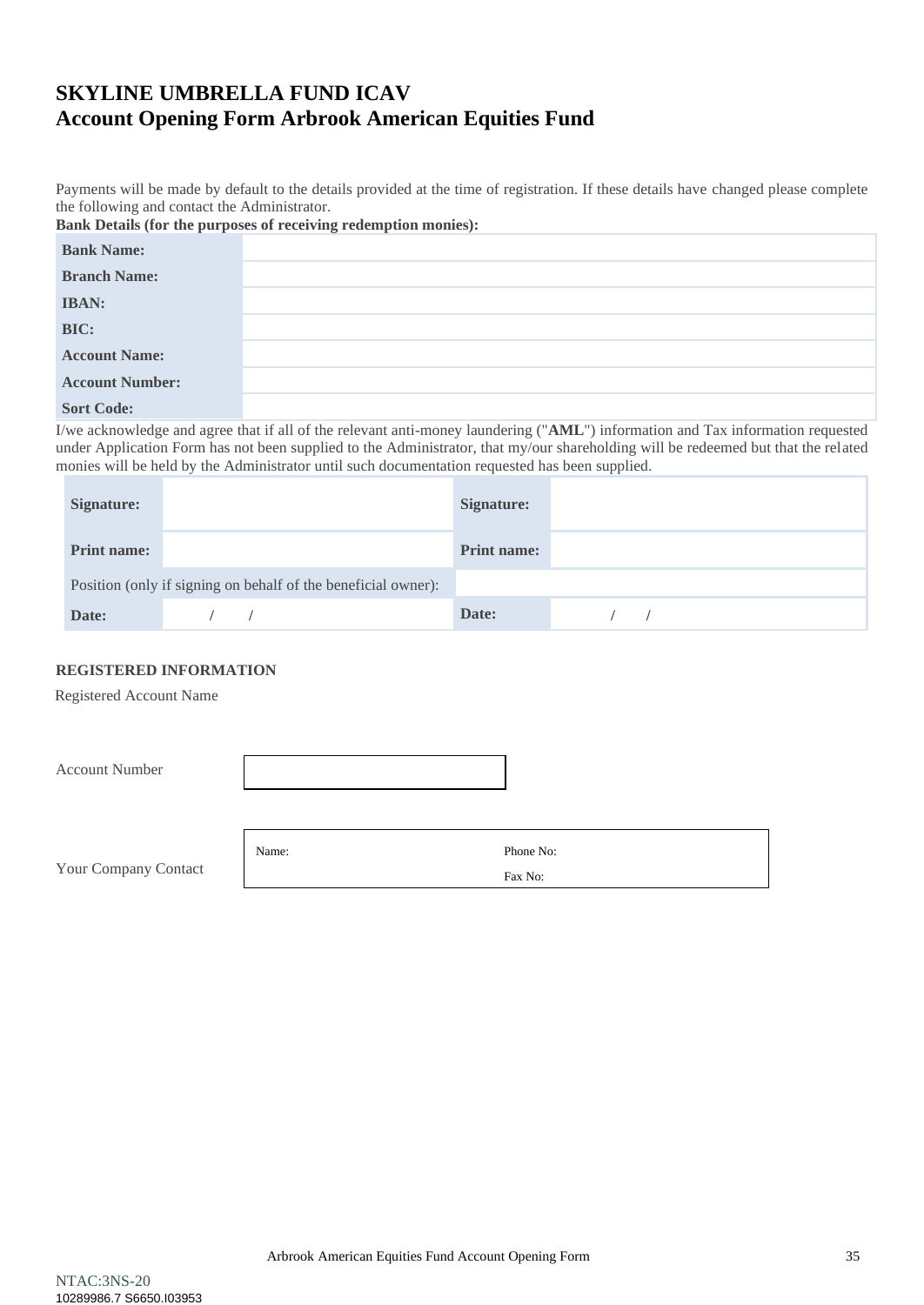### **Appendix III** SKYLINE UMBRELLA FUND ICAV Arbrook American Equities Fund **DATA PROTECTION DISCLOSURE STATEMENT**

#### <span id="page-35-0"></span>**Introduction**

This document outlines our data protection obligations and your data protection rights as they relate to your investment in the Fund under the EU data protection regime introduced by the General Data Protection Regulation (Regulation 2016/679, the "**Data Protection Legislation**").

The Fund will be characterised as a "data controller" under the Data Protection Legislation. The Management Company, the Investment Manager and the Investment Advisor and its affiliates and delegates may act as "data processors" under the Data Protection Legislation.

In this document, "we", "us" and "our" refers to the Fund, the Management Company, the Investment Manager and the Investment Advisor and its affiliates and delegates.

#### **Your personal data**

You understand that by virtue of making an investment in the Fund and your associated interactions with us (including this application, and including the recording of electronic communications or phone calls where applicable) or by virtue of you otherwise providing us with personal information on individuals connected with you as an investor (for example directors, trustees, employees, representatives, shareholders, investors, clients, beneficial owners or agents), you will provide us with certain personal information which constitutes personal data within the meaning of the Data Protection Legislation. This includes, but is not restricted to, data such as your name, residential address, email address, place of birth, date of birth, bank account details and details relating to your investment activity.

#### **Why we may use your personal data**

You understand that we may collect, store and use this data for lawful purposes including, in particular: (i) where this is necessary for the performance of the contract to purchase shares in the Fund; (ii) where this is necessary for compliance with a legal obligation to which we are subject (such as the anti-money laundering obligation to verify the identity of our customers (and, if applicable their beneficial owners) and retain copies of materials in respect thereof for five years after the relationship terminates); and/or (iii) where this is necessary for the purposes of the legitimate interests of us or a third party and such legitimate interests are not overridden by your interests, fundamental rights or freedoms.

It is noted that the Data Protection Legislation states that the use of personal data for direct marketing purposes (that is, providing you with information on products and services that may be of interest) may be regarded as being for the purposes of a legitimate interest. Analysing personal data for quality control, business and statistical analysis, tracking fees and costs, training and related purposes are also legitimate interests for using your personal data.

Arbrook American Equities Fund Account Opening Form 36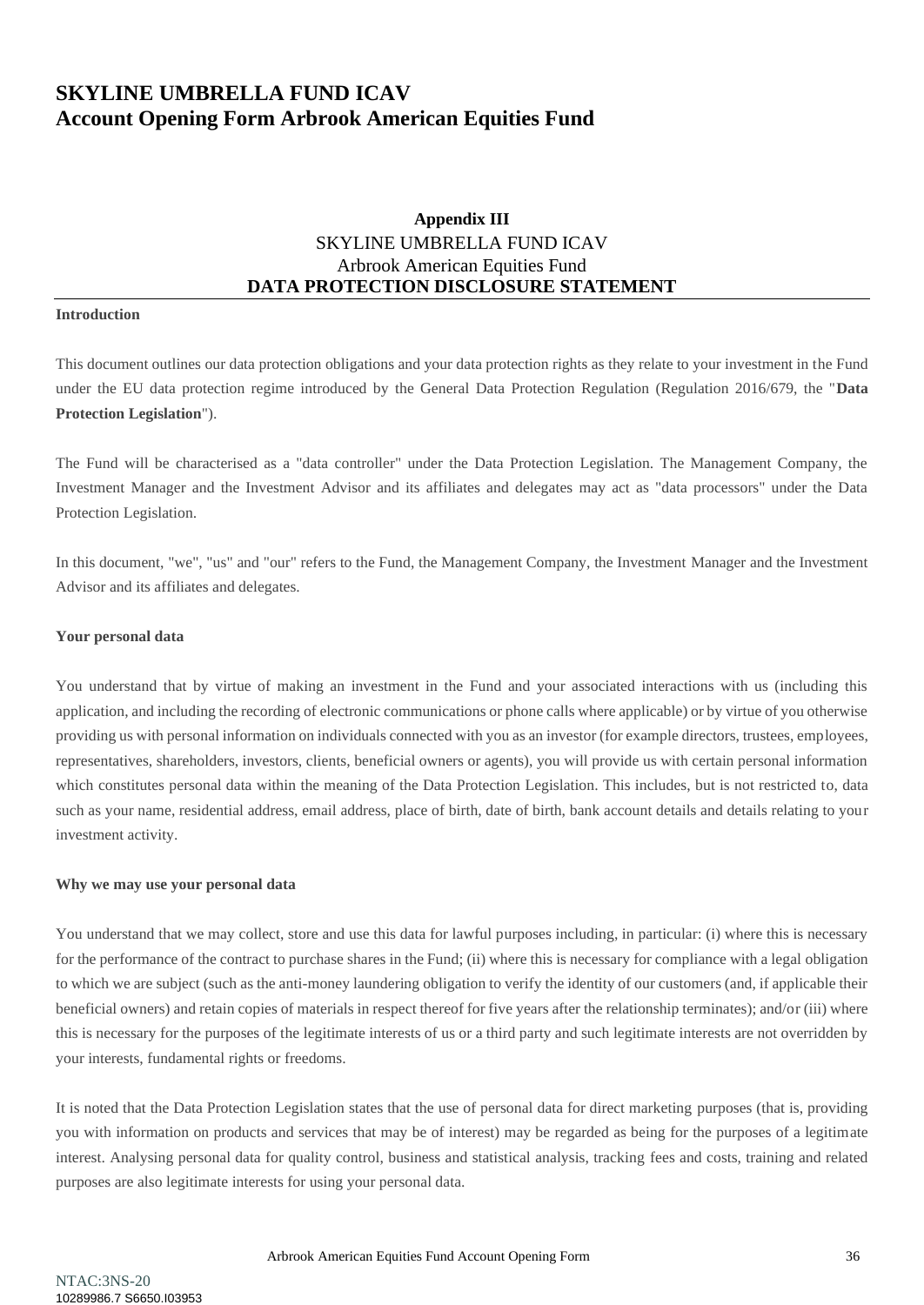Accordingly, you understand that we may use your personal data for such purposes as described above, provided that we are acting in a fair, transparent and accountable manner and have taken appropriate steps to prevent such activity having any unwarranted impact on you and also noting your right to object to such use, as discussed below.

Given the specific purposes for which we envisage using your personal data, under the provisions of the Data Protection Legislation, we do not anticipate being required to obtain your consent to do so. Should we wish to use your personal data for other specific purposes that require your consent, we will contact you to request this.

#### **Why we may transmit your personal data**

You understand that in certain circumstances we and/or our authorised delegates may be legally obliged to share your data and other financial information with respect to your interest in the Fund with the Irish Revenue Commissioners and they, in turn, may exchange this information with foreign tax authorities including tax authorities located outside the EEA.

We anticipate disclosing your personal data to the Administrator, the Management Company, the Investment Manager and the Investment Advisor and their respective affiliates and this may include certain entities located outside the EEA.

#### **The data protection measures we take**

Any transmission of personal data by us or our duly authorised delegates outside the EEA shall be in accordance with the conditions in the Data Protection Legislation.

We and our duly authorised delegates shall apply appropriate information security measures designed to protect data in our/our delegates' possession from unauthorised access by third parties or any form of computer corruption.

We shall notify you of any personal data breach affecting you that is likely to result in a high risk to your rights and freedoms.

### **Your data protection rights**

You understand that you have certain rights regarding our use of this data such as:

- the right to access your data (in an easily readable form);
- the right to examine and correct your data;
- the right to restrict the use of your data;
- the right to withdraw any consent given to the processing of your data (where applicable);
- the right to receive information regarding any entities we disclose your data to;
- the right to lodge a complaint with the Office of the Data Protection Commissioner (our lead supervisory authority).